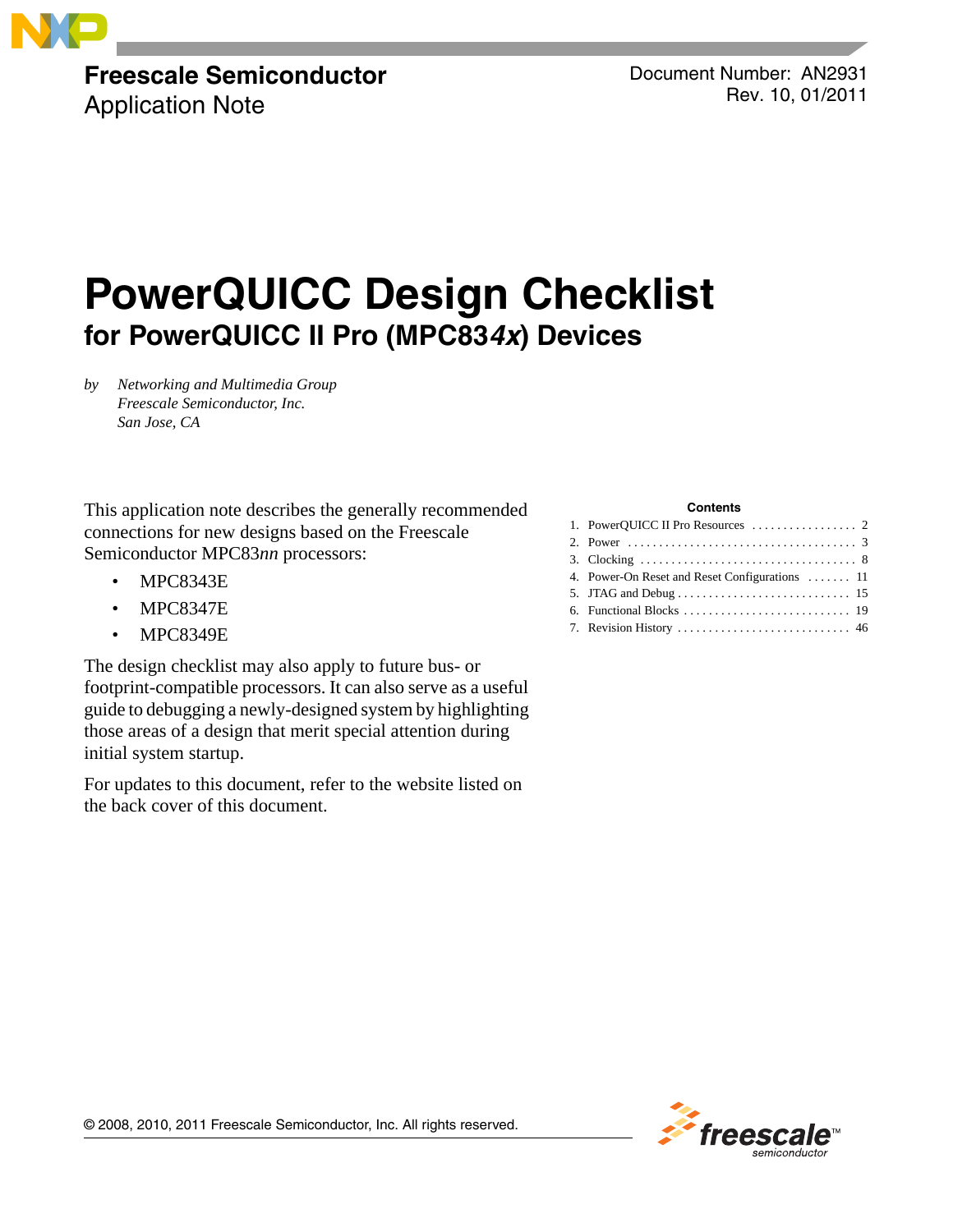

**PowerQUICC II Pro Resources**

# <span id="page-1-0"></span>**1 PowerQUICC II Pro Resources**

This section describes resources provided to simplify the first phase of design. Before designing a system with a PowerQUICC II Pro device, become familiar with the available documentation, software, models, and tools.

## **1.1 References**

Some references listed here may be available only under a non-disclosure agreement (NDA). Contact your local field applications engineer or sales representative to obtain a copy.

- Collateral
	- *MPC8349E PowerQUICC™ II Pro Integrated Host Processor Family Reference Manual* (MPC8349ERM)
	- *MPC8349E PowerQUICC™ II Pro Integrated Host Processor Family Chip Errata* (MPC8349ECE)
	- *MPC8349E PowerQUICC™ II Pro Integrated Host Processor Hardware Specifications* (MPC8349EEC)
	- *MPC8347E PowerQUICC™ II Pro Integrated Host Processor Hardware Specifications* (MPC8347EEC)
	- *MPC8343E PowerQUICC™ II Pro Integrated Host Processor Hardware Specifications* (MPC8343EEC)
- Tools
	- Boot sequencer generator tool
	- UPM programming tool
- Models
	- $-$  IBIS
	- BSDL, Rev. 1.1 and Rev. 3.0 silicon

### **1.2 Device Errata**

The device errata documents (MPC8349ECE, MPC8347ECE, MPC8343ECE) describe the latest fixes and work arounds for the PowerQUICC II Pro family of devices. Carefully study these documents before starting a design with the respective PowerQUICC II Pro device.

## **1.3 Boot Sequencer Tool**

The PowerQUICC II Pro boot sequencer allows configuration of any memory-mapped register before power-on reset (POR) completes. The register data to be changed is stored in an  $I<sup>2</sup>C EEPROM$ . The PowerQUICC II Pro requires a particular data format for register changes as outlined in the *MPC8349E PowerQUICC™ II Pro Integrated Host Processor Family Reference Manual*. The boot sequencer tool is a C code file. When compiled and given a sample data file, it generates the appropriate raw data format as outlined in the MPC8349E reference manual; that is, an s-record file that can be used to program the EEPROM.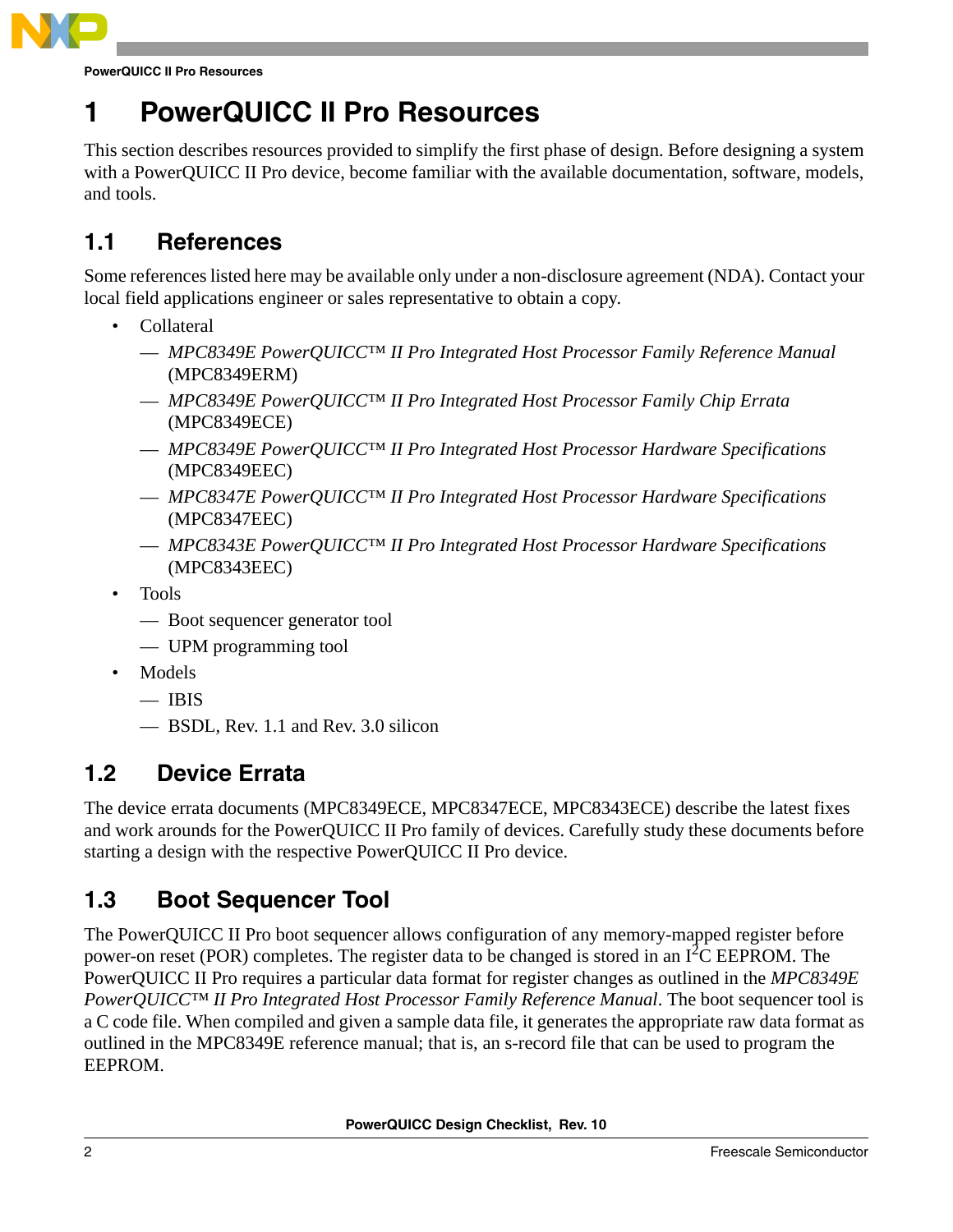

## **1.4 UPM Programming Tool**

The UPM programming tool GUI is a user-friendly interface for programming all three PowerQUICC II Pro UPM machines. The GUI consists of a wave editor, table editor, and report generator. The user can directly edit the waveform or RAM array. Then the report generator prints out the UPM RAM array for use in a C program.

The UPM programming tool can be found on the MPC8349E, MPC8347E, or MPC8343E product page at the web site listed on the back cover of this document.

## **1.5 Available Training**

Our third-party partners are part of an extensive Design Alliance Program. The current training partners can be found on our website under Design Alliance Program. Training material from past Smart Network Developer's Forums and Freescale Technology Forums are also available. These trainings modules are a valuable resource in understanding the PowerQUICC II Pro. This material is also available at our web site listed on the back cover of this document.

## **1.6 Product Revisions**

| <b>Device</b>   | Package     | <b>SVR</b><br>(Rev. 1.0) | <b>SVR</b><br>(Rev. 1.1) | <b>SVR</b><br>(Rev. 3.0) | <b>PVR</b><br>(Rev. 1.0) | <b>PVR</b><br>(Rev. 1.1) | <b>PVR</b><br>(Rev. 3.0) |
|-----------------|-------------|--------------------------|--------------------------|--------------------------|--------------------------|--------------------------|--------------------------|
| <b>MPC8349E</b> | TBGA        | 8050 0010                | 8050 0011                | 8050 0030                | 8083 0010                | 8083 0011                | 8083 0030                |
| <b>MPC8349</b>  | <b>TBGA</b> | 8051 0010                | 8051 0011                | 8051 0030                |                          |                          |                          |
| <b>MPC8347E</b> | TBGA        | 8052 0010                | 8052 0011                | 8052 0030                |                          |                          |                          |
| <b>MPC8347</b>  | TBGA        | 8053 0010                | 8053 0011                | 8053 0030                |                          |                          |                          |
| <b>MPC8347E</b> | <b>PBGA</b> | 8054 0010                | 8054 0011                | 8054 0030                |                          |                          |                          |
| MPC8347         | <b>PBGA</b> | 8055 0010                | 8055 0011                | 8055 0030                |                          |                          |                          |
| <b>MPC8343E</b> | <b>PBGA</b> | 8056 0010                | 8056 0011                | 8056 0030                |                          |                          |                          |
| MPC8343         | <b>PBGA</b> | 8057 0010                | 8057 0011                | 8057_0030                |                          |                          |                          |

**Table 1. PowerQUICC II Pro (MPC834***x***) Product Revisions**

# <span id="page-2-0"></span>**2 Power**

This section provides design considerations for the PowerQUICC II Pro power supplies, as well as power sequencing. For information on PowerQUICC II Pro AC and DC electrical specifications and thermal characteristics, refer to MPC8349EEC, MPC8347EEC, and MPC8343EEC. For power sequencing recommendations, refer to [Section 2.2, "Power Consumption.](#page-3-0)"

## **2.1 Power Supply**

The PowerQUICC II Pro has a core voltage,  $V_{DD}$ , which operates at a lower voltage than the I/O voltages  $GV<sub>DD</sub>, LV<sub>DD</sub>,$  and  $OV<sub>DD</sub>$ . The  $V<sub>DD</sub>$  should be supplied through a variable switching supply or regulator to allow for compatibility with core voltage changes on future silicon revisions. The core voltage, 1.2 V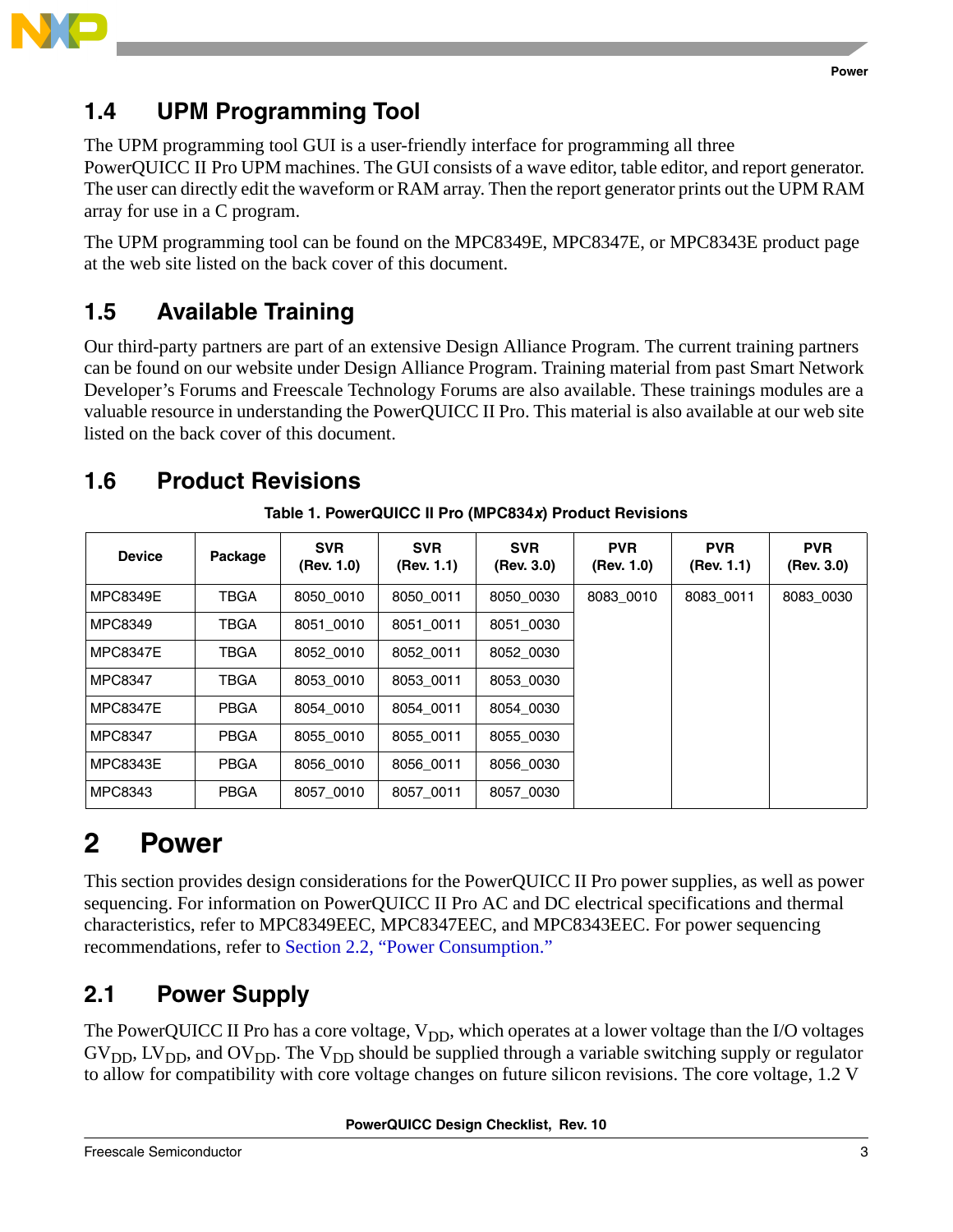

 $(\pm 5\%)$ , is supplied across V<sub>DD</sub> and GND. The PowerQUICC II Pro I/O blocks are supplied with the following voltages:

- 2.5 V ( $\pm$ 5%) or 1.8 V ( $\pm$ 5%) across GV<sub>DD</sub> and GND
- 2.5 V ( $\pm$ 5%) or 3.3 V ( $\pm$ 10%) across LV<sub>DD</sub> and GND
- 3.3 V  $(\pm 10\%)$  across OV<sub>DD</sub> and GND.

Typically, these voltages are supplied by simple linear regulators. This increases the complexity of the system because multiple voltage supplies and PCB power planes are required for the design. No external signals on PowerQUICC II Pro are 5-V tolerant. All input signals must meet the  $G/L/OV_{IN}DC$ specification of the respective I/O block. See [Table 2.](#page-3-1)

<span id="page-3-1"></span>

| <b>Type</b> | Name              | <b>Block</b>                                                                                          | Recommended<br><b>Value</b>              | Maximum<br>Value (V) |
|-------------|-------------------|-------------------------------------------------------------------------------------------------------|------------------------------------------|----------------------|
| Core        | $V_{DD}$          | e300 core voltage                                                                                     | $1.2 V \pm 60$ mV                        | 1.32                 |
| <b>PLL</b>  | AV <sub>DD</sub>  | PLL supply voltages (e300, system, DDR, and LBIU PLLs)                                                | 1.2 V $\pm$ 60 mV                        | 1.32                 |
| 1/O         | GV <sub>DD</sub>  | DDR DRAM I/O supply voltage                                                                           | $2.5 V \pm 125$ mV<br>$1.8V + 90$ mV     | 2.75<br>1.98         |
| 1/O         | LV <sub>DD1</sub> | TSEC 1 and Ethernet Management Interface I/O supply voltages                                          | $3.3 V \pm 330$ mV<br>$2.5 V + 125 mV$   | 3.63<br>2.75         |
| 1/O         | LV <sub>DD2</sub> | TSEC 2 I/O supply voltage                                                                             | $3.3 V \pm 330$ mV<br>$2.5 V \pm 125$ mV | 3.63<br>2.75         |
| 1/O         | OV <sub>DD</sub>  | PCI, local bus, DUART, system control and power management, I <sup>2</sup> C,<br>and JTAG I/O voltage | $3.3 V \pm 330$ mV                       | 3.63                 |

### **Table 2. Power Supplies**

### **NOTE**

For Revision 1.x devices,  $LV_{DD1}$  and  $LV_{DD2}$  are internally tied together and must be powered from the same I/O voltage supply. For Revision 3.0 devices,  $LV_{DD1}$  and  $LV_{DD2}$  can be powered from different I/O voltage supplies.

### <span id="page-3-0"></span>**2.2 Power Consumption**

The MPC8349EEC, MPC8347EEC, and MPC8343EEC hardware specifications estimate the power dissipation of  $V_{DD}$  for various configurations of the coherent system bus (CSB) and the e300 core frequencies. Suitable thermal management is required to ensure that the junction temperature does not exceed the maximum specified value.

The typical numbers in these hardware specifications include dissipation for all blocks except the PLL supplies and I/Os, which must be added for an accurate assessment of whether a heat sink or other chip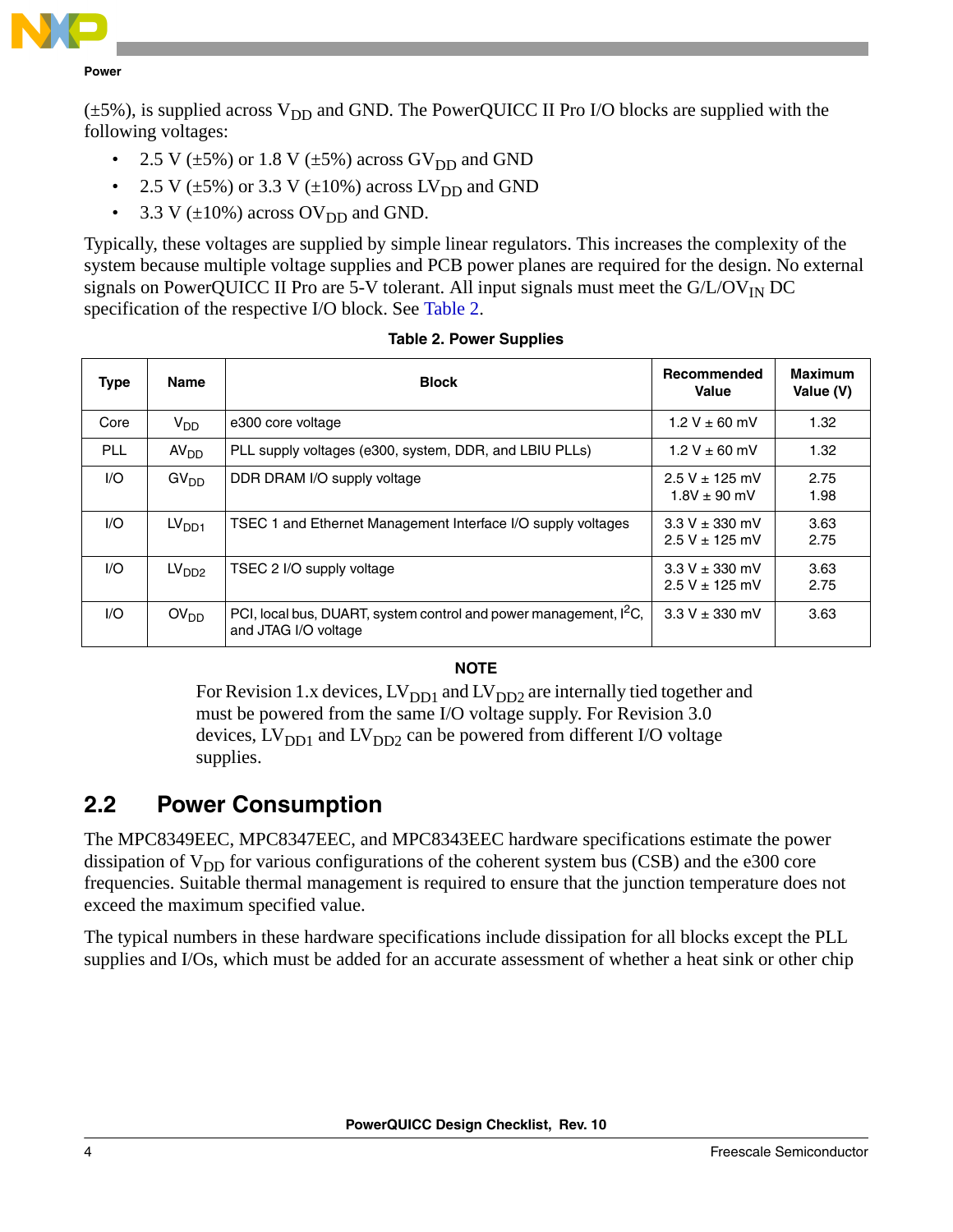

cooling mechanism is required. [Table 3](#page-4-0) provides estimated I/O power numbers for the DDR, PCI, local bus, TSEC, and USB.

<span id="page-4-0"></span>

| Interface                           | <b>Parameters</b>    | GV <sub>DD</sub><br>(2.5 V)      | OV <sub>DD</sub><br>(3.3 V) | LV <sub>DD</sub><br>(3.3 V) | LV <sub>DD</sub><br>(2.5 V) | <b>Unit</b> | <b>Comments</b>                         |
|-------------------------------------|----------------------|----------------------------------|-----------------------------|-----------------------------|-----------------------------|-------------|-----------------------------------------|
| DDR I/O                             | 200 MHz, 32-bit      | 0.42                             | $\overline{\phantom{0}}$    |                             |                             | W           |                                         |
| 65% utilization<br>$Rs = 20 \Omega$ | 266 MHz, 32-bit      | 0.55                             | $\overline{\phantom{0}}$    |                             |                             | W           |                                         |
| $Rt = 50 \Omega$<br>sympathy        | 300 MHz, 32-bit      | 0.61                             | $\overline{\phantom{0}}$    |                             |                             | W           |                                         |
|                                     | 333 MHz, 32-bit      | 0.67                             | $\overline{\phantom{0}}$    |                             |                             | W           |                                         |
|                                     | 200 MHz, 64-bit      | 0.51                             | $\overline{\phantom{0}}$    |                             |                             | W           |                                         |
|                                     | 266 MHz, 64-bit      | 0.66                             | $\overline{\phantom{0}}$    | $\overline{\phantom{0}}$    |                             | W           |                                         |
|                                     | 300 MHz, 64-bit      | 0.74                             | $\overline{\phantom{0}}$    |                             |                             | W           |                                         |
|                                     | 333 MHz, 64-bit      | 0.82                             |                             |                             |                             | W           |                                         |
| PCI I/O                             | 33 MHz, 32-bit       |                                  | 0.04                        |                             |                             | W           | Multiply by 2 if using two 32-bit ports |
| $Load = 30 pF$                      | 66 MHz, 32-bit       | $\overbrace{\phantom{12322111}}$ | 0.07                        |                             |                             | W           |                                         |
|                                     | 33 MHz, 64-bit       | $\overline{\phantom{0}}$         | 0.08                        |                             |                             | W           |                                         |
|                                     | 66 MHz, 64-bit       | $\overbrace{\phantom{12322111}}$ | 0.14                        |                             |                             | W           |                                         |
| Local bus I/O                       | 133 MHz, 32-bit      |                                  | 0.27                        | $\overline{\phantom{0}}$    |                             | W           |                                         |
| $Load = 25 pF$                      | 83 MHz, 32-bit       |                                  | 0.17                        |                             | —                           | W           |                                         |
|                                     | 66 MHz, 32-bit       |                                  | 0.14                        |                             |                             | W           |                                         |
|                                     | 50 MHz, 32-bit       | $\overline{\phantom{0}}$         | 0.11                        |                             |                             |             |                                         |
| <b>TSEC I/O</b>                     | MII                  | $\overline{\phantom{0}}$         | $\overline{\phantom{0}}$    | 0.01                        |                             | W           | Multiply by 2 if using both TSECs       |
|                                     | <b>GMII or TBI</b>   | $\overline{\phantom{0}}$         | $\overline{\phantom{0}}$    | 0.06                        |                             | W           |                                         |
|                                     | <b>RGMII or RTBI</b> |                                  |                             | $\overline{\phantom{m}}$    | 0.04                        | W           |                                         |
| <b>USB</b>                          | 12 MHz               |                                  | 0.01                        |                             |                             | W           |                                         |
|                                     | 480 MHz              |                                  | 0.20                        |                             | $\overline{\phantom{0}}$    | W           |                                         |
| Other I/O                           |                      |                                  | 0.01                        |                             |                             | W           |                                         |

**Table 3. I/O Power Consumption Estimates**

### **2.3 Power Sequencing**

When power is initially applied to multiple power supplies, the voltage rails ramp up at different rates. These rates depend on the power supply, the type of load on each power supply, and the way different voltages are derived. However, advances in the PowerQUICC II Pro ESD design allow flexibility in the order in which power rails ramp up, as long as the supplies do not exceed absolute maximum ratings (as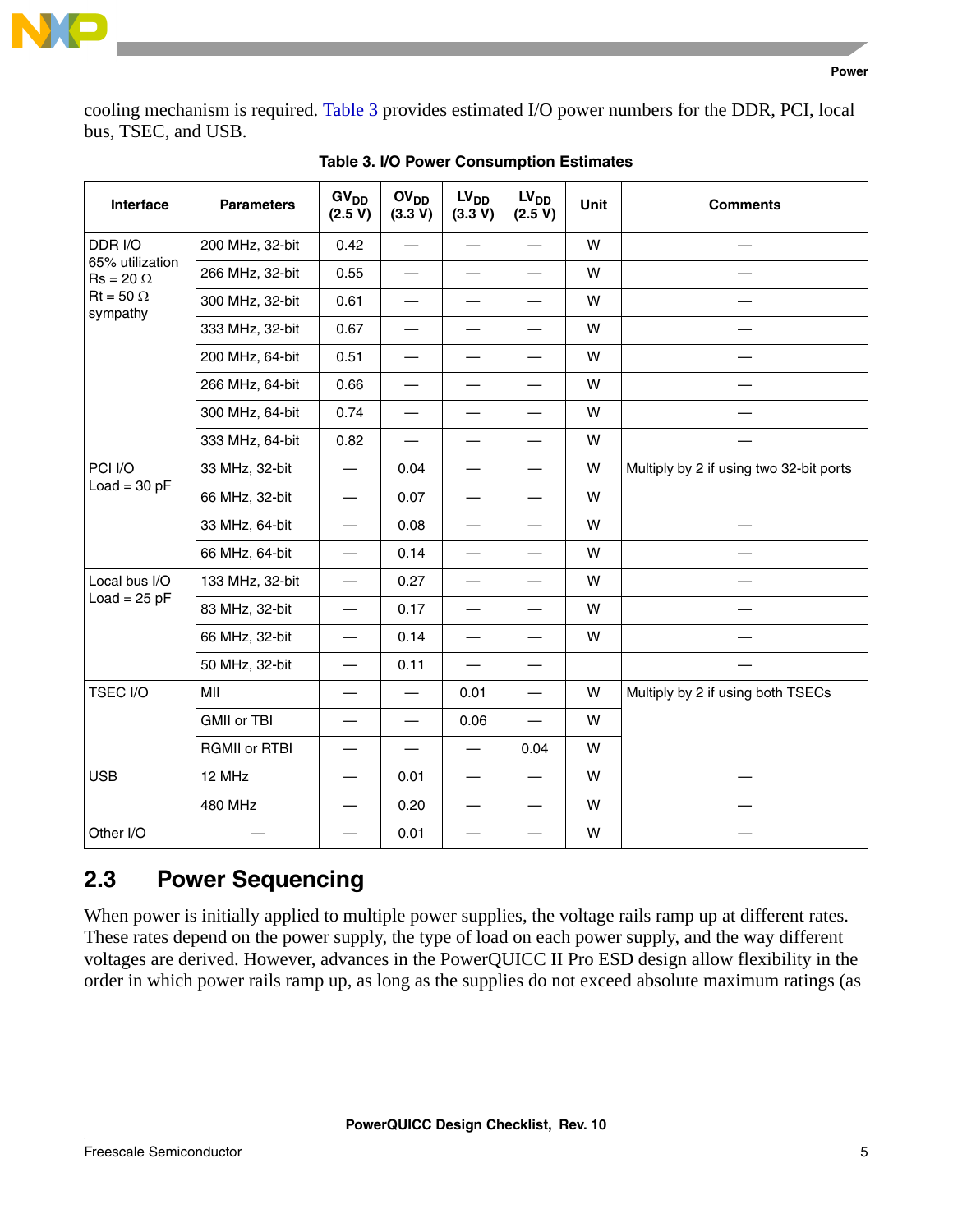

defined in the device-specific hardware specifications). The MPC834x does not require the core supply voltage and I/O supply voltages to be applied in any particular order.

### **NOTE**

From a system standpoint, if the I/O power supplies ramp up before the  $V_{DD}$ core supply stabilizes, there may be a period of time when the I/O pins are driven to a logic one or logic zero state. After the power is stable, as long as PORESET is asserted, most IP pins are tri-stated. To minimize the time that I/O pins are actively driven, apply core voltage before I/O voltage and assert PORESET before the power supplies fully ramp up.

[Table 2](#page-3-1) shows the current maximum ratings for the power supplies. Supplies must not exceed these absolute maximum ratings. However, during normal operation, use of the recommended operating conditions presented in the hardware specifications is recommended. Any information in the relevant hardware specifications supersedes information in [Table 2.](#page-3-1)

### **2.4 Power Planes**

Each  $V_{DD}$  pin should be provided with a low-impedance path to the board power supply. Similarly, each ground pin should be provided with a low-impedance path to ground. The power supply pins drive distinct groups of logic on-chip. The capacitor leads and associated printed-circuit traces connecting to chip  $V_{DD}$ and ground should be kept to less than half an inch per capacitor lead.

## **2.5 Decoupling**

Due to large address and data buses and high operating frequencies, the PowerQUICC II Pro can generate transient power surges and high-frequency noise in its power supply, especially while driving large capacitive loads. This noise must be prevented from reaching other components in the PowerQUICC II Pro system, and it requires a clean, tightly regulated source of power. Therefore, the system designer should place at least one decoupling capacitor at each  $V_{DD}$ ,  $GV_{DD}$ ,  $LV_{DD}$ , and  $OV_{DD}$  pin. These decoupling capacitors should receive their power from separate  $V_{DD}$ ,  $GV_{DD}$ ,  $LV_{DD}$ ,  $OV_{DD}$ , and GND power planes in the PCB, using short traces to minimize inductance. Capacitors can be placed directly under the device using a standard escape pattern. Other capacitors can surround the part.

These capacitors should have a value of 0.01 or 0.1  $\mu$ F. Only ceramic surface mount technology (SMT) capacitors should be used to minimize lead inductance.

In addition, several bulk storage capacitors should be distributed around the PCB, feeding the  $V_{DD}$ ,  $GV_{DD}$ ,  $LV<sub>DD</sub>$ , and  $OV<sub>DD</sub>$  planes, to enable quick recharging of the smaller chip capacitors. These bulk capacitors should have a low equivalent series resistance (ESR) rating to ensure quick response time. They should also connect to the power and ground planes through two vias to minimize inductance. Suggested bulk capacitors: 100–300 µF.

Use simulation to minimize noise on the power supplies before proceeding into the PCB design and manufacturing stage of development.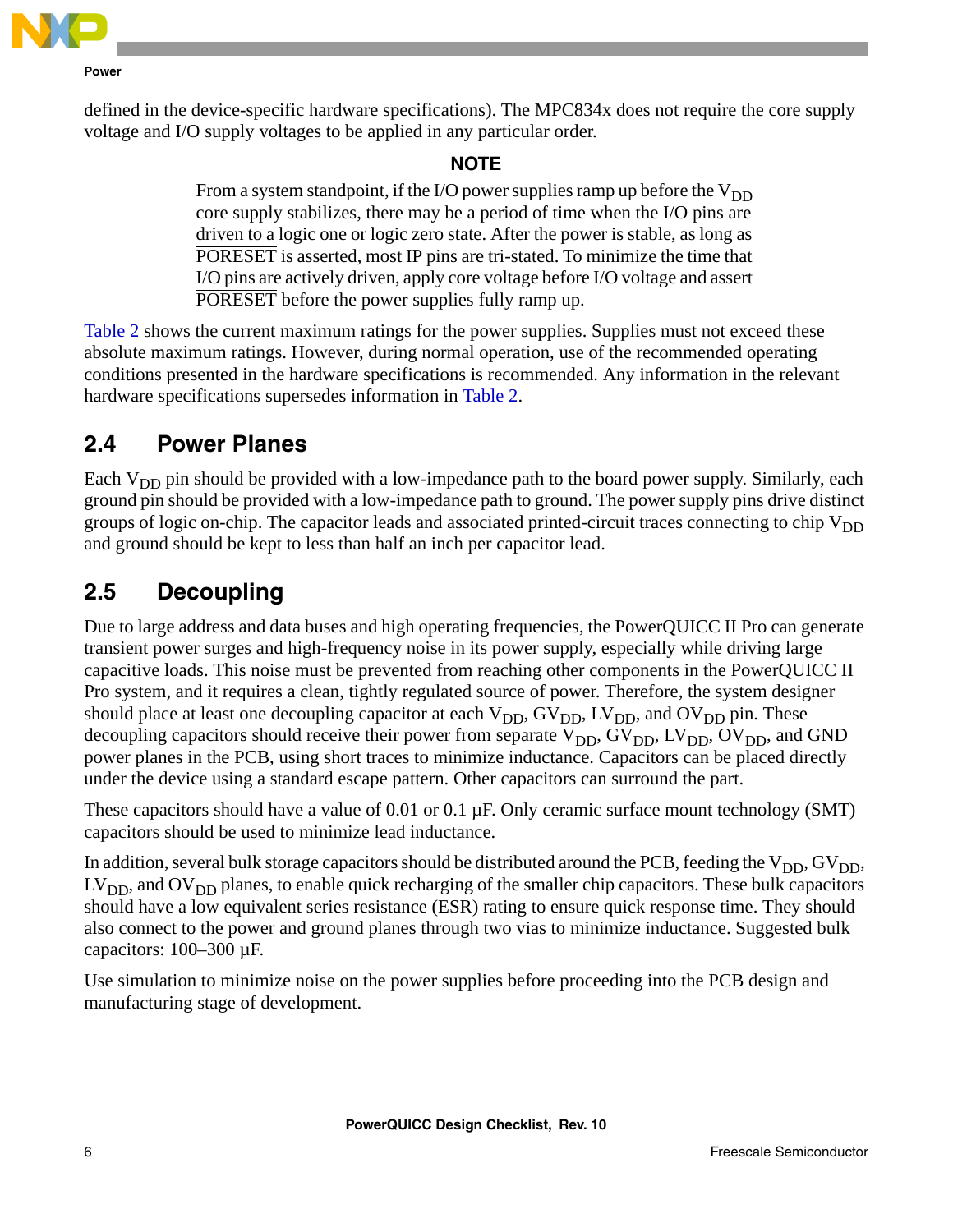

### **2.6 PLL Power Supply Filtering**

Each PowerQUICC II Pro PLL gets power through independent power supply pins  $(AV_{DD}1, AV_{DD}2,$ respectively). The AV<sub>DD</sub> level should always equal V<sub>DD</sub>, and preferably be derived directly from V<sub>DD</sub> through a low frequency filter scheme.

There are several reliable ways to provide power to the PLLs, but the recommended solution is to use four independent filter circuits as illustrated in [Figure 1](#page-6-0), one to each of the four  $AV<sub>DD</sub>$  pins, thus reducing noise injection from one PLL to the other. This circuit filters noise in the PLL resonant frequency range from 500 kHz to 10 MHz. It should be built with surface mount capacitors with a minimum effective series inductance (ESL). Consistent with the recommendations of Dr. Howard Johnson in *High Speed Digital Design: A Handbook of Black Magic* (Prentice Hall, 1993), multiple small capacitors of equal value are recommended instead of a single large value capacitor.

Place each circuit as closely as possible to the specific  $AV<sub>DD</sub>$  pin being supplied to minimize noise coupled from nearby circuits. It should be possible to route directly from the capacitors to the  $AV<sub>DD</sub>$  pin, which is on the periphery of the package, without the inductance of vias. [Figure 1](#page-6-0) shows the PLL power supply filter circuit.



**Figure 1. PLL Power Supply Filter Circuit**

<span id="page-6-1"></span><span id="page-6-0"></span>[Table 4](#page-6-1) summarizes the power signal pins.

|          |                                | Pin         |         |            |            |                           |         | <b>Connection</b>                        | <b>Notes</b>                             |  |  |  |
|----------|--------------------------------|-------------|---------|------------|------------|---------------------------|---------|------------------------------------------|------------------------------------------|--|--|--|
| Critical | <b>Signal</b>                  | <b>Type</b> | MPC8343 | MPC8347(P) | MPC8347(T) | MPC8349                   | If Used | <b>If Not</b><br><b>Used</b>             |                                          |  |  |  |
|          | <b>Power Signals</b>           |             |         |            |            |                           |         |                                          |                                          |  |  |  |
|          | AV <sub>DD1</sub>              |             | X       | X          | X          | X                         |         | $1.2 V \pm 60$ mV                        | Power for e300 PLL                       |  |  |  |
|          | AV <sub>DD2</sub>              |             | X       | X          | X          | X                         |         | $1.2 V \pm 60$ mV                        | Power for system PLL                     |  |  |  |
|          | AV <sub>DD3</sub> <sup>1</sup> |             | X       | X          | X          | X                         |         | $1.2 V \pm 60$ mV                        | Power for DDR DLL                        |  |  |  |
|          | AV <sub>DD4</sub>              |             | X       | X          | X          | X                         |         | $1.2 V \pm 60$ mV                        | Power for LBIU DLL                       |  |  |  |
|          | GV <sub>DD</sub>               |             | X       | X          | X          | X                         |         | $2.5 V \pm 125$ mV                       | Power for DDR I/O voltage                |  |  |  |
|          | LV <sub>DD1</sub>              |             | X       | X          | X          | X                         |         | $2.5 V \pm 125$ mV<br>$3.3 V \pm 330$ mV | Power for TSEC1 and management interface |  |  |  |
|          | LV <sub>DD2</sub>              |             | X       | X          | X          | X                         |         | $2.5 V \pm 125$ mV<br>$3.3 V \pm 330$ mV | Power for TSEC2                          |  |  |  |
|          | V <sub>DD</sub>                |             | X       | X          | X          | $\boldsymbol{\mathsf{x}}$ |         | $1.2 V \pm 60$ mV                        | Power for the core                       |  |  |  |

**Table 4. Power Signal Pin Listing**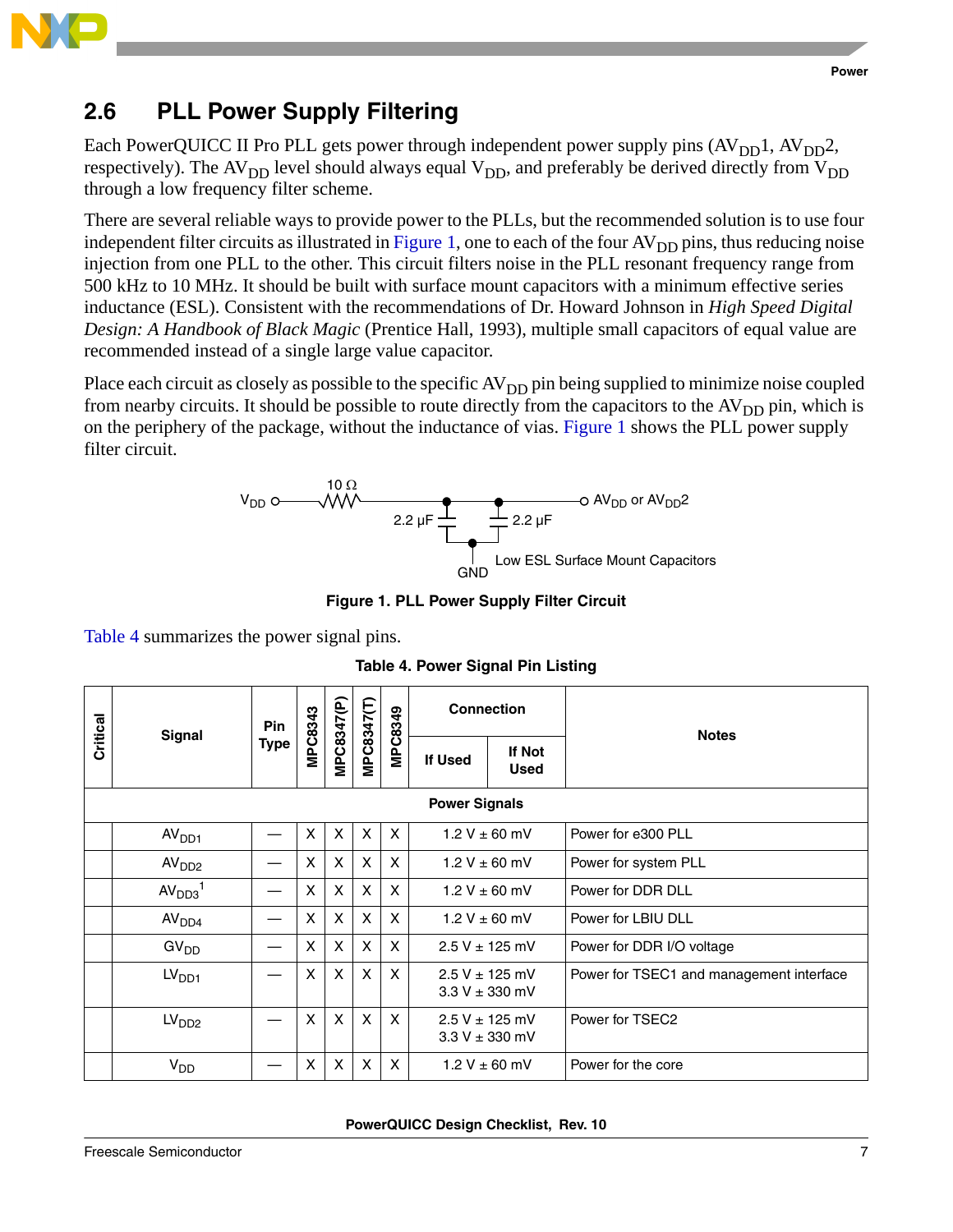

| OV <sub>DD</sub> |              | $\lambda$ | $\checkmark$ | $\mathbf{v}$ | $3.3 V \pm 330$ mV | Power for PCI, 10/100 Ethernet and other<br>standard |
|------------------|--------------|-----------|--------------|--------------|--------------------|------------------------------------------------------|
| MVREFI1:21       | $\mathbf{v}$ | $\lambda$ | $\cdot$      | $\checkmark$ |                    | DDR reference voltage                                |

<sup>1</sup> DDR DLL not supported. In Revision 3.x, AVDD3 (AF9 in PBGA and AE1 in TBGA) should be NC. However, customers who are migrating from Revision 1.x to Revision 3.x using the existing board layout can leave these pins connected to 1.2 V. No layout change is required.

# <span id="page-7-0"></span>**3 Clocking**

[Figure 2](#page-7-1) shows the internal distribution of clocks within the MPC8349E.



<span id="page-7-1"></span>**Figure 2. Clock Subsystem Block Diagram**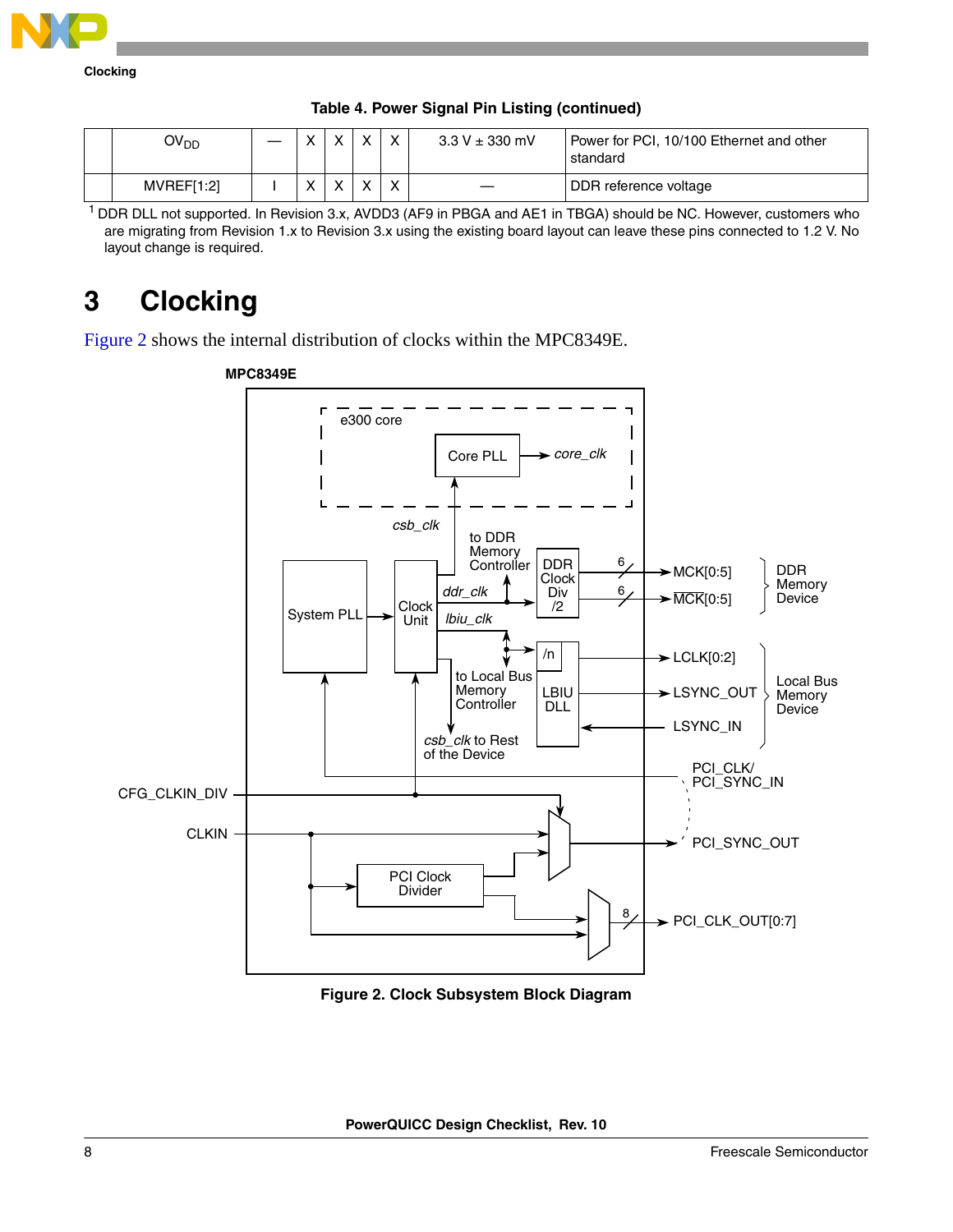

The primary clock source for the MPC8349E is one of two inputs, CLKIN or PCI\_CLK, depending on whether the device is configured as a PCI host or PCI agent.

**NOTE**

The MPC8349E has eight PCI clock output signals. The MPC8347E and MPC8343E has only five PCI clock output signals (PCI\_CLK\_OUT[0:4]).

The system clock input is multiplied by a PLL to generate the coherent system bus (CSB) clock. The CSB provides a clock to the various logic blocks on-chip. It is divided by two to generate the DDR clocks, MCK[0:5]. It is divided by  $2/4/8$  (in the LCRR[CLKDIV] register) to generate local bus clocks, LCLK[0:2]. It is also multiplied by a second PLL (by the RCWH[COREPLL] power-on reset value) to generate the e300 core clock. See [Table 5.](#page-8-0)

<span id="page-8-0"></span>There are no default settings for the two PowerQUICC II Pro PLLs, so they must be configured at power-on reset. Set the appropriate fields of the hardware reset configuration words.

| <b>Functional Block</b>   | <b>Clock Derivation</b>                       |  |  |  |  |
|---------------------------|-----------------------------------------------|--|--|--|--|
| csb clk<br>(System clock) | [CLKIN or PCI_CLK] × [2-16]                   |  |  |  |  |
| e300 core<br>(corecik)    | <b>csb_clk</b> $\times$ [1, 1.5, 2, 2.5, 3]   |  |  |  |  |
| DDR<br>(MCLK)             | $\cosh$ clk $\div$ 2                          |  |  |  |  |
| Local bus                 | <b>csb_clk</b> $\div$ [2, 4, 8]               |  |  |  |  |
| PCI1 clock                | CLKIN or CLKIN $\div$ 2                       |  |  |  |  |
| PCI <sub>2</sub> clock    | CLKIN or CLKIN $\div$ 2                       |  |  |  |  |
| TSEC1/TSEC2               | 125 MHz external clock                        |  |  |  |  |
| ${}^{12}C$                | $\cosh \, c\,$ $\cosh \, \div$ (I2CFDR ratio) |  |  |  |  |
| USB                       | 60 MHz/30 MHz<br>External clock from PHY      |  |  |  |  |
| Real time clock           | External clock                                |  |  |  |  |

**Table 5. Clocking Quick Reference**

## **3.1 System Clock in PCI Host Mode**

When the PowerQUICC II Pro is configured as a PCI host device  $(RCWH[PCIHOST] = 1)$ , CLKIN is its primary input clock. CLKIN feeds the PCI clock divider (÷2) and the PCI\_SYNC\_OUT and PCI\_CLK\_OUT multiplexors. The CFG\_CLKIN\_DIV configuration input selects whether CLKIN or  $CLKIN \div 2$  is driven out on the PCI SYNC OUT signal.

PCI\_SYNC\_OUT connects externally to PCI\_SYNC\_IN so that the internal clock subsystem can synchronize to the system PCI clocks. PCI\_SYNC\_OUT must be connected properly to PCI\_SYNC\_IN, with equal delay to all PCI agent devices in the system.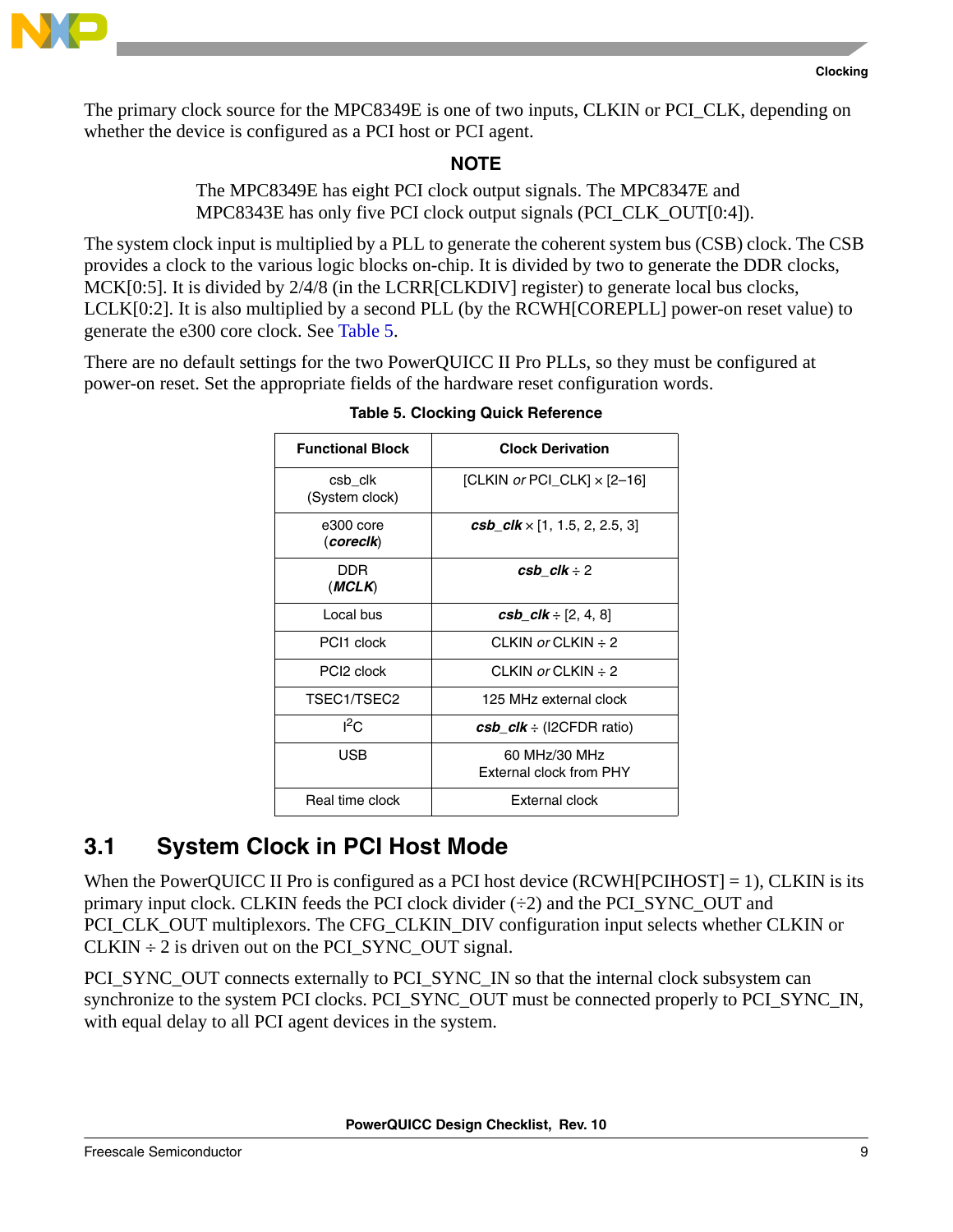

**Clocking**

## **3.2 System Clock in PCI Agent Mode**

When the PowerQUICC II Pro is configured as a PCI agent device, PCI\_CLK is the primary input clock. In agent mode, the CLKIN signal should be tied to GND, and the clock output signals, PCI\_CLK\_OUT*n* and PCI\_SYNC\_OUT, are not used.

In agent mode, the CFG CLKIN DIV configuration input can be used to double the internal clock frequencies, if sampled as 1 during PORESET assertion. This feature is useful if a fixed internal frequency is desired, regardless of whether the PCI clock is running at 33 or 66 MHz. PCI specifications require the PCI clock frequency information to be provided by the M66EN signal.

## **3.3 Clocking Example**

To maximize the frequencies of certain key interfaces, use the following inputs:

- $CLKIN = 66.67 MHz$
- **CFG CLKIN DIV** (pin is pulled low) = 0
- CSB multiplier *(HRCW[SPMF])* = 5
- Core multiplier *(HRCW[COREPLL])* = 2
- Local bus divider  $(LCRR<sub>[CLKDIV]</sub>) = 4$

The resulting frequencies for the following interfaces are:

- $csb_clk = \text{CLKIN} \times \text{SPMF} \times (1 + \text{CFG}_\text{CLKIN} \text{_DIV}) = 333 \text{ MHz}$
- $core\_clk = csb\_clk \times COREPLL = 667 MHz$
- **MCLK** =  $csb$   $clk \div 2 = 167$  **MHz** (333 MHz data rate)
- **LCLKn** =  $csb$   $clk \div 4 = 83.25 \text{ MHz}$
- **PCI**  $CLK = CLKIN = 66 MHz$

These are the current maximum frequencies of certain key interfaces. Check the relevant product website for updated options.

[Table 6](#page-9-0) summarizes the clock signal pins.

<span id="page-9-0"></span>

|          | Signal           | Pin         |   |   |   |   | <b>Connection</b> |      | <b>Notes</b>                                                                                                                                                                                        |  |  |  |  |  |  |                |  |            |            |         |                |                       |  |
|----------|------------------|-------------|---|---|---|---|-------------------|------|-----------------------------------------------------------------------------------------------------------------------------------------------------------------------------------------------------|--|--|--|--|--|--|----------------|--|------------|------------|---------|----------------|-----------------------|--|
| Critical |                  | <b>Type</b> |   |   |   |   |                   |      |                                                                                                                                                                                                     |  |  |  |  |  |  | <b>MPC8343</b> |  | MPC8347(P) | MPC8347(T) | MPC8349 | <b>If Used</b> | If Not<br><b>Used</b> |  |
|          | <b>Clocks</b>    |             |   |   |   |   |                   |      |                                                                                                                                                                                                     |  |  |  |  |  |  |                |  |            |            |         |                |                       |  |
|          | PCI_CLK_OUT[0:4] | O           | X | X | X | X | As needed         | Open | • Device as PCI host: Functions as PCI<br>output clock banks. OCCR register<br>determines if clocks are set as CLKIN or<br>CLKIN $\div$ 2.<br>• Device as PCI agent: These signals<br>are not used. |  |  |  |  |  |  |                |  |            |            |         |                |                       |  |

**Table 6. Clock Signal Pin Listing**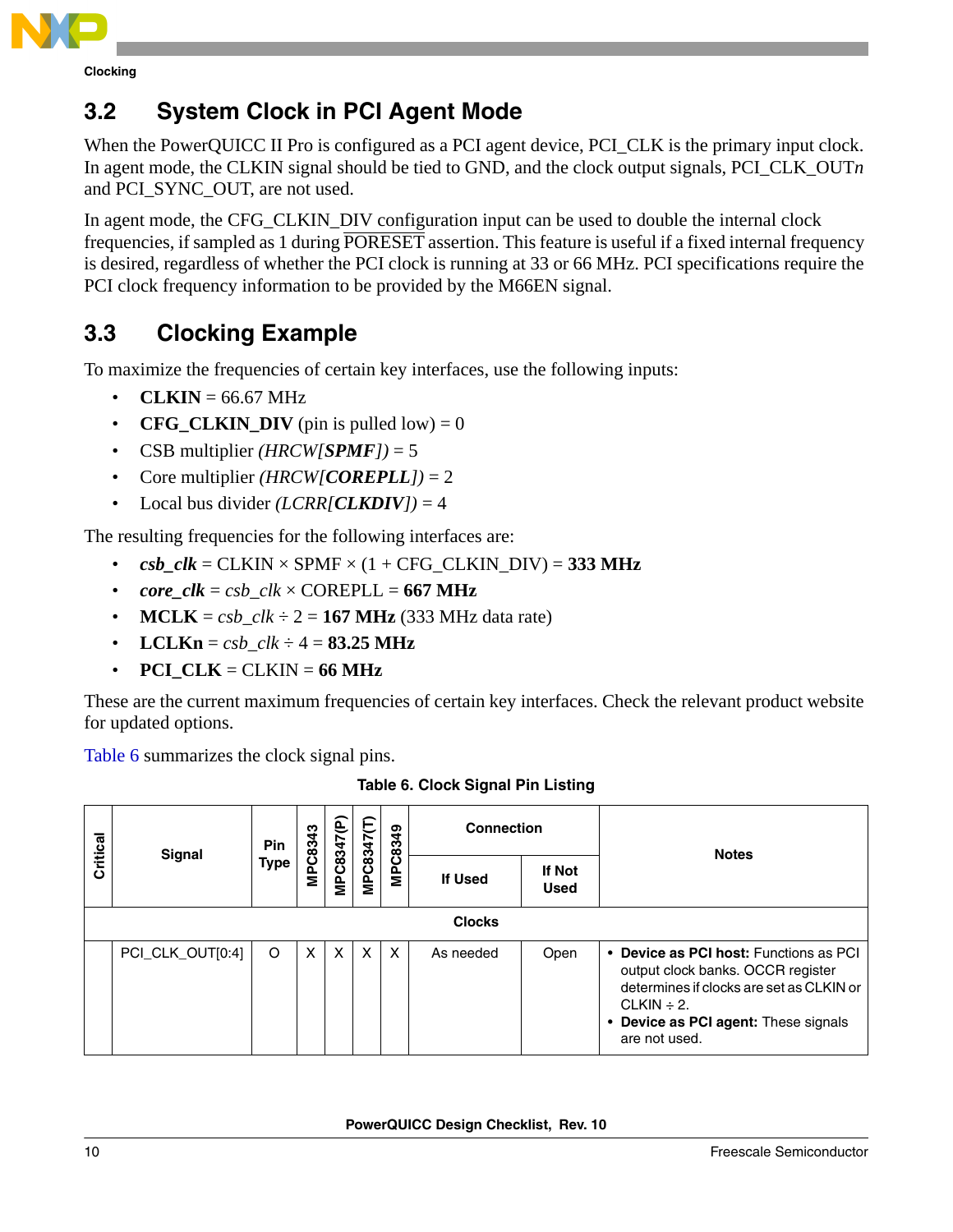

|          | <b>Signal</b>           | Pin         |         |              |             |                | <b>Connection</b>                          |                              | <b>Notes</b>                                                                                                                                                                                                                                     |
|----------|-------------------------|-------------|---------|--------------|-------------|----------------|--------------------------------------------|------------------------------|--------------------------------------------------------------------------------------------------------------------------------------------------------------------------------------------------------------------------------------------------|
| Critical |                         | <b>Type</b> | MPC8343 | MPC8347(P)   | VIPC8347(T) | <b>MPC8349</b> | <b>If Used</b>                             | <b>If Not</b><br><b>Used</b> |                                                                                                                                                                                                                                                  |
|          | PCI_CLK_OUT[5:7]        | O           |         |              |             | X              | As needed                                  | Open                         | • Device as PCI host: Functions as PCI<br>output clock banks. OCCR register<br>determines if clocks are set as CLKIN or<br>$CLKIN \div 2$ .<br>• Device as PCI agent: These signals<br>are not used.                                             |
| X        | PCI_SYNC_IN/<br>PCI_CLK | L           | X       | $\mathsf{x}$ | X           | X              | As needed                                  | Always<br>connected          | • Device as PCI host: Functions as<br>PCI_SYNC_IN. Connect externally to<br>PCI_SYNC_OUT.<br>• Device as PCI agent: Functions as<br>PCI CLK. A valid 25-66.67 MHz clock<br>signal (at $OVDD$ level) must be applied<br>to this signal when used. |
| X        | PCI_SYNC_OUT            | $\circ$     | X       | X            | X           | $\mathsf{x}$   | Connect to<br>PCI_SYNC_IN                  | Open                         | • Device as PCI host: Connect<br>externally to PCI_SYNC_IN signal for<br>de-skewing of external PCI clock<br>routing. Loop trace should match with<br>PCI_CLK_OUTx signal traces.<br>• Device as PCI agent: This signal is not<br>used.          |
|          | RTC/PIT_CLOCK           | T           | X       | $\mathsf{x}$ | X           | X              | Tie to<br>32.768 kHz<br>crystal            | 1 k-4.7 k $\Omega$<br>to GND | Real-time clock/periodic interval timer<br>input from external 32.768 kHz crystal.                                                                                                                                                               |
| X        | <b>CLKIN</b>            | ı           | X       | X            | X           | X              | Connect to<br>25-66.67 MHz<br>clock signal | 1 k-4.7 k $\Omega$<br>to GND | Clock input when configured in PCI host<br>mode. A valid 25-66.67 MHz clock signal<br>(at $OVDD$ level) must be applied to this<br>signal when used.                                                                                             |

#### **Table 6. Clock Signal Pin Listing (continued) (continued)**

## <span id="page-10-0"></span>**4 Power-On Reset and Reset Configurations**

A detailed power-on reset flow is as follows:

- 1. Power to the device is applied.
- 2. The system asserts **PORESET** (and optionally **HRESET**) and **TRST** initializing all registers to their default states.
- 3. The system applies a stable CLKIN (PCI host mode) or PCI\_CLK (PCI agent mode) signal and stable reset configuration inputs (CFG\_RESET\_SOURCE, CFG\_CLKIN\_DIV).
- 4. The system negates PORESET after at least 32 stable CLKIN or PCI\_CLK clock cycles.
- 5. The device samples the reset configuration input signals to determine the clock division and the reset configuration words source.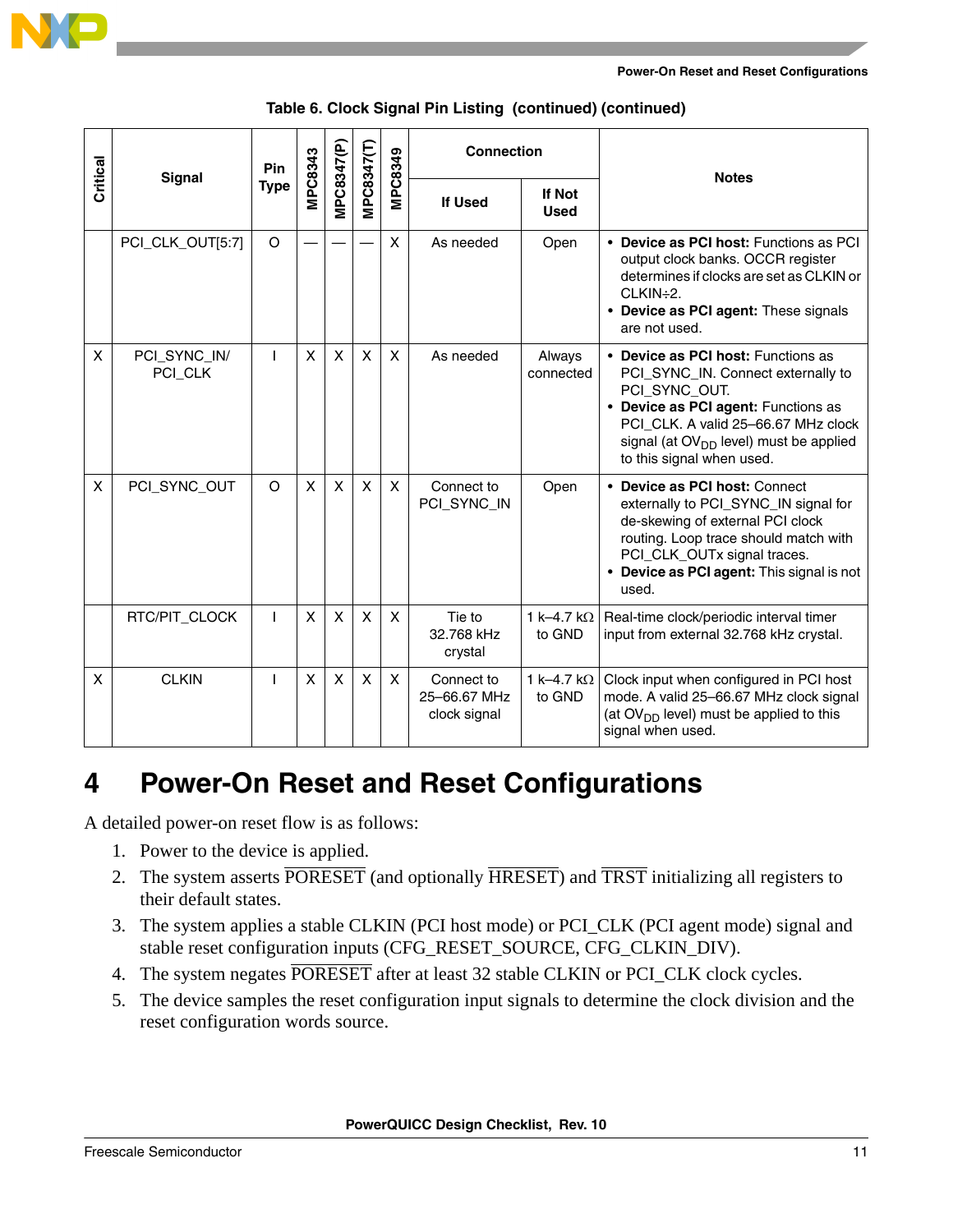#### **Power-On Reset and Reset Configurations**

- 6. The device starts loading the reset configuration words. When the reset configuration word low is loaded, the system PLL begins to lock. When the system PLL is locked, the *csb\_clk* is supplied to the e300 PLL.
- 7. The e300 PLL begins to lock.
- 8. The device drives HRESET asserted until the e300 PLL is locked and until the reset configuration words are loaded.
- 9. If enabled, the boot sequencer loads configuration data from the serial ROMs as described in the *MPC8349E PowerQUICC II Pro Integrated Host Processor Family Reference Manual*.

### **4.1 Reset Configuration Signals**

Various device functions of the PowerQUICC II Pro are initialized by sampling certain signals during the assertion of the PORESET signal after a stable clock is supplied. These inputs are either pulled high or low. While these pins are generally output pins during normal operation, they are treated as inputs while PORESET is asserted.

The CFG\_RESET\_SOURCE[0:2] input signals are sampled during the assertion of PORESET to select the interface to load the reset configurations words:

- $I^2C-1$  interface
- A device (that is, CPLD, EEPROM, or Flash) on the local bus
- From an internally-defined word value. See [Table 7.](#page-11-0)

|  | Table 7. Reset Configuration Word Source |  |
|--|------------------------------------------|--|
|  |                                          |  |

<span id="page-11-0"></span>

| <b>Reset Configuration</b><br><b>Signal Name</b> | Value<br>(Binary) | <b>Meaning</b>                                                                                                                                                                                                              |
|--------------------------------------------------|-------------------|-----------------------------------------------------------------------------------------------------------------------------------------------------------------------------------------------------------------------------|
| CFG_RESET_SOURCE[0:2]                            | 000               | Reset configuration words are loaded from a device on the local bus.                                                                                                                                                        |
|                                                  | 001               | Reset configuration words are loaded from a device on $I^2C-1$ .<br>PCI_CLK/PCI_SYNC_IN is in the range of 25-44 MHz.<br>This option will be removed from future designs. Thus, it is recommended to use<br>the 010 option. |
|                                                  | 010               | Reset configuration word is loaded from a device on $I^2C-1$ .<br>PCI_CLK/PCI_SYNC_IN is in the range of 25-66.67 MHz.                                                                                                      |
|                                                  | $011 - 111$       | Hard coded options 0-4.                                                                                                                                                                                                     |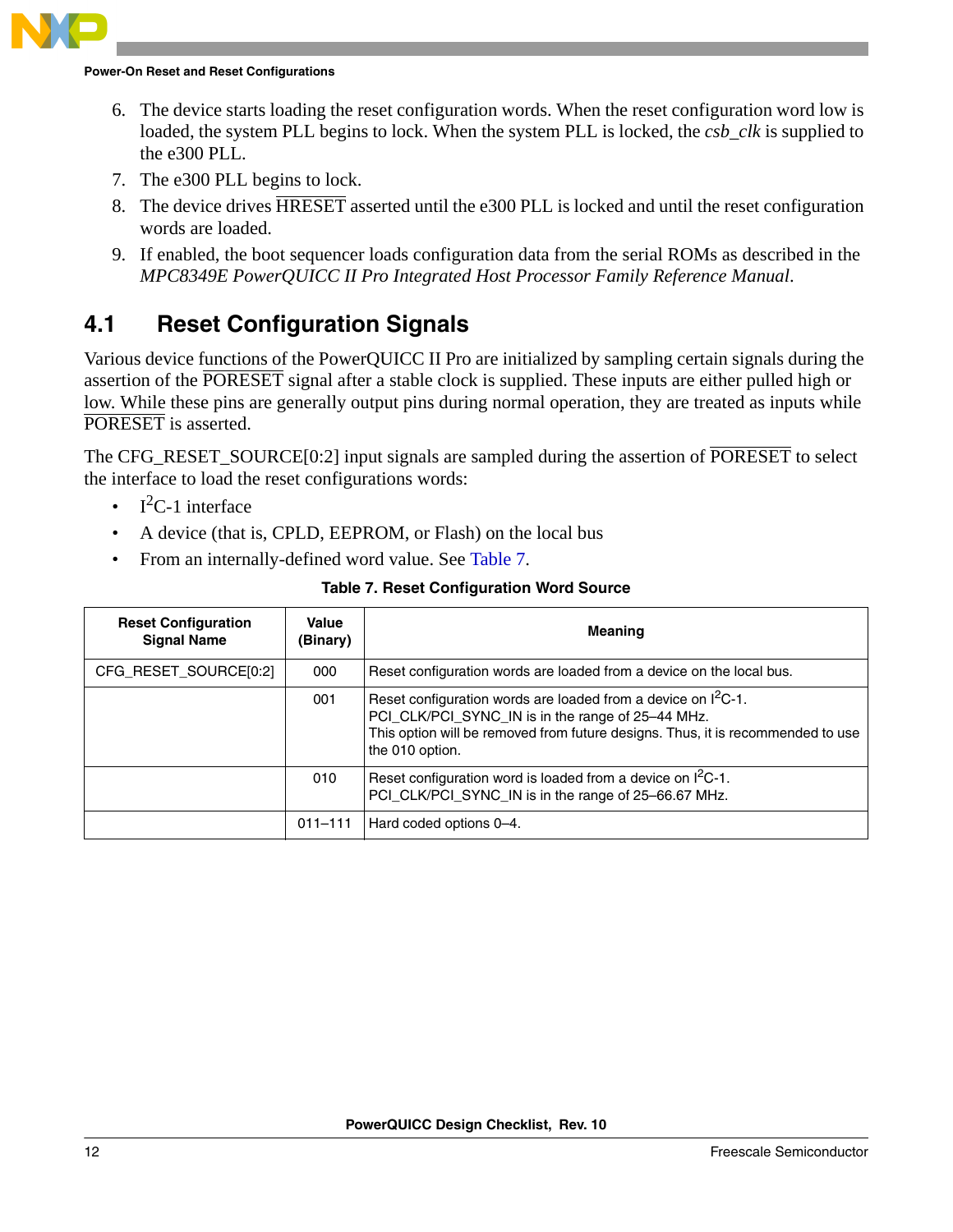

The CFG\_CLKIN\_DIV input signal is also sampled during the assertion of PORESET to determine the relationship between CLKIN and PCI\_SYNC\_OUT. See [Table 8.](#page-12-0)

<span id="page-12-0"></span>

| <b>Reset Configuration Signal</b><br>Name | Value<br>(Binary) | <b>Meaning</b>                                                                                                                                                                                                                                                                                |  |  |  |
|-------------------------------------------|-------------------|-----------------------------------------------------------------------------------------------------------------------------------------------------------------------------------------------------------------------------------------------------------------------------------------------|--|--|--|
| CFG CLKIN DIV                             | $\Omega$          | In PCI host mode:<br>• CLKIN: PCI SYNC OUT = 1:1<br>• $csb$ $clk = (PCI$ SYNC $IN \times$ SPMF)<br>• All PCI_CLK_OUT clocks are limited to the CLKIN frequency.<br>In PCI agent mode:<br>• $csb$ $clk = (PCI \, CLK \times SPMF)$                                                             |  |  |  |
|                                           |                   | In PCI host mode:<br>• CLKIN: PCI SYNC OUT = 2:1<br>• $csb$ <sub>-</sub> $clk$ = (PCI_SYNC_IN $\times$ 2 $\times$ SPMF)<br>• The PCI_CLK_OUT clocks may be programmed to CLKIN or CLKIN÷2 in<br>the OCCR register.<br>In PCI agent mode:<br>• $csb$ $clk = (PCI \, CLK \times 2 \times SPMF)$ |  |  |  |

**Table 8. CLKIN Divisor Configuration**

### <span id="page-12-1"></span>**4.2 Reset Configuration Words**

The reset configuration words control the clock ratios and other basic device functions such as PCI host or agent mode, boot location, TSEC modes, and endian mode. The reset configuration words are loaded from the local bus or from the  $I^2C$  interface during the power-on or hard reset flows.

If the HRCW is loaded through the local bus, the LA[27:31] pins are used and not the LAD[27:31] pins. The LAD[27:31] pins are not driven during HRCW loading. Only the LA[27:31] increment during the load of the HRCW. In essence, the device does a type of burst access to the flash memory when it loads the HRCW. It drives the high-order bits of the address on LAD[0:26], which is also the first address in a 4-byte sequence, asserts LALE, latches the first byte, and then increments LA[27:31] to get the next 3 bytes. It then drives the high-order bits for the second access, asserts LALE, latches a byte, and again increments the LA[27:31] to get the next 3 bytes. Out of reset, the LA[27:31] and LAD[27:31] mirror each other (while LALE is asserted).

For details on the reset configuration words, refer to the *MPC8349E PowerQUICC™ II Pro Integrated Host Processor Family Reference Manual*.

## **4.3 Useful System POR Debug Registers**

The hardware reset configuration settings can be read in the reset configuration word low register (RCWLR), the reset configuration word high register (RCWHR), the reset status register (RSR), and the system PLL mode register (SPMR). For details, see the *MPC8349E PowerQUICC™ II Pro Integrated Host Processor Family Reference Manual*. Note that all of these resisters are read-only, except RSR.

## **4.4 Boot Sequencer**

The boot sequencer provides the means to load the hardware reset configuration word and to configure any memory-mapped register before the boot-up code runs.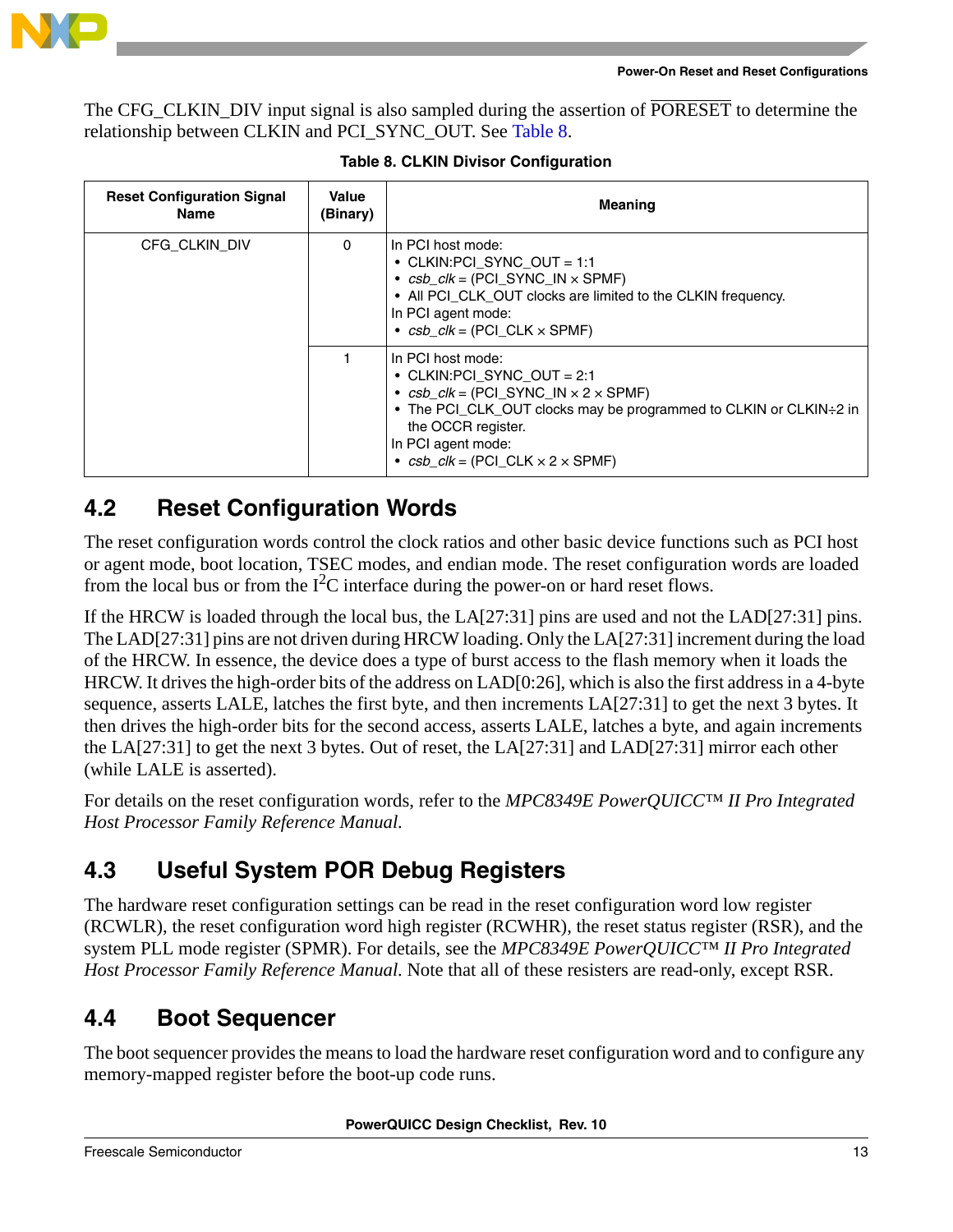#### **Power-On Reset and Reset Configurations**

Reset configuration load mode is selected based on the settings of the CFG\_RESET\_SOURCE pins during the power-on reset sequence. The  $I^2C-1$  interface loads the reset configuration words from an EEPROM at a specific calling address while the rest of the device is in the reset state. When the reset configuration words are latched inside the device,  $I^2C-1$  is reset until  $\overline{HRESET}$  is negated. Then the device is initialized using boot sequencer mode.

Boot sequencer mode is selected at power-on reset by the BOOTSEQ field in the reset configuration word high register (RCWH). If the boot sequencer mode is selected, the  $1^2C$  module communicates with one or more EEPROM through the  $I^2C-1$  interface to initialize one or more configuration register of the PowerQUICC II Pro. For example, this code can be used to configure the port interface registers if the device is booting from the PCI. Refer to the *MPC8349E PowerQUICC II Pro Integrated Host Processor*  Family Reference Manual for the complete data format for programming the I<sup>2</sup>C EEPROM.

The boot sequencer contains a basic level of error detection. If the  $I<sup>2</sup>C$  boot sequencer fails while loading the reset configuration words are loaded, RSR[BSF] is set. If a preamble or CRC fail is detected in boot sequencer mode, there is no internal or external indication that the boot sequencer operation failed Use one of the GPIO pins for that purpose.

<span id="page-13-0"></span>[Table 9](#page-13-0) summarizes the reset configuration pins.

| Critical | Signal                | <b>Pin</b> | MPC8343 |              |                           | MPC8349      | <b>Connection</b>                                       |                       | <b>Notes</b>                                                                                                                                                                                           |  |  |  |  |  |
|----------|-----------------------|------------|---------|--------------|---------------------------|--------------|---------------------------------------------------------|-----------------------|--------------------------------------------------------------------------------------------------------------------------------------------------------------------------------------------------------|--|--|--|--|--|
|          |                       | Type       |         | MPC8347(P    | MPC8347(T)                |              | If Used                                                 | If Not<br><b>Used</b> |                                                                                                                                                                                                        |  |  |  |  |  |
|          | <b>System Control</b> |            |         |              |                           |              |                                                         |                       |                                                                                                                                                                                                        |  |  |  |  |  |
| X        | <b>PORESET</b>        |            | X       | X            | $\boldsymbol{\mathsf{x}}$ | X            | As needed $+$<br>2 k-10 kΩ to OV <sub>DD</sub>          |                       | Using a pull-up depends on voltage monitor<br>used in design. If the voltage monitor uses an<br>open-drain output, a pull-up is needed. If an<br>active output is used, a pull-up may not be<br>needed |  |  |  |  |  |
| X        | <b>HRESET</b>         | 1/O        | X       | X            | $\boldsymbol{\mathsf{x}}$ | $\mathsf{x}$ | As needed $+$<br>1 k–4.7 k $\Omega$ to OV <sub>DD</sub> |                       | Open-drain signal. Output during power-on<br>and hard reset flows. Input after reset flow<br>completes.                                                                                                |  |  |  |  |  |
| X        | <b>SRESET</b>         | 1/O        | X       | $\mathsf{x}$ | $\mathsf{x}$              | X            | As needed $+$<br>1 k–4.7 k $\Omega$ to OV <sub>DD</sub> |                       | Open-drain signal. Output during power-on,<br>hard, and soft reset flows. Input after reset<br>flow completes.                                                                                         |  |  |  |  |  |

**Table 9. Reset Configuration Pin Listing**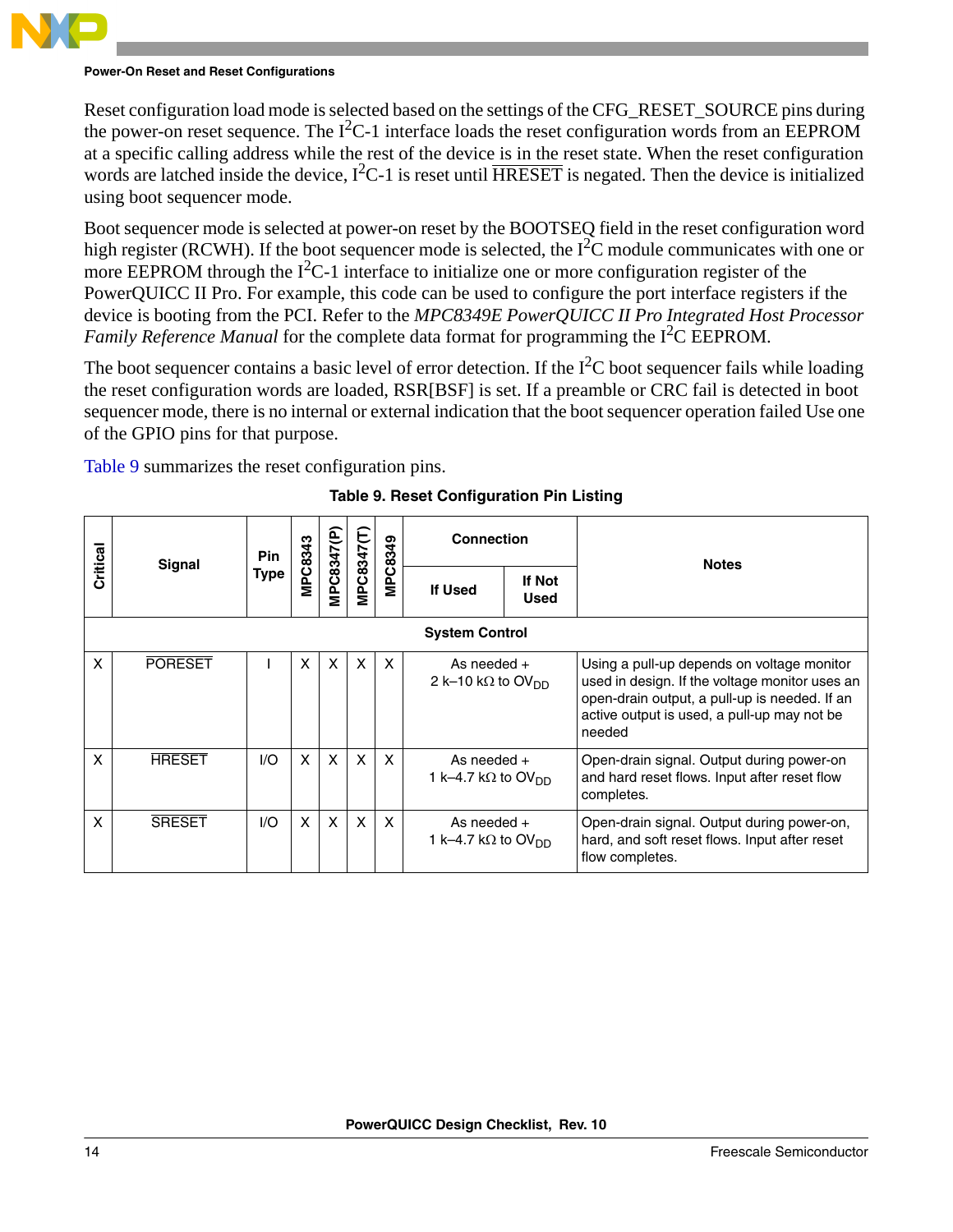| Critical | Signal                             | <b>Pin</b>  | MPC8343 |                           | MPC8347(T)   | MPC8349 | <b>Connection</b>                                                                                                      |                               | <b>Notes</b>                                                                                                                                   |  |
|----------|------------------------------------|-------------|---------|---------------------------|--------------|---------|------------------------------------------------------------------------------------------------------------------------|-------------------------------|------------------------------------------------------------------------------------------------------------------------------------------------|--|
|          |                                    | <b>Type</b> |         | MPC8347(P                 |              |         | <b>If Used</b>                                                                                                         | <b>If Not</b><br><b>Used</b>  |                                                                                                                                                |  |
| X        | LGPL0/LSDA10/<br>cfg_reset_source0 | 1/O         | X       | $\boldsymbol{\mathsf{x}}$ | $\mathsf{x}$ | X       | As needed                                                                                                              |                               | • Input during power-on and hard reset flows,<br>providing the reset configuration word                                                        |  |
| X        | LGPL1/LSDWE/<br>cfg_reset_source1  | 1/O         | X       | $\mathsf{x}$              | $\mathsf{x}$ | X       | As needed                                                                                                              |                               | source. Signal values should be driven by<br>logic during power-on and hard reset flows<br>OR through pull-up/down resistors (4.7 k $\Omega$   |  |
| X        | LGPL3/LSDCAS/<br>cfg_reset_source2 | 1/O         | X       | $\boldsymbol{\mathsf{x}}$ | X            | X       | As needed                                                                                                              |                               | to OV <sub>DD</sub> or 1 k $\Omega$ to GND)<br>• Functional output signal after reset flow<br>completes. Pull-up/down resistors not<br>needed. |  |
| X        | LGPL5/<br>cfg_clkin_div            | 1/O         | X       | $\boldsymbol{\mathsf{X}}$ | $\mathsf{x}$ | X       | <b>PCI host:</b><br>1 k $\Omega$ to OV <sub>DD</sub><br>or<br>1 k $\Omega$ to GND<br>PCI agent:<br>1 k $\Omega$ to GND | 1 k $\Omega$ to<br><b>GND</b> | • Input during power-on and hard reset flows.<br>• Functional signal after reset flow<br>completes.                                            |  |

### **Table 9. Reset Configuration Pin Listing (continued)**

# <span id="page-14-0"></span>**5 JTAG and Debug**

Correct operation of the JTAG interface requires configuration of a group of system control pins as demonstrated in [Figure 4](#page-16-0). Care must be taken to ensure that these pins are maintained at a valid negated state under normal operating conditions as most have asynchronous behavior and spurious assertion will give unpredictable results.

Boundary-scan testing is enabled through the JTAG interface signals. The TRST signal is optional in the IEEE® Std 1149.1 specification, but it is provided on all processors built on Power Architecture® technology. The device requires TRST to be asserted during power-on reset flow to ensure that the JTAG boundary logic does not interfere with normal chip operation. While the TAP controller can be forced to the reset state using only the TCK and TMS signals, generally systems assert TRST during the power-on reset flow. Simply tying TRST to PORESET is not practical because the JTAG interface is also used for accessing the common on-chip processor (COP), which implements the debug interface to the chip.

The COP function of these processors allow a remote computer system (typically, a PC with dedicated hardware and debugging software) to access and control the internal operations of the processor. The COP interface connects primarily through the JTAG port of the processor, with some additional status monitoring signals. The COP port requires the ability to assert PORESET and TRST independently to control the processor fully. If the target system has independent reset sources, such as voltage monitors, watchdog timers, power supply failures, or push-button switches, the COP reset signals must be merged into these signals with logic.

The arrangement shown in [Figure 4](#page-16-0) allows the COP port to assert PORESET and TRST independently, while ensuring that the target can drive **PORESET** as well.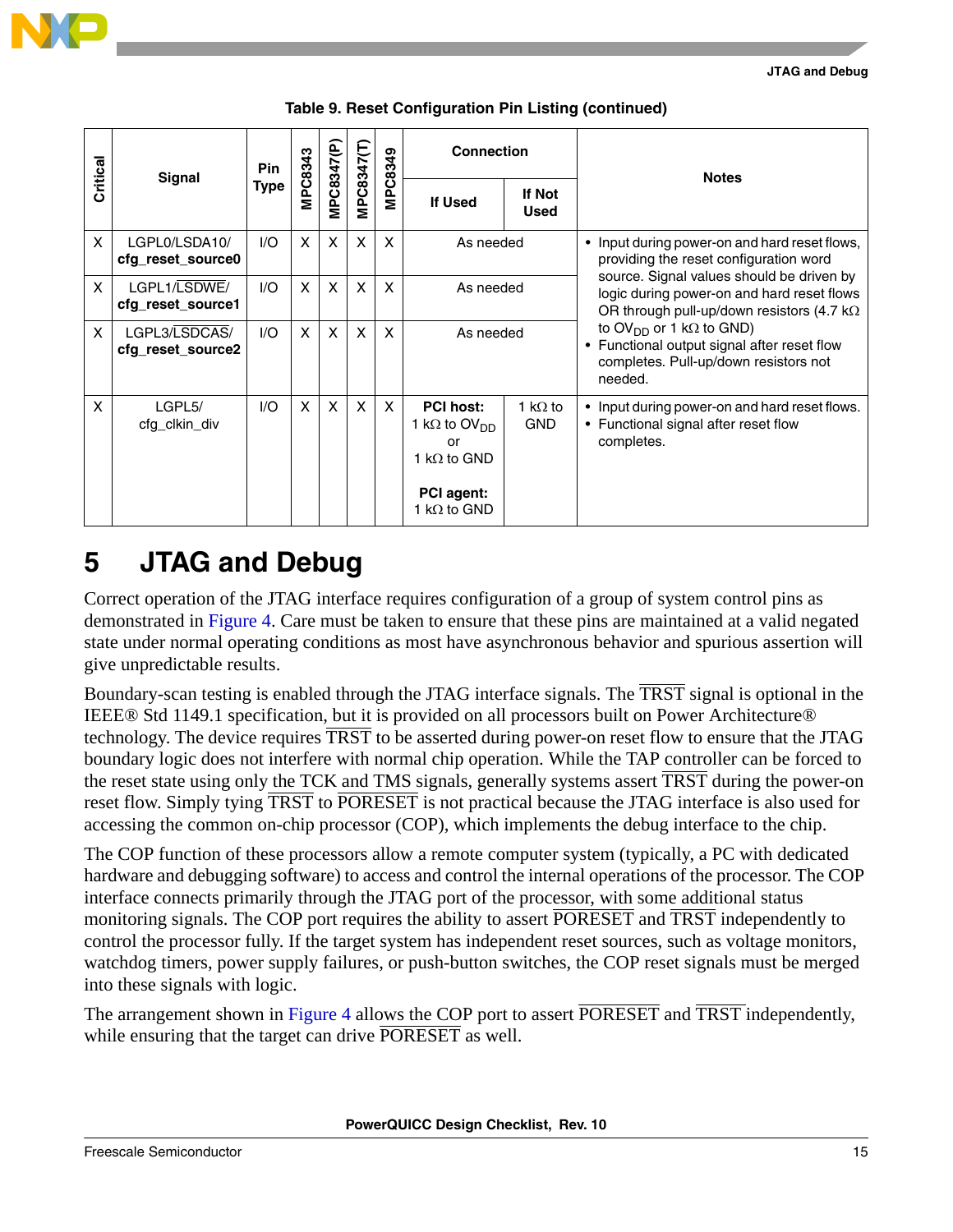

The COP interface has a standard header, shown in [Figure 3](#page-15-0), for connection to the target system, and is based on the 0.025" square-post, 0.100" centered header assembly (often called a Berg header). The connector typically has pin 14 removed as a connector key.

The COP header adds many benefits such as breakpoints, watchpoints, register and memory examination/modification, and other standard debugger features. An inexpensive option can be to leave the COP header unpopulated until needed.

There is no standardized way to number the COP header; so emulator vendors have issued many different pin numbering schemes. Some COP headers are numbered top-to-bottom then left-to-right, while others use left-to-right then top-to-bottom. Still others number the pins counter-clockwise from pin 1 (as with an IC). Regardless of the numbering scheme, the signal placement recommended in [Figure 3](#page-15-0) is common to all known emulators.

If the JTAG interface and COP header are not used, Freescale recommends all of the following connections:

- TRST should be tied to PORESET through a 0 kΩ isolation resistor so that it is asserted when the system reset signal (PORESET) is asserted, ensuring that the JTAG scan chain is initialized during the power-on reset flow. Freescale recommends that the COP header be designed into the system as shown in [Figure 4.](#page-16-0) If this is not possible, the isolation resistor allows future access to TRST in case a JTAG interface may need to be wired onto the system in future debug situations.
- No pull-up/pull-down is required for TDI, TMS, TDO, or TCK.



<span id="page-15-0"></span>**Figure 3. COP Connector Physical Pinout**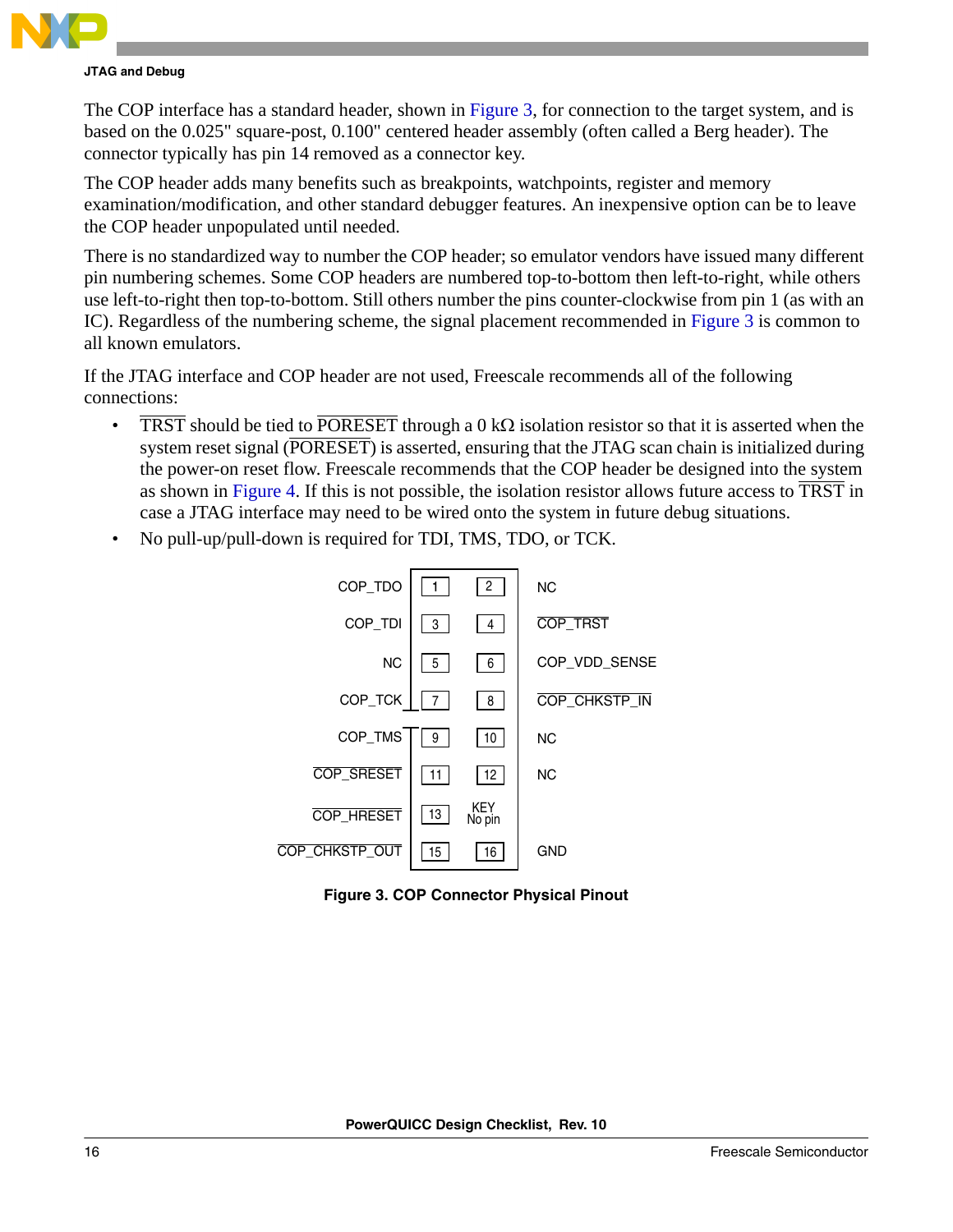



#### **Notes:**

- processor to control the processor fully as shown here. 1. The COP port and target board should be able to assert PORESET and TRST independently to the
- 2. Populate this with a 10  $\Omega$  resistor for short-circuit/current-limiting protection.
- 3. The KEY location (pin 14) is not physically present on the COP header.
- 4. Although pin 12 is defined as a No-Connect, some debug tools may use pin 12 as an additional GND pin for improved signal integrity.
- 5.This switch is included as a precaution for BSDL testing. The switch should be closed to position A during BSDL testing to avoid accidentally asserting the TRST line. If BSDL testing is not being performed, this switch should be closed to position B.
- <span id="page-16-0"></span>6. See erratum RESET3 in *MPC8349ECE*.

#### **Figure 4. JTAG Interface Connection**

**PowerQUICC Design Checklist, Rev. 10**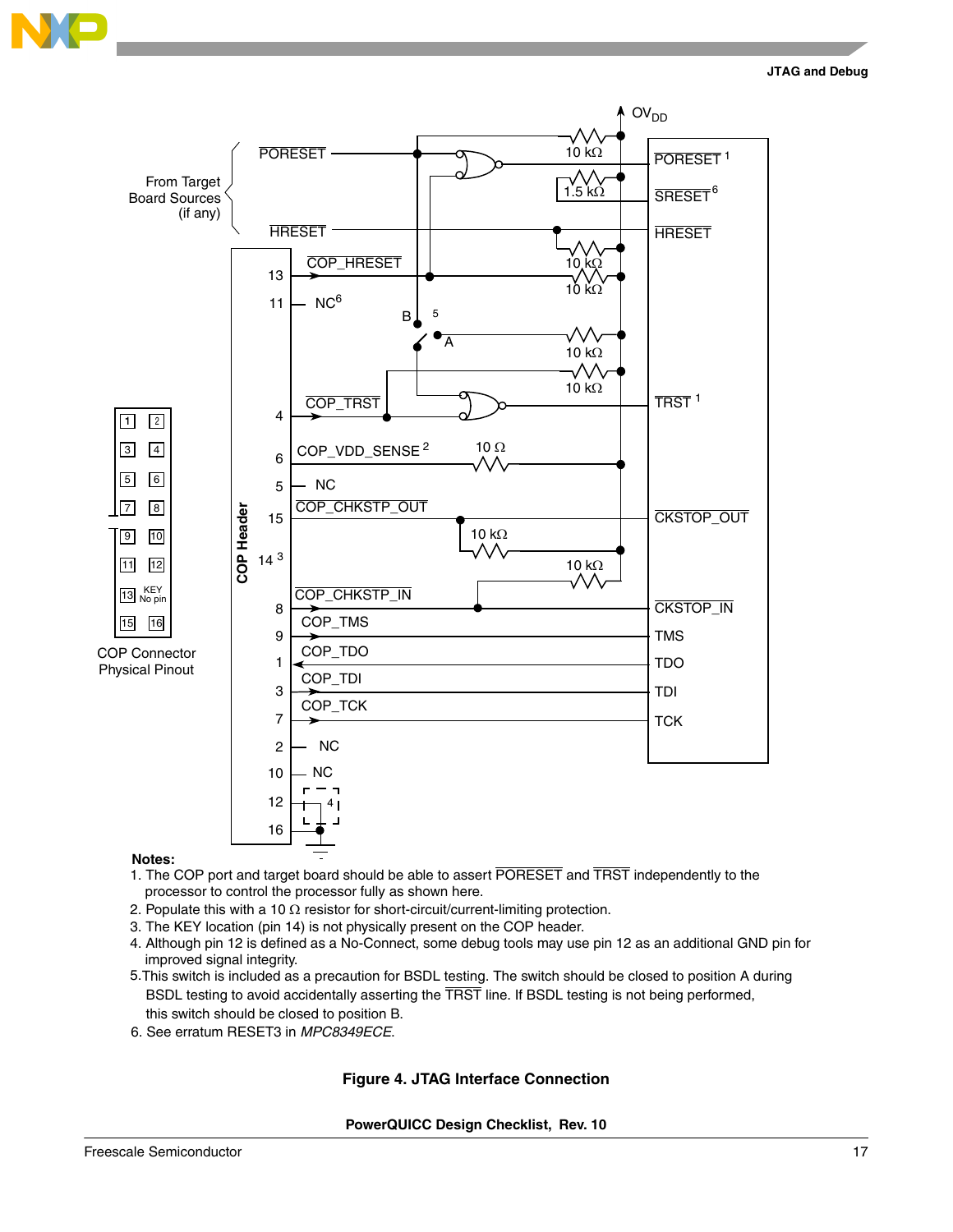

## **5.1 Debug Using In-Circuit Emulator**

There may be issues when you use a JTAG-based in-circuit emulator to boot the PowerQUICC Pro II device as reset configuration words are sourced from an unprogrammed Flash device on the local bus. There is no valid RCW already present in Flash memory when the PowerQUICC II Pro device performs the PORESET sequence. The CPU core is disabled and the in-circuit emulator cannot take control of the CPU. The following methods allow an in-circuit emulator to attach to the CPU core and program a valid RCW into a Flash device on the local bus:

- If a CPLD (or other logic) is present, provide an option for the CPLD to provide the RCW during PORESET.
- Design the board with logic that allows clocking for both PCI host and agent mode. Have the board boot in PCI agent mode using an internal hard-coded configuration source to provide the RCW.
- Use the  $I^2C-1$  interface.

[Table 10](#page-17-0) summarizes the JTAG and TEST pins.

<span id="page-17-0"></span>

|             | <b>Signal</b> | Pin         |                           |              |              | MPC8349                   | <b>Connection</b>                                           |                              | <b>Notes</b>                                                                                                                                                                                                                                                                                                      |  |  |  |  |
|-------------|---------------|-------------|---------------------------|--------------|--------------|---------------------------|-------------------------------------------------------------|------------------------------|-------------------------------------------------------------------------------------------------------------------------------------------------------------------------------------------------------------------------------------------------------------------------------------------------------------------|--|--|--|--|
| Critical    |               | <b>Type</b> | MPC8343                   | MPC8347(P)   | MPC8347(T)   |                           | If Used                                                     | <b>If Not</b><br><b>Used</b> |                                                                                                                                                                                                                                                                                                                   |  |  |  |  |
| <b>JTAG</b> |               |             |                           |              |              |                           |                                                             |                              |                                                                                                                                                                                                                                                                                                                   |  |  |  |  |
|             | <b>TCK</b>    |             | X                         | X            | X            | $\boldsymbol{\mathsf{x}}$ | As needed                                                   |                              | Commonly used for boundary scan testing. If<br>pin is truly not used can tie directly to GND.                                                                                                                                                                                                                     |  |  |  |  |
|             | <b>TDI</b>    |             | X                         | $\mathsf{x}$ | X            | $\boldsymbol{\mathsf{x}}$ | As needed                                                   |                              | This JTAG pin has a weak internal pull-up<br>P-FETs that is always enabled.                                                                                                                                                                                                                                       |  |  |  |  |
|             | <b>TDO</b>    | $\circ$     | $\boldsymbol{\mathsf{X}}$ | X            | X            | $\mathsf{X}$              | As needed                                                   |                              | Actively driven during RESET                                                                                                                                                                                                                                                                                      |  |  |  |  |
|             | <b>TMS</b>    |             | X                         | X            | X            | $\boldsymbol{\mathsf{X}}$ | As needed                                                   |                              | This JTAG pin has a weak internal pull-up<br>P-FETs that is always enabled.                                                                                                                                                                                                                                       |  |  |  |  |
| X           | <b>TRST</b>   |             | X                         | $\mathsf{x}$ | $\mathsf{x}$ | $\mathsf{X}$              | Tie to PORESET<br>or<br>Output of negative OR gate<br>logic |                              | • This JTAG pin has a weak internal pull-up<br>P-FETs that is always enabled.<br>• If an in-circuit emulator is used in the design,<br>TRST should be tied to the output of negative<br>OR gate logic. The inputs to the negative OR<br>gate logic should be any external TRST<br>sources and the PORESET signal. |  |  |  |  |
|             |               |             |                           |              |              |                           | <b>Test</b>                                                 |                              |                                                                                                                                                                                                                                                                                                                   |  |  |  |  |
|             | <b>TEST</b>   |             | $\boldsymbol{\mathsf{x}}$ | X            | X            | $\boldsymbol{\mathsf{X}}$ | Tie directly to GND                                         |                              |                                                                                                                                                                                                                                                                                                                   |  |  |  |  |

### **Table 10. JTAG and TEST Pin Listing**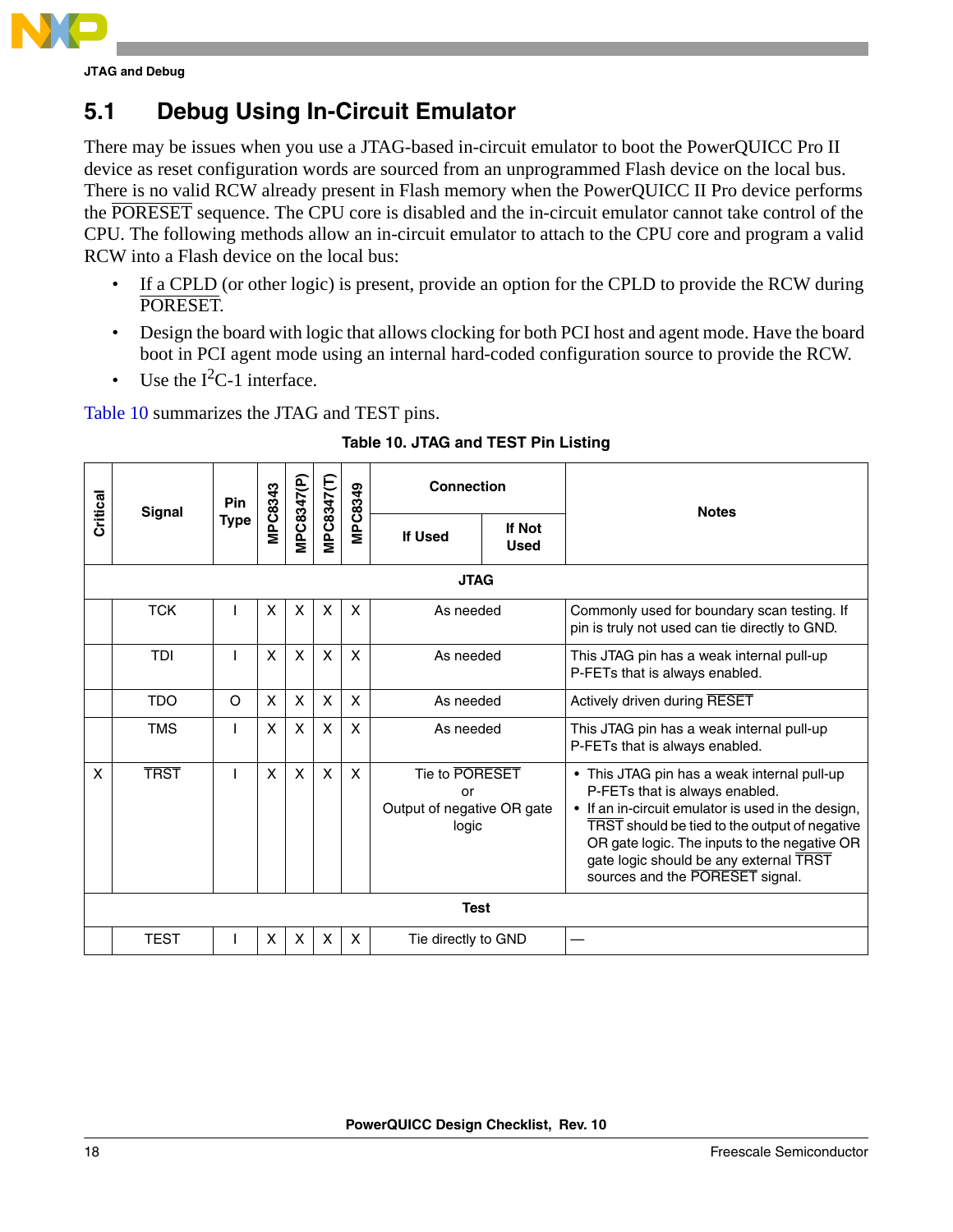| Critical | <b>Signal</b>  | Pin         |         |                           |                           |         | <b>Connection</b>                                                  |                       | <b>Notes</b>                                                                                                                                                                                                                                                 |  |
|----------|----------------|-------------|---------|---------------------------|---------------------------|---------|--------------------------------------------------------------------|-----------------------|--------------------------------------------------------------------------------------------------------------------------------------------------------------------------------------------------------------------------------------------------------------|--|
|          |                | <b>Type</b> | MPC8343 | MPC8347(P                 | MPC8347(T)                | MPC8349 | <b>If Used</b>                                                     | If Not<br><b>Used</b> |                                                                                                                                                                                                                                                              |  |
|          | TEST_SEL       |             | X       | $\boldsymbol{\mathsf{X}}$ | X                         | X       | Tie directly to GND<br>or<br>2 k-10 k $\Omega$ to OV <sub>DD</sub> |                       | • MPC8349 (TBGA package): This pin must be<br>tied to GND.<br>• MPC8347 (TBGA package): This pin must be<br>tied to $OVDD$ .<br>• MPC8347 (PBGA package): This pin must be<br>tied to GND.<br>• MPC8343 (PBGA package): This pin must be<br>tied to $OVDD$ . |  |
|          |                |             |         |                           |                           |         | <b>PMC</b>                                                         |                       |                                                                                                                                                                                                                                                              |  |
|          | <b>QUIESCE</b> | O           | X       | $\mathsf{x}$              | $\boldsymbol{\mathsf{X}}$ | X       | As needed                                                          | Open                  |                                                                                                                                                                                                                                                              |  |
|          |                |             |         |                           |                           |         | <b>Thermal Management</b>                                          |                       |                                                                                                                                                                                                                                                              |  |
|          | THERM0         |             | X       | $\boldsymbol{\mathsf{X}}$ | X                         | X       | As needed                                                          | Open                  | Thermal sensitive resistor                                                                                                                                                                                                                                   |  |

|  |  |  |  | Table 10. JTAG and TEST Pin Listing (continued) |
|--|--|--|--|-------------------------------------------------|
|--|--|--|--|-------------------------------------------------|

<span id="page-18-0"></span>This section presents the recommendations and guidelines for designing with various functional blocks on the PowerQUICC II Pro.

### **6.1 PCI Bus Interface**

The reset configuration word high controls the hardware configuration of the PCI blocks as follows:

- RCWH[PCIHOST]—Host/agent mode for PCI-1. In PCI agent mode, only PCI1 is enabled. PCI2 cannot be used.
- RCWH[PCI64]—Configures one 64-bit PCI interface using PCI1 or two 32-bit PCI interfaces. This field must be set to 0 for MPC8347 and MPC8343 designs.
- RCWH[PCI1ARB]—PCI1 internal/external arbiter mode select.
- RCWH[PCI2ARB]—PCI2 internal/external arbiter mode select.

As [Table 11](#page-19-0) shows, signals of the PCI1 interface are multiplexed with the CompactPCI Hot Swap pins. Either PCI1 or Hot Swap functionality is selected by the RCWH[PCI1ARB] bit setting. When an external arbiter is selected (RCWH[PCI1ARB] = 0), the CompactPCI Hot Swap pins function. When an internal arbiter is selected (RCWH[PCI1ARB] = 1), the  $\overline{GNT}x/\overline{REQ}x$  pins function.

Some signals of the PCI2 interface on the MPC8349 are multiplexed with GPIO2 pins. Either PCI2 or GPIO2 functionality is selected by the setting of the HRCW[PCI64] bit.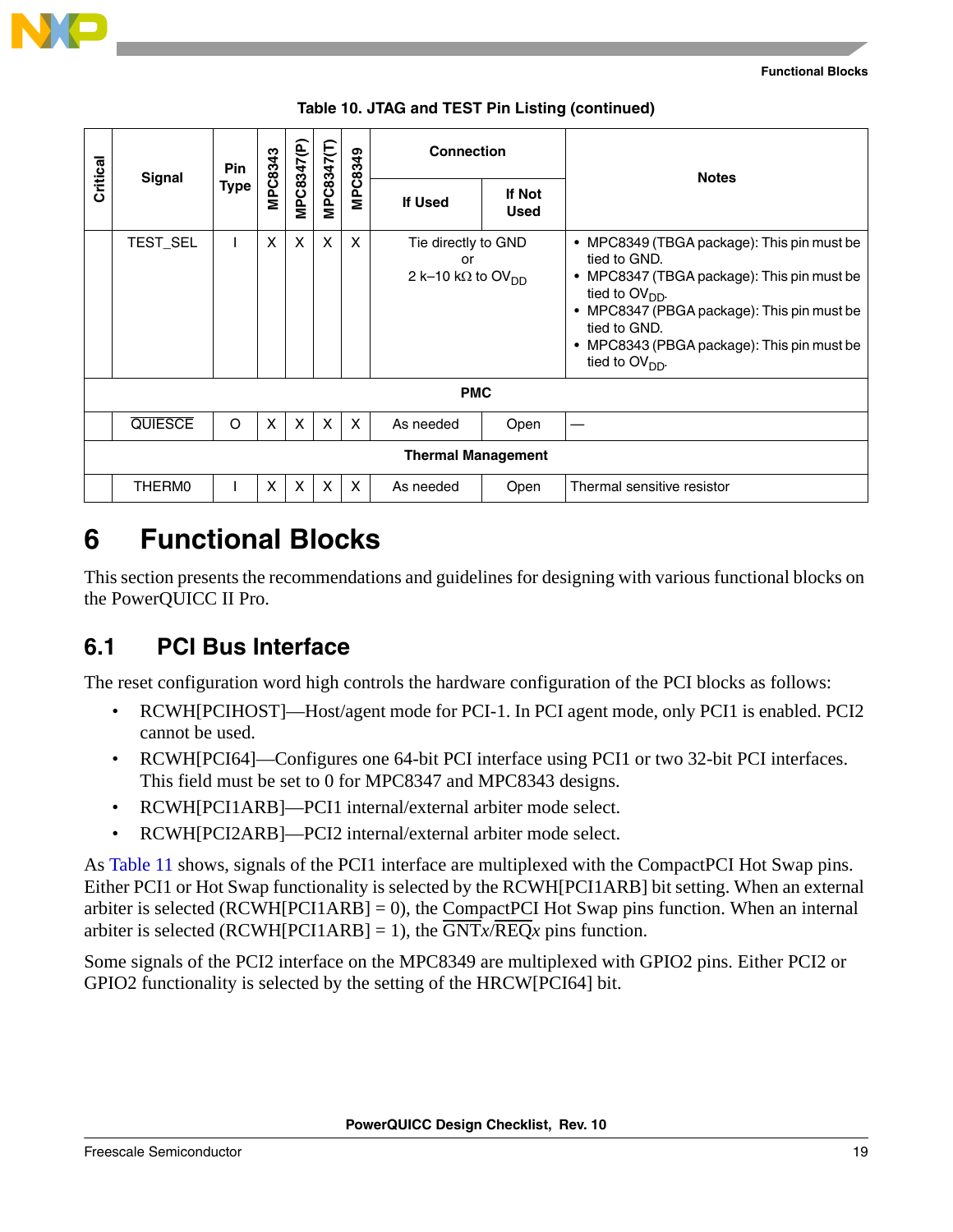

Refer to the *MPC8349E PowerQUICC II Pro Integrated Host Processor Family Reference Manual* for details on the reset configuration word high settings.

<span id="page-19-0"></span>

|          |                              | Pin         |              |                |                           |                | <b>Connection</b>                                         |                                                 | <b>Notes</b>                                                                                                                                                                                                                                                                                        |  |  |  |  |  |
|----------|------------------------------|-------------|--------------|----------------|---------------------------|----------------|-----------------------------------------------------------|-------------------------------------------------|-----------------------------------------------------------------------------------------------------------------------------------------------------------------------------------------------------------------------------------------------------------------------------------------------------|--|--|--|--|--|
| Critical | <b>Signal</b>                | <b>Type</b> | MPC8343      | MPC8347(P)     | MPC8347(T)                | MPC8349        | If Used                                                   | <b>If Not</b><br><b>Used</b>                    |                                                                                                                                                                                                                                                                                                     |  |  |  |  |  |
|          | <b>PCI</b> Interface         |             |              |                |                           |                |                                                           |                                                 |                                                                                                                                                                                                                                                                                                     |  |  |  |  |  |
|          | PCI1_INTA/<br><b>IRQ OUT</b> | $\circ$     | X            | $\pmb{\times}$ | X                         | X              | 2 k-10 k $\Omega$ to<br>OV <sub>DD</sub>                  | $2k-10k\Omega$<br>to $OVDD$                     | Open drain signal. In agent mode, INTA<br>typically connects to a central interrupt<br>controller. In host mode, INTA may be used<br>to assert interrupts to other devices, such as<br>a second processor.                                                                                          |  |  |  |  |  |
|          | PCI1_RESET_OUT               | O           | X            | $\pmb{\times}$ | X                         | X              | As needed                                                 | Open                                            | This signal is used only in host mode. It<br>should be left unconnected in agent mode.                                                                                                                                                                                                              |  |  |  |  |  |
|          | PCI1_AD[31:0]                | I/O         | X            | X              | X                         | X              | As needed                                                 | 2 k-10 k $\Omega$<br>to $OVDD$<br>or<br>Open    | If the PCI1 port is not used, no termination is<br>needed if the bus is parked. Software needs<br>to park the bus as follows:<br>1. RCWHR[PCIHOST] = 1<br>2. RCWHR[PCI1ARB] = 1<br>3a. PCI Arbiter Control Configuration<br>Register PM bit = $1$ , or<br>3b. PCI_GCR[BBR] = 1 (for PCI1 interface) |  |  |  |  |  |
|          | PCI1_C/BE[3:0]               | 1/O         | X            | X              | $\boldsymbol{\mathsf{X}}$ | X              | As needed $+$<br>2 k-10 k $\Omega$ to<br>OV <sub>DD</sub> | 2 k-10 k $\Omega$<br>to $OVDD$<br>or<br>Open    | If the PCI1 port is not used, no termination is<br>needed if the bus is parked. Software needs<br>to park the bus as follows:<br>1. RCWHR[PCIHOST] = 1<br>2. RCWHR[PCI1ARB] = 1<br>3a. PCI Arbiter Control Configuration<br>Register PM bit = $1$ , or<br>3b. PCI_GCR[BBR] = 1 (for PCI1 interface) |  |  |  |  |  |
|          | PCI1_PAR                     | I/O         | X            | X              | X                         | X              | As needed                                                 | 2 k-10 k $\Omega$<br>to $OVDD$                  | If the PCI1 port is not used, this signal must<br>be pulled up.                                                                                                                                                                                                                                     |  |  |  |  |  |
|          | PCI1_FRAME                   | I/O         | X            | X              | X                         | X              | As needed $+$<br>2 k-10 k $\Omega$ to<br>OV <sub>DD</sub> | 2 k-10 k $\Omega$<br>to $OVDD$                  | PCI specification requires a weak pullup.                                                                                                                                                                                                                                                           |  |  |  |  |  |
|          | PCI1_TRDY                    | I/O         | X            | $\pmb{\times}$ | X                         | X              | As needed +<br>2 k-10 k $\Omega$ to<br>OV <sub>DD</sub>   | 2 k-10 k $\Omega$<br>to OV <sub>DD</sub>        | PCI specification requires a weak pullup.                                                                                                                                                                                                                                                           |  |  |  |  |  |
|          | PCI1_IRDY                    | I/O         | $\mathsf{X}$ | $\pmb{\times}$ | $\pmb{\times}$            | $\pmb{\times}$ | As needed +<br>2 k-10 k $\Omega$ to<br>OV <sub>DD</sub>   | 2 k-10 k $\Omega$<br>to $OVDD$                  | PCI specification requires a weak pullup.                                                                                                                                                                                                                                                           |  |  |  |  |  |
|          | PCI1_STOP                    | I/O         | X            | X              | X                         | X              | As needed +<br>2 k-10 k $\Omega$ to<br>OV <sub>DD</sub>   | 2 k-10 k $\Omega$<br>to $\text{OV}_{\text{DD}}$ | PCI specification requires a weak pullup.                                                                                                                                                                                                                                                           |  |  |  |  |  |

**Table 11. PCI Bus Interface Pin Listing**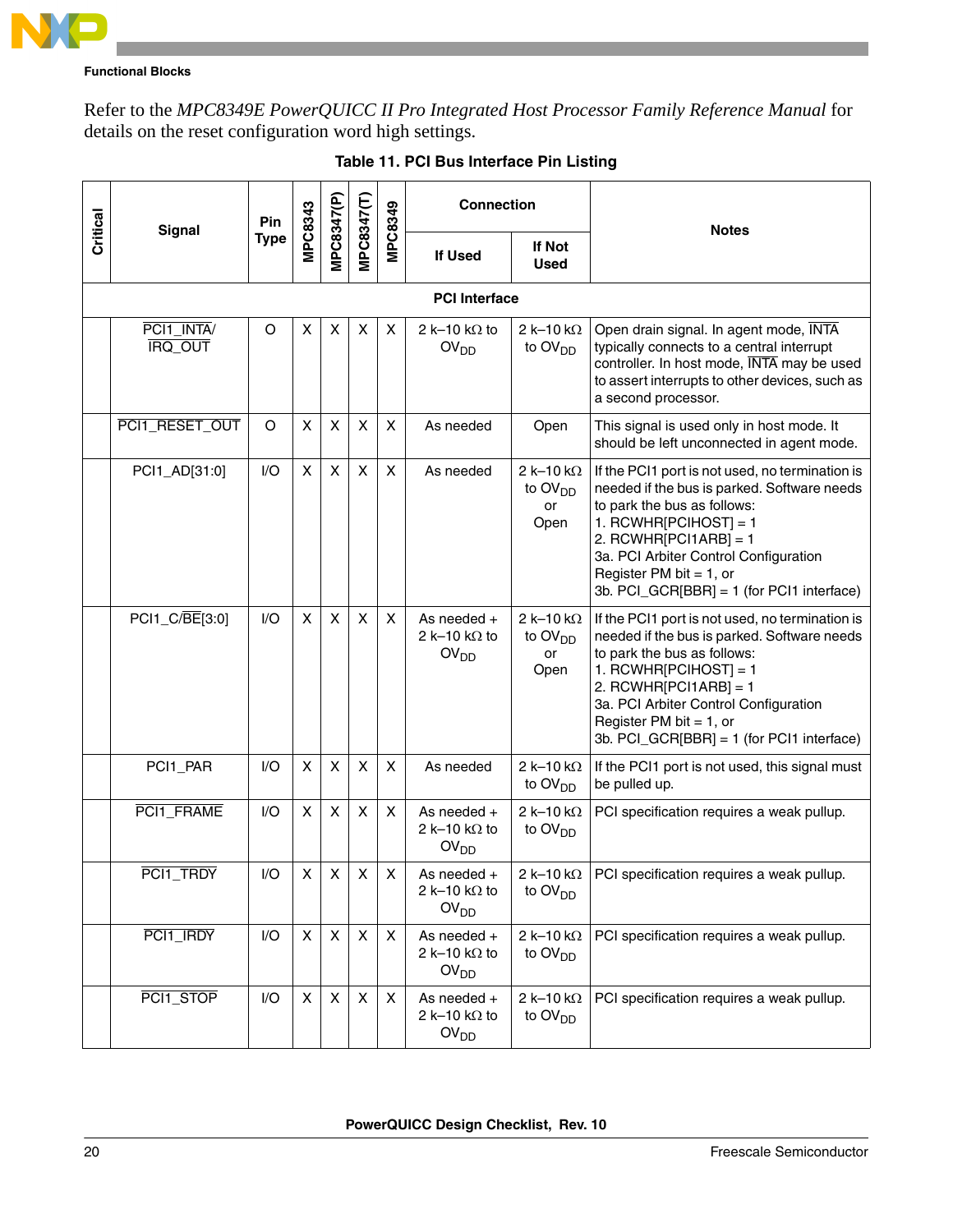

|          | <b>Signal</b>                                         | Pin               |                |                           |                   |                   | <b>Connection</b>                                                                                                                                     |                                                                                                      | <b>Notes</b>                                                                                                                                                                                                                                                         |
|----------|-------------------------------------------------------|-------------------|----------------|---------------------------|-------------------|-------------------|-------------------------------------------------------------------------------------------------------------------------------------------------------|------------------------------------------------------------------------------------------------------|----------------------------------------------------------------------------------------------------------------------------------------------------------------------------------------------------------------------------------------------------------------------|
| Critical |                                                       | <b>Type</b>       | <b>MPC8343</b> | MPC8347(P)                | MPC8347(T)        | MPC8349           | <b>If Used</b>                                                                                                                                        | If Not<br><b>Used</b>                                                                                |                                                                                                                                                                                                                                                                      |
|          | PCI1_DEVSEL                                           | 1/O               | X              | X                         | X                 | X                 | As needed $+$<br>2 k-10 k $\Omega$ to<br>OV <sub>DD</sub>                                                                                             | 2 k-10 k $\Omega$<br>to $OVDD$                                                                       | PCI specification requires a weak pullup.                                                                                                                                                                                                                            |
| X        | PCI1_IDSEL                                            | $\mathsf{I}$      | X              | X                         | X                 | X                 | <b>PCI host:</b><br>Tie to GND<br>PCI agent:<br>One of<br>PCI1_AD[31:0]                                                                               | Tie to GND                                                                                           | IDSEL should be connected to GND for host<br>systems and to one address line for agent<br>systems. If the PCI port is not used, it should<br>be grounded.<br>• PCI host is selected by<br>$RCWH[PCIHOST] = 1.$<br>• PCI agent is selected by<br>$RCWH[PCIHOST] = 0.$ |
|          | PCI1_SERR                                             | 1/O               | X              | X                         | X                 | X                 | As needed $+$<br>2 k-10 k $\Omega$ to<br>OV <sub>DD</sub>                                                                                             | $2k-10k\Omega$<br>to $\text{OV}_{\text{DD}}$                                                         | PCI specification requires a weak pullup.                                                                                                                                                                                                                            |
|          | PCI1_PERR                                             | I/O               | X              | $\boldsymbol{\mathsf{X}}$ | X                 | X                 | As needed $+$<br>2 k-10 k $\Omega$ to<br>OV <sub>DD</sub>                                                                                             | 2 k-10 k $\Omega$<br>to $OVDD$                                                                       | PCI specification requires a weak pullup.                                                                                                                                                                                                                            |
|          | PCI1_REQ0                                             | 1/O               | X              | X                         | X                 | X                 | <b>External</b><br>arbiter:<br>As needed<br><b>Internal</b><br>arbiter:<br>As needed $+$<br>2 k-10 k $\Omega$ to<br>OV <sub>DD</sub>                  | <b>External</b><br>arbiter:<br>Open<br><b>Internal</b><br>arbiter:<br>2 k-10 k $\Omega$<br>to $OVDD$ | If an external arbiter is used, REQ0<br>becomes an output signal and does not<br>need to be terminated.<br>• External arbiter selected by<br>$RCWH[PC11ARB] = 0.$<br>• Internal arbiter selected by<br>$RCWH[PC11ABB] = 1.$                                          |
|          | $PCI1$ REQ[1]/<br>CPCI1_HS_ES<br><b>PCI1_REQ[2:4]</b> | L<br>$\mathbf{I}$ | X<br>$\times$  | X<br>X                    | X<br>$\mathsf{X}$ | X<br>$\mathsf{x}$ | <b>External</b><br>arbiter:<br>As needed<br><b>Internal</b><br>arbiter:<br>As needed $+$<br>2 k-10 k $\Omega$ to<br>OV <sub>DD</sub><br>As needed $+$ | $2k-10k\Omega$<br>to $\text{OV}_{\text{DD}}$<br>$2k-10k\Omega$                                       | This pin is multiplexed with a CompactPCI<br>Hot Swap function. CompactPCI<br>functionality selected when external arbiter<br>is used.<br>• External arbiter selected by<br>$RCWH[PC11ABB] = 0.$<br>• Internal arbiter selected by<br>$RCWH[PC11ABB] = 1.$           |
|          |                                                       |                   |                |                           |                   |                   | 2 k-10 k $\Omega$ to<br>OV <sub>DD</sub>                                                                                                              | to OV <sub>DD</sub>                                                                                  |                                                                                                                                                                                                                                                                      |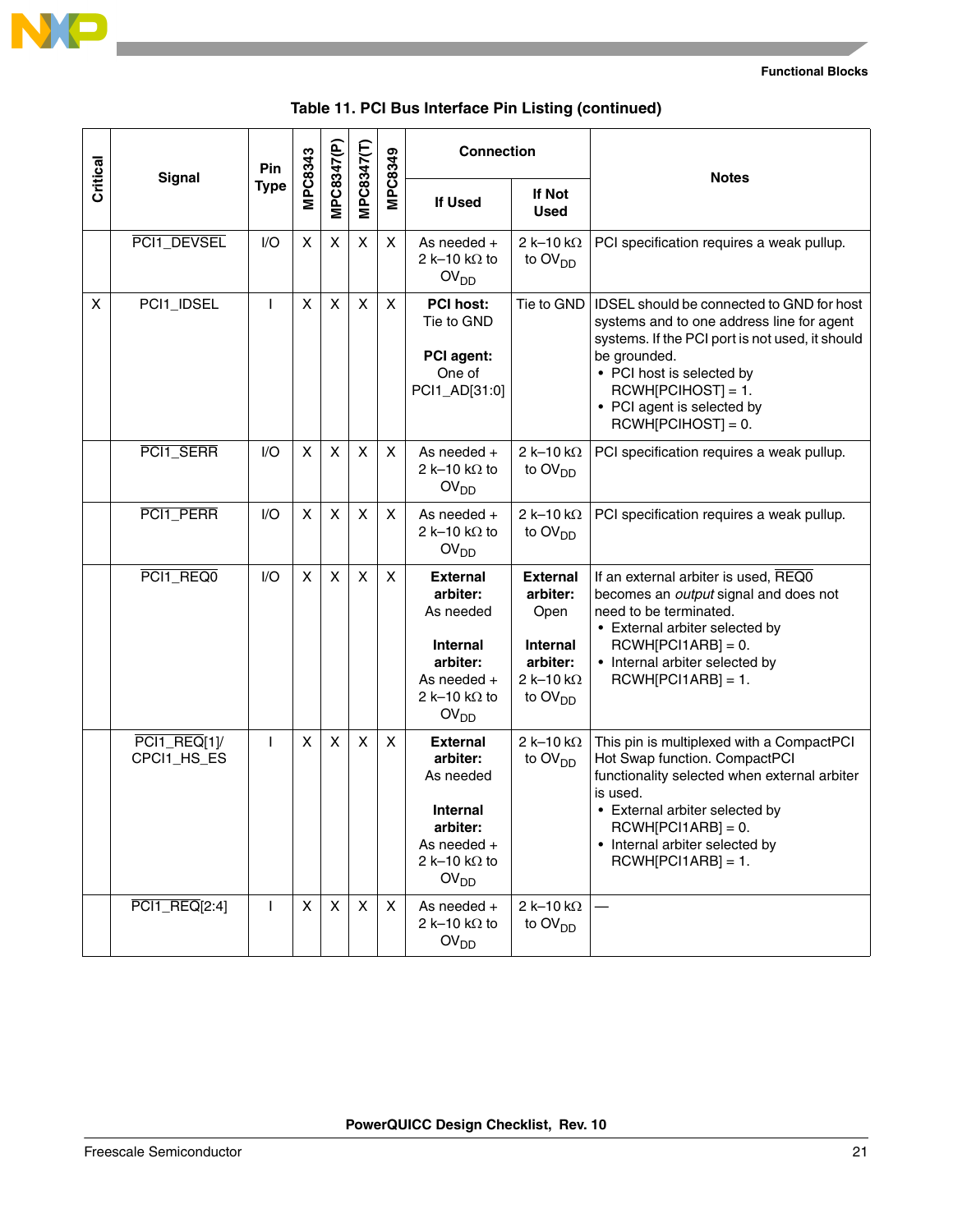

|          | Signal                           | Pin         | <b>MPC8343</b> |                          |                           | <b>MPC8349</b> | <b>Connection</b>                                                                                                                    |                                                                                            | <b>Notes</b>                                                                                                                                                                                                                                                                                                                                                                      |  |
|----------|----------------------------------|-------------|----------------|--------------------------|---------------------------|----------------|--------------------------------------------------------------------------------------------------------------------------------------|--------------------------------------------------------------------------------------------|-----------------------------------------------------------------------------------------------------------------------------------------------------------------------------------------------------------------------------------------------------------------------------------------------------------------------------------------------------------------------------------|--|
| Critical |                                  | <b>Type</b> |                | MPC8347(P)<br>MPC8347(T) |                           |                | If Used                                                                                                                              | <b>If Not</b><br><b>Used</b>                                                               |                                                                                                                                                                                                                                                                                                                                                                                   |  |
|          | PCI1_GNT0                        | I/O         | X              | X                        | $\boldsymbol{\mathsf{X}}$ | X              | <b>External</b><br>arbiter:<br>As needed $+$<br>2 k-10 k $\Omega$ to<br>OV <sub>DD</sub><br><b>Internal</b><br>arbiter:<br>As needed | <b>External</b><br>arbiter:<br>$2k-10k\Omega$<br>to $OVDD$<br>Internal<br>arbiter:<br>Open | If an external arbiter is used, GNT0<br>becomes an input signal and should be<br>pulled up with 2 k-10 k $\Omega$ to OV <sub>DD</sub> .<br>• External arbiter selected by<br>$RCWH[PC11ABB] = 0.$<br>• Internal arbiter selected by<br>$RCWH[PC11ARB] = 1.$                                                                                                                       |  |
|          | $PCI1_GNT[1]$<br>CPCI_HS_LED     | O           | X              | X                        | X                         | X              | As needed                                                                                                                            | Open                                                                                       | This pin is multiplexed with a CompactPCI<br>Hot Swap function. CompactPCI<br>functionality selected when external arbiter<br>is used.<br>• External arbiter selected by<br>$RCWH[PC11ARB] = 0.$<br>• Internal arbiter selected by<br>$RCWH[PC11ABB] = 1.$                                                                                                                        |  |
|          | $PCI1_GNT[2]$<br>CPCI1_HS_ENUM   | O           | X              | X                        | X                         | X              | <b>External</b><br>arbiter:<br>As needed +<br>2 k-10 k $\Omega$ to<br>OV <sub>DD</sub><br><b>Internal</b><br>arbiter:<br>As needed   | <b>External</b><br>arbiter:<br>Open<br><b>Internal</b><br>arbiter:<br>Open                 | This pin is multiplexed with a CompactPCI<br>Hot Swap function. CompactPCI<br>functionality selected when external arbiter<br>is used.<br>• If CompactPCI Hot Swap function is<br>used, a weak pullup is required<br>$(2 k-10 k\Omega$ to OV <sub>DD</sub> ).<br>• External arbiter selected by<br>$RCWH[PC11ARB] = 0.$<br>• Internal arbiter selected by<br>$RCWH[PC11ARB] = 1.$ |  |
|          | PCI1_GNT[3:4]                    | O           | X              | X                        | $\boldsymbol{\mathsf{X}}$ | X              | As needed                                                                                                                            | Open                                                                                       |                                                                                                                                                                                                                                                                                                                                                                                   |  |
|          | PCI2_RESET_OUT/<br>GPIO2[0]      | O           |                |                          |                           | X              | As needed                                                                                                                            | 4.7 k $\Omega$ to<br>Ovdd                                                                  | PCI_RESET_OUT is used only in PCI Host<br>mode. It should be left unconnected in PCI<br>Agent mode.<br>GPIO functionality is selected by<br>RCWH[PCI64], and can be left OPEN if not<br>used when functioning as GPIO.                                                                                                                                                            |  |
|          | PCI2_AD[31:0]/<br>PCI1_AD[63:32] | I/O         |                |                          |                           | X              | As needed                                                                                                                            | 2 k-10 k $\Omega$<br>to $\text{OV}_{\text{DD}}$<br>or<br>Open                              | If the PCI2 port is not used, no termination is<br>needed if the bus is parked. Software needs<br>to park the bus as follows:<br>1. RCWHR[PCIHOST] = 1<br>2. RCWHR[PCI2ARB] = 1<br>3a. PCI Arbiter Control Configuration<br>Register PM bit = $1$ , or<br>3b. PCI_GCR[BBR] = 1 (for PCI2 interface)                                                                               |  |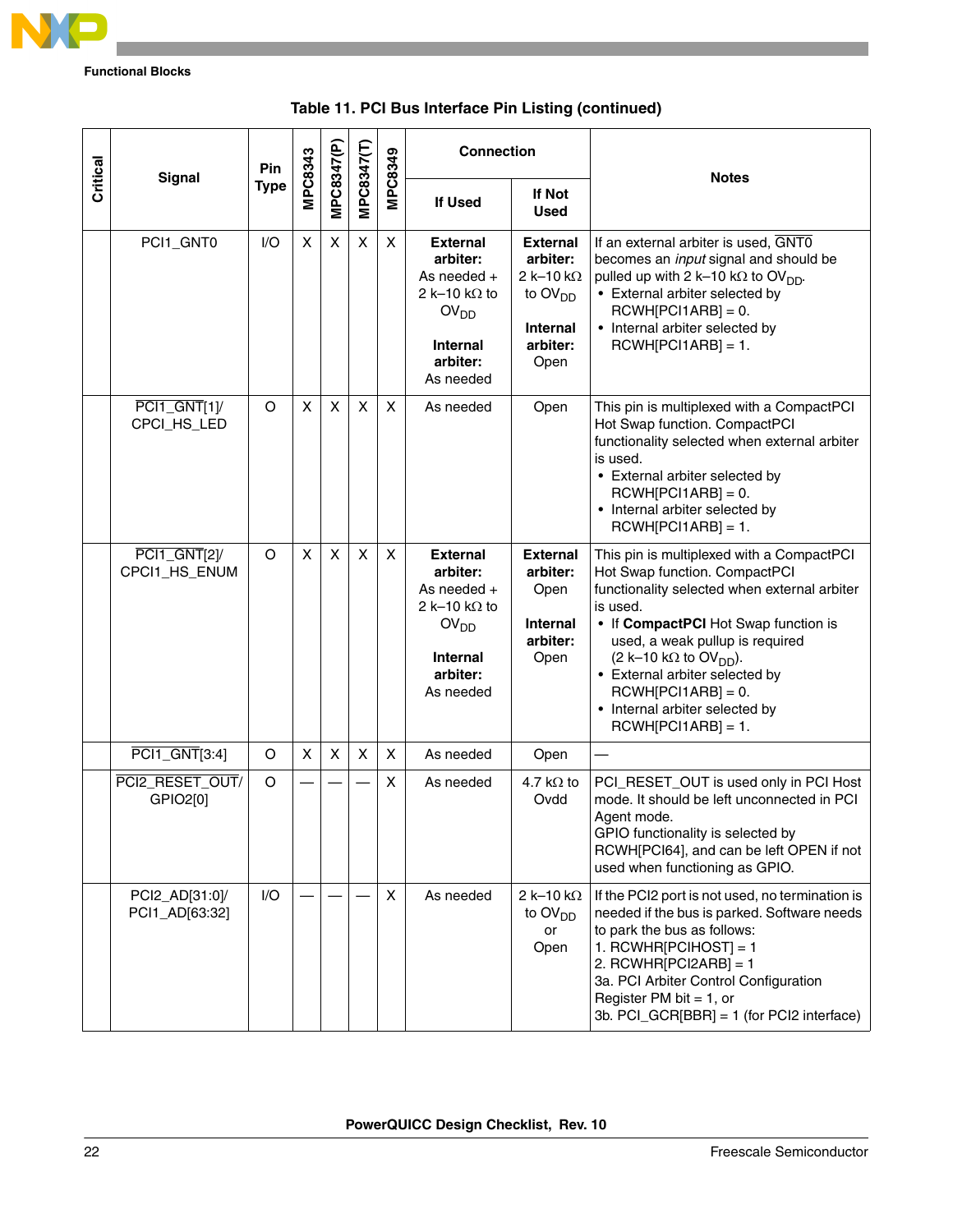

|          |                                   | Pin         |         |            |            |         | <b>Connection</b>                                                                         |                                                        | <b>Notes</b>                                                                                                                                                                                                                                                                                        |
|----------|-----------------------------------|-------------|---------|------------|------------|---------|-------------------------------------------------------------------------------------------|--------------------------------------------------------|-----------------------------------------------------------------------------------------------------------------------------------------------------------------------------------------------------------------------------------------------------------------------------------------------------|
| Critical | <b>Signal</b>                     | <b>Type</b> | MPC8343 | MPC8347(P) | MPC8347(T) | MPC8349 | <b>If Used</b>                                                                            | If Not<br><b>Used</b>                                  |                                                                                                                                                                                                                                                                                                     |
|          | PCI2_C_BE[3:0]/<br>PCI1_C_BE[7:4] | I/O         |         |            |            | X       | 2 k-10 k $\Omega$ to<br>OV <sub>DD</sub>                                                  | 2 k-10 k $\Omega$<br>to OV <sub>DD</sub><br>or<br>Open | If the PCI2 port is not used, no termination is<br>needed if the bus is parked. Software needs<br>to park the bus as follows:<br>1. RCWHR[PCIHOST] = 1<br>2. RCWHR[PCI2ARB] = 1<br>3a. PCI Arbiter Control Configuration<br>Register PM bit = $1$ , or<br>3b. PCI_GCR[BBR] = 1 (for PCI2 interface) |
|          | PCI2_PAR/<br>PCI1_PAR64           | 1/O         |         |            |            | X       | As needed                                                                                 | 2 k-10 k $\Omega$<br>to $\text{OV}_{\text{DD}}$        | If the PCI1 64-bit port and PCI2 32-bit port<br>are not used, this signal must be pulled up.<br>• PCI1 functionality is selected by<br>RCWH[PCI64] and connection rules still<br>apply.                                                                                                             |
|          | PCI2_FRAME/<br>GPIO2[1]           | 1/O         |         |            |            | X       | As needed $+$<br>2 k-10 k $\Omega$ to<br>OV <sub>DD</sub>                                 | 2 k-10 k $\Omega$<br>to $OVDD$                         | PCI specification requires a weak pullup.<br>• GPIO functionality is selected by<br>RCWH[PCI64], and can be left open if not<br>used when functioning as GPIO.                                                                                                                                      |
|          | PCI2_TRDY                         | 1/O         |         |            |            | X       | As needed $+$<br>2 k-10 k $\Omega$ to<br>OV <sub>DD</sub>                                 | 2 k-10 k $\Omega$<br>to $OVDD$                         | PCI specification requires a weak pullup.                                                                                                                                                                                                                                                           |
|          | PCI2_IRDY                         | I/O         |         |            |            | X       | As needed $+$<br>2 k-10 k $\Omega$ to<br>OV <sub>DD</sub>                                 | 2 k-10 k $\Omega$<br>to $OVDD$                         | PCI specification requires a weak pullup.                                                                                                                                                                                                                                                           |
|          | PCI2_STOP                         | 1/O         |         |            |            | X       | As needed +<br>2 k-10 k $\Omega$ to<br>OV <sub>DDD</sub>                                  | 2 k-10 k $\Omega$<br>to $OVDD$                         | PCI specification requires a weak pullup.                                                                                                                                                                                                                                                           |
|          | PCI2_DEVSEL/<br>GPIO2[5]          | I/O         |         |            |            | X       | As needed $+$<br>2 k-10 k $\Omega$ to<br>OV <sub>DD</sub>                                 | 2 k-10 k $\Omega$<br>to OV <sub>DD</sub>               | PCI specification requires a weak pullup.<br>• GPIO functionality is selected by<br>RCWH[PCI64], and can be left open if not<br>used.                                                                                                                                                               |
|          | PCI2_SERR/<br>PCI1_ACK64          | I/O         |         |            |            | X       | As needed +<br>2 k-10 k $\Omega$ to<br>OV <sub>DD</sub>                                   | 2 k-10 k $\Omega$<br>to $OVDD$                         | PCI specification requires a weak pullup.<br>• PCI1 functionality is selected by<br>RCWH[PCI64] and connection rules still<br>apply.                                                                                                                                                                |
|          | PCI2_PERR/<br>PCI1_REQ64          | I/O         |         |            |            | X       | As needed +<br>2 k-10 k $\Omega$<br>2 k-10 k $\Omega$ to<br>to $OVDD$<br>OV <sub>DD</sub> |                                                        | PCI specification requires a weak pullup.<br>• PCI1 functionality is selected by<br>RCWH[PCI64] and connection rules still<br>apply.                                                                                                                                                                |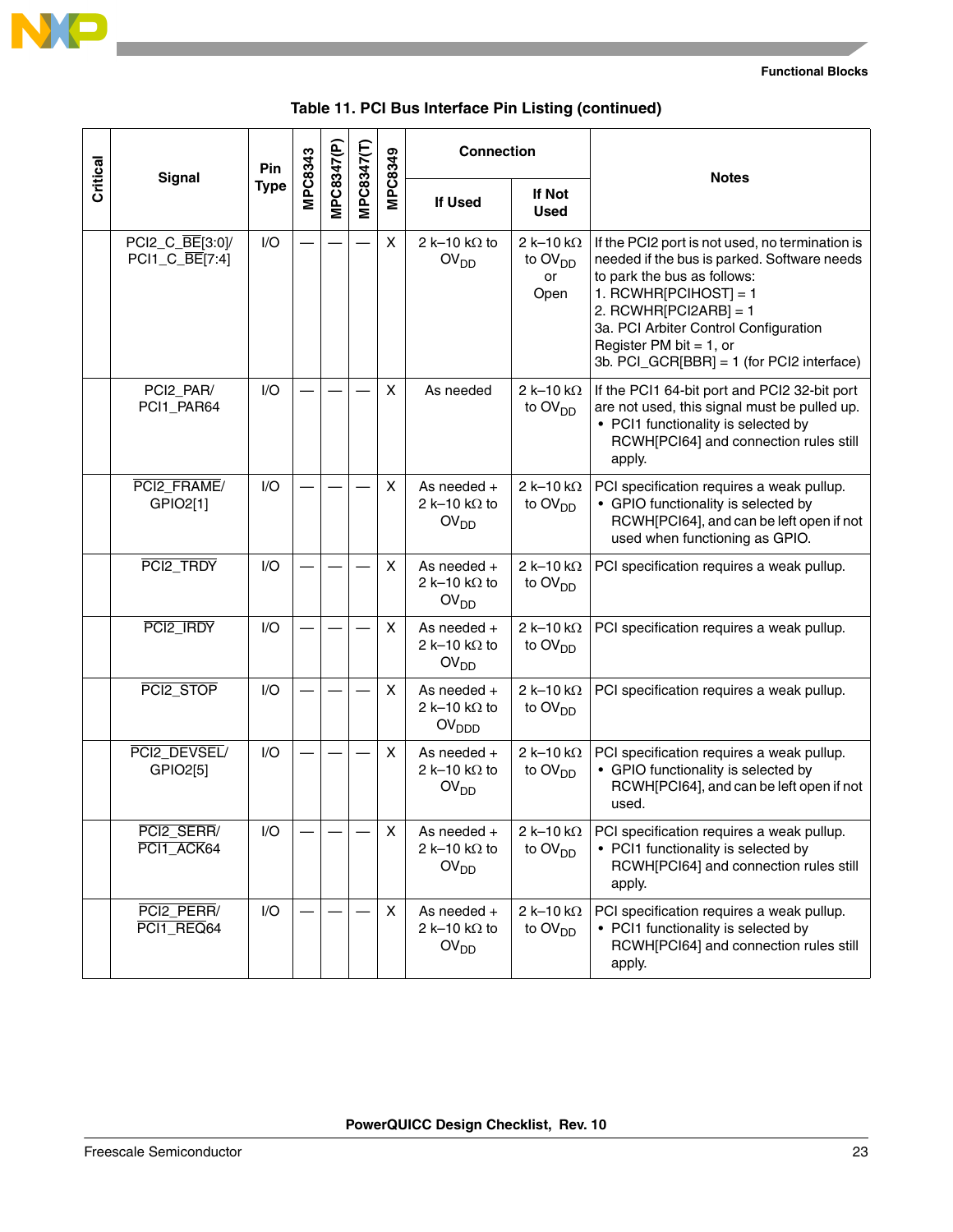

|          |                               | Pin         |                |              |            |                           | <b>Connection</b>                                                                                                                    |                                                                                                                | <b>Notes</b>                                                                                                                                                                                                                                                                                                                                                                 |
|----------|-------------------------------|-------------|----------------|--------------|------------|---------------------------|--------------------------------------------------------------------------------------------------------------------------------------|----------------------------------------------------------------------------------------------------------------|------------------------------------------------------------------------------------------------------------------------------------------------------------------------------------------------------------------------------------------------------------------------------------------------------------------------------------------------------------------------------|
| Critical | Signal                        | <b>Type</b> | <b>MPC8343</b> | MPC8347(P)   | MPC8347(T) | MPC8349                   | <b>If Used</b>                                                                                                                       | If Not<br><b>Used</b>                                                                                          |                                                                                                                                                                                                                                                                                                                                                                              |
|          | PCI2_REQ0/<br>GPIO2[6]        | I/O         |                |              |            | $\boldsymbol{\mathsf{X}}$ | <b>External</b><br>arbiter:<br>As needed<br><b>Internal</b><br>arbiter:<br>As needed $+$<br>2 k-10 k $\Omega$ to<br>OV <sub>DD</sub> | <b>External</b><br>arbiter:<br>Open<br><b>Internal</b><br>arbiter:<br>2 k-10 k $\Omega$<br>to $OVDD$           | GPIO functionality is selected by<br>RCWH[PCI64], and can be left OPEN if not<br>used when functioning as GPIO.<br>If an external arbiter is used, REQ0<br>becomes an output signal and does not<br>need to be terminated.<br>• External arbiter selected by<br>$RCWH[PCI2ARB] = 0.$<br>• Internal arbiter selected by<br>$RCWH[PCI2ARB] = 1.$                               |
|          | PCI2_REQ[1:2]/<br>GPIO[7:8]   | I/O         |                |              |            | X                         | As needed $+$<br>2 k-10 k $\Omega$ to<br>OV <sub>DD</sub>                                                                            | 2 k-10 k $\Omega$<br>to $OVDD$                                                                                 | GPIO functionality is selected by<br>RCWH[PCI64], and can be left OPEN if not<br>used when functioning as GPIO.                                                                                                                                                                                                                                                              |
|          | PCI2 GNT0/<br>GPIO[9]         | 1/O         |                |              |            | X                         | <b>External</b><br>arbiter:<br>As needed $+$<br>2 k-10 k $\Omega$ to<br>OV <sub>DD</sub><br><b>Internal</b><br>arbiter:<br>As needed | <b>External</b><br>arbiter:<br>2 k-10 k $\Omega$<br>to OV <sub>DD</sub><br><b>Internal</b><br>arbiter:<br>Open | GPIO functionality is selected by<br>RCWH[PCI64], and can be left OPEN if not<br>used when functioning as GPIO.<br>If an external arbiter is used, GNTO<br>becomes an input signal and should be<br>pulled up with 2 k-10 k $\Omega$ to OV <sub>DD</sub> .<br>• External arbiter selected by<br>$RCWH[PCI2ARB] = 0$<br>• Internal arbiter selected by<br>$RCWH[PCI2ARB] = 1$ |
|          | PCI2_GNT[1:2]/<br>GPIO[10:11] | I/O         |                |              |            | X                         | As needed                                                                                                                            | $2k-10k\Omega$<br>to OV <sub>DD</sub>                                                                          | GPIO functionality is selected by<br>RCWH[PCI64], and can be left OPEN if not<br>used when functioning as GPIO.                                                                                                                                                                                                                                                              |
|          | M66EN                         | ı           | X              | $\mathsf{x}$ | X          | X                         | As needed                                                                                                                            | $5 k\Omega$ to<br>OV <sub>DD</sub><br>or<br>1 k $\Omega$ to<br><b>GND</b>                                      | Open-drain signal. No role if PCI is not used.                                                                                                                                                                                                                                                                                                                               |

| Table 11. PCI Bus Interface Pin Listing (continued) |  |  |  |  |  |
|-----------------------------------------------------|--|--|--|--|--|
|-----------------------------------------------------|--|--|--|--|--|

### **6.2 DDR SDRAM**

Refer to the following application notes for details on layout consideration and DDR programming guidelines:

- AN2582: "Hardware and Layout Design Considerations for DDR Memory Interfaces," for signal integrity and layout considerations.
- AN2583: "Programming the PowerQUICC<sup>TM</sup> III DDR SDRAM Controller," for DDR programming guidelines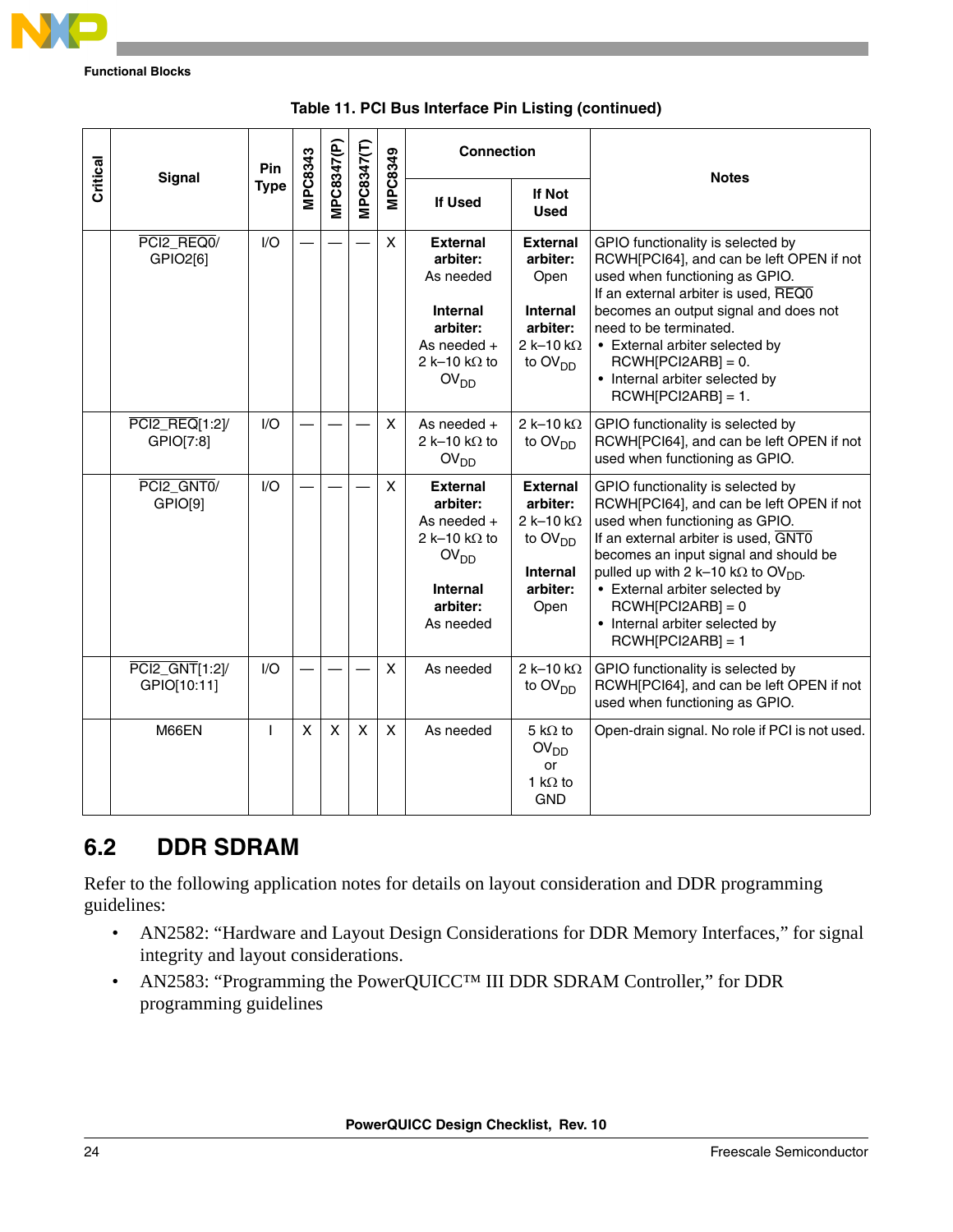

### **NOTE**

Disable the clocks that the DDRCLKDR register does not use. By default, all clocks are operational, but not all clock signals are used in a given application. Therefore, disabling the unused clocks first lowers the power consumption and then lowers the unused switching activity in the part. DDRCLKDR is not a part of the memory controller register set; it is located in the global utility register section.

The DDR bus should not be configured during use. Rather, it should be configured by executing code from the local bus.

The DDR controller on the PowerQUICC II Pro can be configured with a 64- or 32-bit data bus interface. DDR\_SDRAM\_CFG[32\_BE] controls the bus width selection. The burst length is set to 8 beats for 32-bit mode by properly configuring DDR\_SDRAM\_CFG[8\_BE]. Refer to *MPC8349E PowerQUICC II Pro Integrated Host Processor Family Reference Manual* for details on these register settings.

### **NOTE**

For PowerQUICC II Pro devices, only the source synchronous clock mode is supported for the DDR controller. Software must ensure that the DDR\_SDRAM\_CLK\_CNTL[SS\_EN] bit is set to 1 before the DDR interface is enabled.

<span id="page-24-0"></span>[Table 12](#page-24-0) summarizes the DDR SDRAM pins.

| Critical | <b>Signal</b>                     | Pin         | MPC8343 | MPC8347(P)                | MPC8347(T) | <b>Connection</b><br>MPC8349 |                | <b>Notes</b>                 |                                                                                                                                                                                                                                                                                                                                        |  |  |  |  |  |
|----------|-----------------------------------|-------------|---------|---------------------------|------------|------------------------------|----------------|------------------------------|----------------------------------------------------------------------------------------------------------------------------------------------------------------------------------------------------------------------------------------------------------------------------------------------------------------------------------------|--|--|--|--|--|
|          |                                   | <b>Type</b> |         |                           |            |                              | <b>If Used</b> | <b>If Not</b><br><b>Used</b> |                                                                                                                                                                                                                                                                                                                                        |  |  |  |  |  |
|          | <b>DDR SDRAM Memory Interface</b> |             |         |                           |            |                              |                |                              |                                                                                                                                                                                                                                                                                                                                        |  |  |  |  |  |
|          | MDQ[0:31]                         | I/O         | X       | $\boldsymbol{\mathsf{x}}$ | X          | $\boldsymbol{\mathsf{X}}$    | As needed      | Open                         | When in use, proper signal integrity analysis<br>must be performed using the respective device<br>IBIS model.<br>• Parallel termination is optional for DDR<br>signals and should be simulated to verify<br>necessity.<br>• Differential termination is included on DIMMs.<br>It is only required for discrete memory<br>applications. |  |  |  |  |  |
|          | MDQ[32:63]                        | I/O         |         | $\boldsymbol{\mathsf{x}}$ | X          | $\boldsymbol{\mathsf{X}}$    | As needed      | Open                         | When in use, proper signal integrity analysis<br>must be performed using the respective device<br>IBIS model.                                                                                                                                                                                                                          |  |  |  |  |  |
|          | MECC[0:4]<br>MSRCID[0:4]          | 1/O         | X       | X                         | X          | X                            | As needed      | Open                         | Pin functionality determined by SICRL[0] bit<br>setting.                                                                                                                                                                                                                                                                               |  |  |  |  |  |
|          | MECC[5]/MDVAL                     | 1/O         | X       | $\boldsymbol{\mathsf{X}}$ | X          | X                            | As needed      | Open                         | Pin functionality determined by SICRL[0] bit<br>setting.                                                                                                                                                                                                                                                                               |  |  |  |  |  |
|          | <b>MECC[6:7]</b>                  | 1/O         | X       | $\boldsymbol{\mathsf{x}}$ | X          | X                            | As needed      | Open                         |                                                                                                                                                                                                                                                                                                                                        |  |  |  |  |  |

#### **Table 12. DDR SDRAM Pin Listing**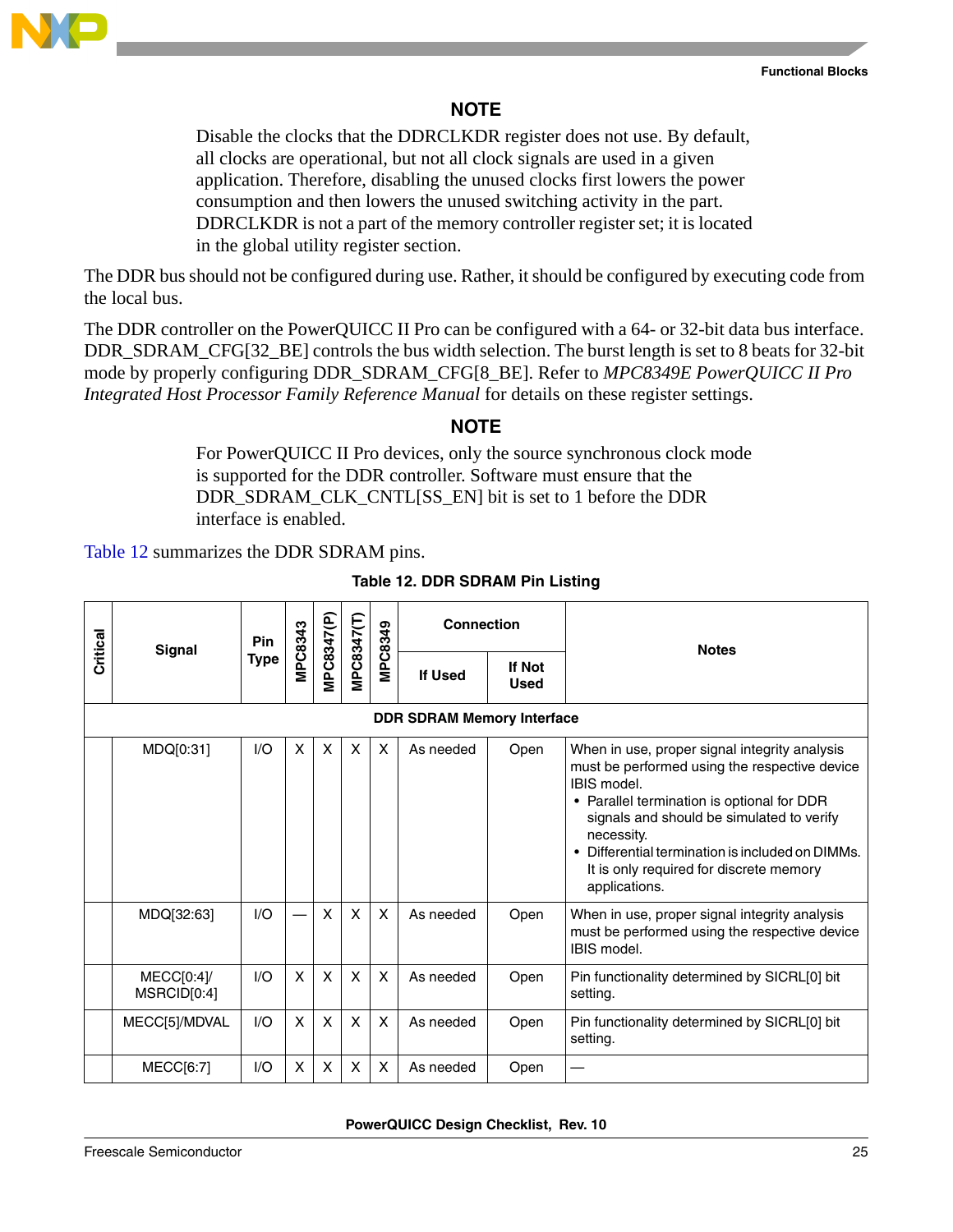

|          | <b>Signal</b>                | Pin         | MPC8343                  |                |                    | <b>MPC8349</b>     | <b>Connection</b> |                       | <b>Notes</b>                                                                                                                                                       |
|----------|------------------------------|-------------|--------------------------|----------------|--------------------|--------------------|-------------------|-----------------------|--------------------------------------------------------------------------------------------------------------------------------------------------------------------|
| Critical |                              | <b>Type</b> |                          | MPC8347(P)     | MPC8347(T)         |                    | If Used           | If Not<br><b>Used</b> |                                                                                                                                                                    |
|          | MDM[0:3]                     | O           | X                        | X              | X                  | X                  | As needed<br>Open |                       |                                                                                                                                                                    |
|          | <b>MDM[4:7]</b>              | $\circ$     |                          | $\pmb{\times}$ | $\pmb{\mathsf{X}}$ | X                  | As needed         | Open                  |                                                                                                                                                                    |
|          | MDM[8]                       | $\circ$     | $\mathsf{X}$             | $\pmb{\times}$ | $\pmb{\mathsf{X}}$ | X                  | As needed         | Open                  |                                                                                                                                                                    |
|          | MDQS[0:3]                    | I/O         | X                        | X              | $\pmb{\mathsf{X}}$ | X                  | As needed         | Open                  |                                                                                                                                                                    |
|          | MDQS[4:7]                    | I/O         |                          | $\pmb{\times}$ | $\pmb{\mathsf{X}}$ | $\mathsf{\chi}$    | As needed         | Open                  |                                                                                                                                                                    |
|          | MDQS[8]                      | I/O         | $\mathsf{X}$             | X              | X                  | X                  | As needed         | Open                  | $\overline{\phantom{0}}$                                                                                                                                           |
|          | MBA[0:1]                     | $\circ$     | X                        | X              | X                  | $\pmb{\times}$     | As needed         | Open                  |                                                                                                                                                                    |
|          | MBA[2]                       | O           | X                        | X              | $\pmb{\mathsf{X}}$ | X                  | As needed         | Open                  | For Rev. 1.x devices: Leave unconnected.<br>For Rev. 3.0 devices and onward: Pin is<br>supported.                                                                  |
|          | MA[0:14]                     | O           | X                        | X              | X                  | X                  | As needed         | Open                  |                                                                                                                                                                    |
|          | <b>MWE</b>                   | $\circ$     | X                        | $\pmb{\times}$ | X                  | X                  | As needed         | Open                  |                                                                                                                                                                    |
|          | <b>MRAS</b>                  | O           | X                        | $\pmb{\times}$ | $\pmb{\mathsf{X}}$ | X                  | As needed         | Open                  |                                                                                                                                                                    |
|          | <b>MCAS</b>                  | O           | X                        | X              | X                  | X                  | As needed         | Open                  |                                                                                                                                                                    |
|          | $\overline{\text{MCS}}[0:3]$ | $\circ$     | $\mathsf{X}$             | $\pmb{\times}$ | $\pmb{\mathsf{X}}$ | $\mathsf{X}$       | As needed         | Open                  |                                                                                                                                                                    |
|          | MCKE[0:1]                    | O           | X                        | X              | X                  | X                  | As needed         | Open                  | This output is actively driven during reset rather<br>than being three-stated during reset.                                                                        |
|          | MCK[0:3]                     | O           | $\pmb{\times}$           | $\pmb{\times}$ | $\pmb{\mathsf{X}}$ | $\pmb{\mathsf{X}}$ | As needed         | Open                  |                                                                                                                                                                    |
|          | $\overline{\text{MCK}}[0:3]$ | O           | X                        | X              | X                  | X                  | As needed         | Open                  |                                                                                                                                                                    |
|          | MCK[4:5]                     | $\circ$     |                          | $\pmb{\times}$ | $\pmb{\mathsf{X}}$ | $\mathsf{X}$       | As needed         | Open                  | $\overline{\phantom{0}}$                                                                                                                                           |
|          | $\overline{\text{MCK}}[4:5]$ | $\circ$     | $\overline{\phantom{0}}$ | X              | X                  | $\pmb{\times}$     | As needed         | Open                  |                                                                                                                                                                    |
|          | ODT[0:3]<br>or<br>MODT[0:3]  | O           | X                        | X              | $\pmb{\times}$     | X                  | As needed<br>Open |                       | For Rev. 1.x devices: ODT[0:3] pins are defined,<br>leave unconnected.<br>For Rev. 3.0 devices and onward: MODT[0:3]<br>pins are defined and supported for DDR-II. |

#### **Table 12. DDR SDRAM Pin Listing (continued)**

### <span id="page-25-0"></span>**6.2.1 SPARE1/MDIC1 and SPARE2/MDIC0**

The two spare pins (SPARE1 and SPARE2) in Rev. 1.0/1.1 silicon are used for input impedance calibration for DDR2 in Rev. 3.0. As long as the user uses DDR1, MDIC0/MDIC1 act as spares and terminations for these two pins follow the SPARE2/SPARE1 termination recommendations for Rev. 1.1 as indicated in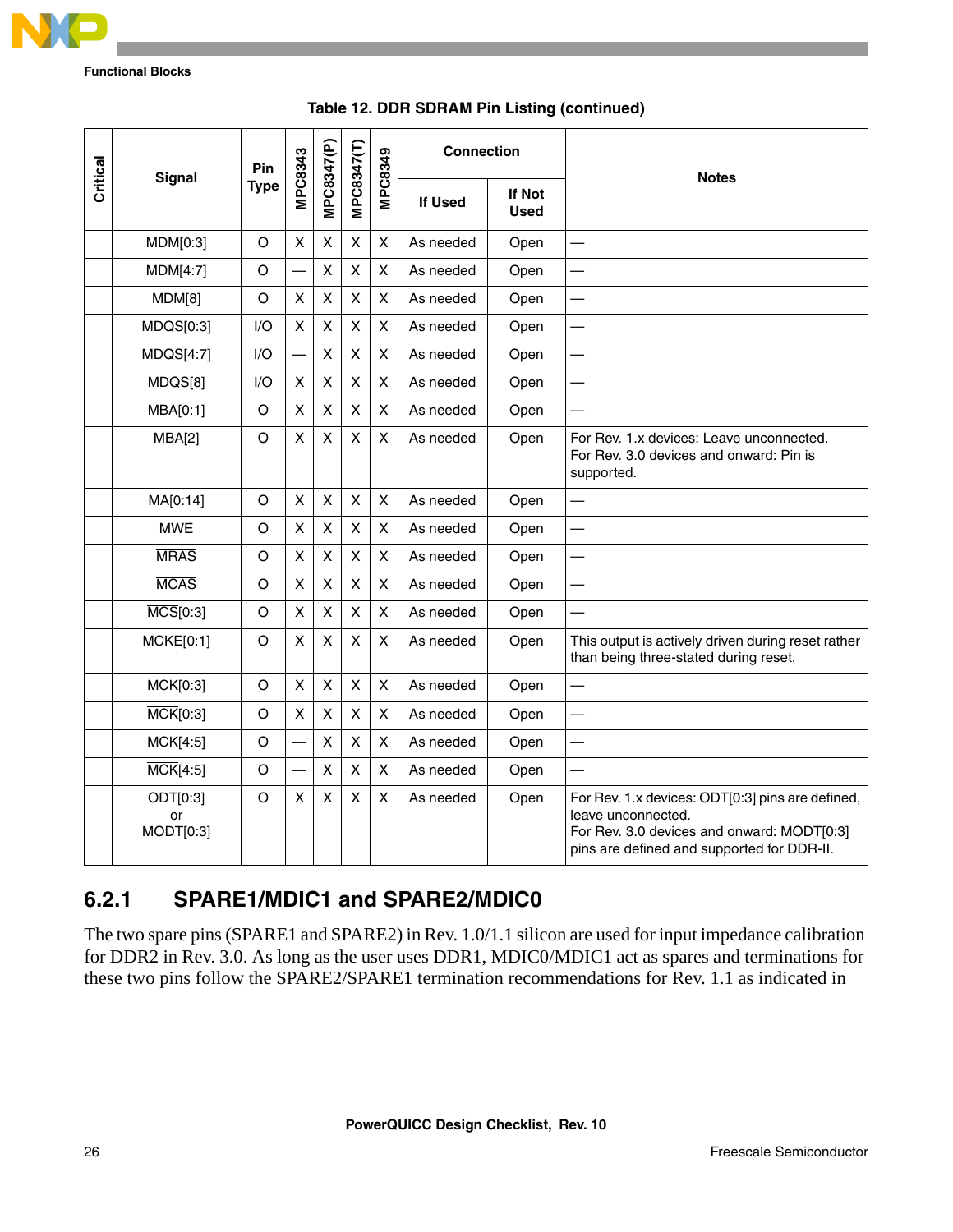

[Table 13](#page-26-0). Similarly, if the user selects DDR2, the terminations follow the MDIC0/MDIC1 termination recommendations.

<span id="page-26-0"></span>

|              | Rev. 1.0 / 1.1    | <b>Rev. 3.0</b>   |                                 |  |  |  |  |
|--------------|-------------------|-------------------|---------------------------------|--|--|--|--|
| <b>Pins</b>  | DDR <sub>1</sub>  | DDR <sub>1</sub>  | DDR <sub>2</sub>                |  |  |  |  |
| SPARE1/MDIC1 | Open              | Open              | 18 $\Omega$ to GV <sub>DD</sub> |  |  |  |  |
| SPARE2/MDIC0 | $0 \Omega$ to GND | $0 \Omega$ to GND | 18 $\Omega$ to GND              |  |  |  |  |

| Table 13. SPARE1/MDIC1 and SPARE2/MDIC0 Termination Recommendations |  |  |
|---------------------------------------------------------------------|--|--|
|                                                                     |  |  |

The user selects the DDR type by configuring the DDR\_SDRAM\_CFG[SDRAM\_TYPE] and the DDRCDR registers.

### <span id="page-26-1"></span>**6.2.2 DDR1 Considerations in Revision 3.x**

Customers using DDR1 in Revision 3.x, either migrating from Revision 1.x to Revision 3.x or considering a new design with DDR1, should follow the recommendations provided in this section for a successful DDR1 interface operation in their system.

- The DDR1 driver strength should be set to half strength on both the memory controller side and the DRAM side. This is done to reduce the overall system noise by setting the following registers:
	- (Offset 0x0\_0128) DDRCDR = 0x0004\_0001
	- (Offset 0x0 2110) DDR SDRAM CFG [HSE] = 0b1
	- (Offset 0x0 2118) DDR SDRAM MODE [bit  $14$ ] = 0b1
- The termination scheme should be set to reduce the overall system noise on DDR1 interface. This is done by using the following termination scheme:
	- For all MDQ/MDQS/MDM signals, the parallel termination resistor (RTT) = 100 Ω and the series resistor (RS) =  $10 \Omega$ .
	- For all address/command/control signals the parallel termination resistor (RTT) = 150 Ω and series resistor  $(RS) = 22 \Omega$ .

### **NOTE**

Observe the existing recommendations on proper layout for DDR1 as stated in application note AN2582.

It is highly recommended that users repeat the IBIS simulation with the new IBIS model that is modified for the silicon revision 3.x

### <span id="page-26-2"></span>**6.2.3 Unused Signals Considerations for Both DDR1 and DDR2**

All unused clock signals should disabled via MCKENR register (offset 0x0\_1010).

All unused ECC signals should be connected to GND via a 150- $\Omega$  resistor.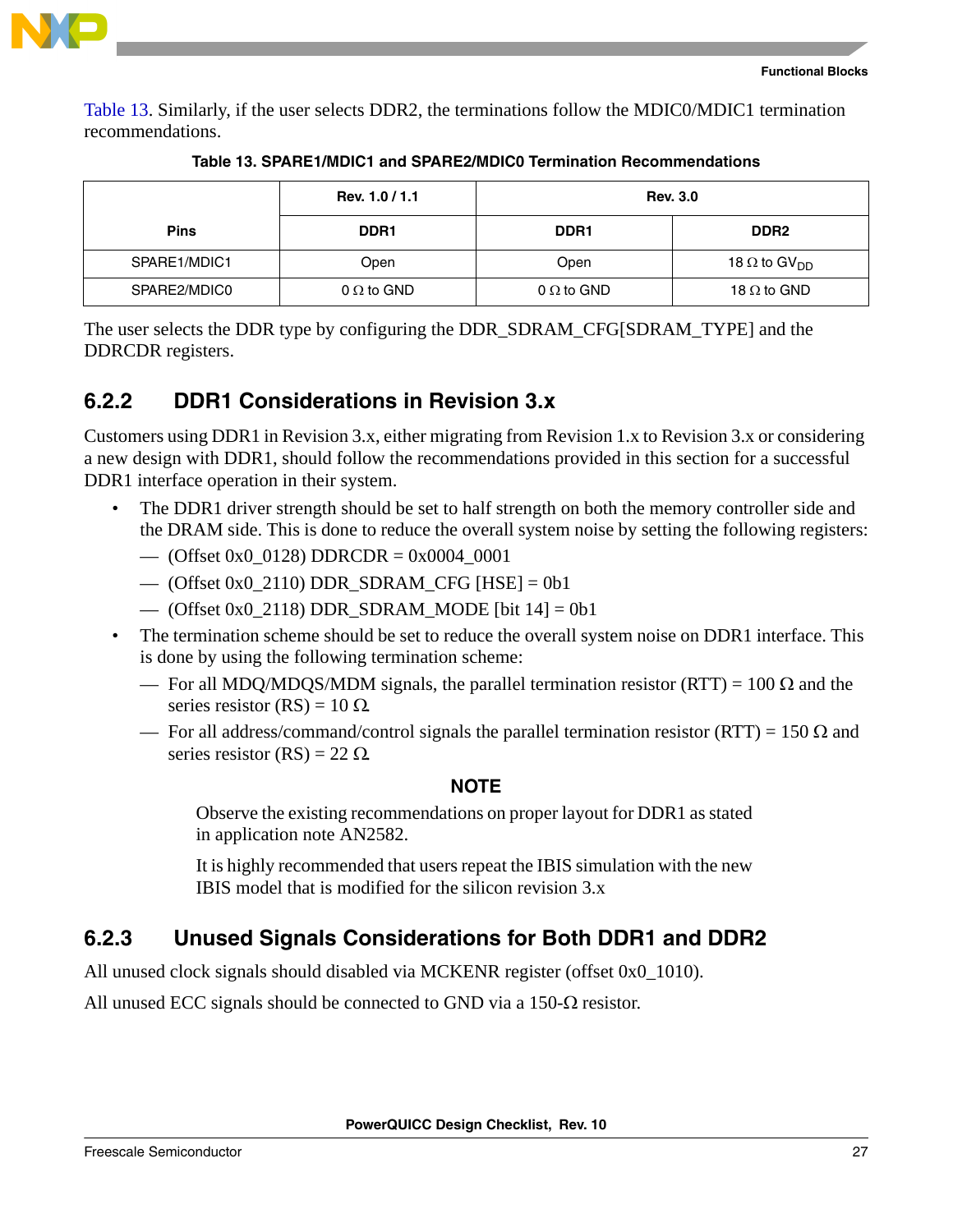

### <span id="page-27-2"></span>**6.2.4 MVREF***n* **Connection Options**

Each of the MVREF1 and MVREF2 supply inputs must be connected through serial resistors of 100  $\Omega$ . The resistors must be the closest component to the MPC834*x* MVREF*n* ball connection. Additionally, the number of decoupling capacitors used should be as stated in AN2582, "Hardware and Layout Design Considerations for DDR Memory Interfaces." The two options are shown in [Figure 5](#page-27-0) and in [Figure 6.](#page-27-1)



**Figure 5. MVREF1 and MVREF2 Connection Option #1**

<span id="page-27-0"></span>

**Figure 6. MVREF1 and MVREF2 Connection Option #2**

### <span id="page-27-1"></span>**6.3 Local Bus Controller**

The local bus frequency is adjusted through the LCRR[CLKDIV] register. If modified, the DLL requires a re-lock time prior to use. The lock time can vary between ~7680 to 122,880 CSB clock cycles and is a ratio between the LBC and CSB clock. The 2:1 ratio corresponds to the minimum lock time and the 8:1 ratio corresponds to the maximum lock time. After reset, the PowerQUICC II Pro defaults to a 8:1 ratio.

The local bus clock is not configured while it is executing from the local bus, but rather by executing code from the DDR.

The PowerQUICC II Pro local bus features a multiplexed address and data bus, LAD[0:31]. An external latch is required to de-multiplex these signals to the connecting device. LAD[0] is the most significant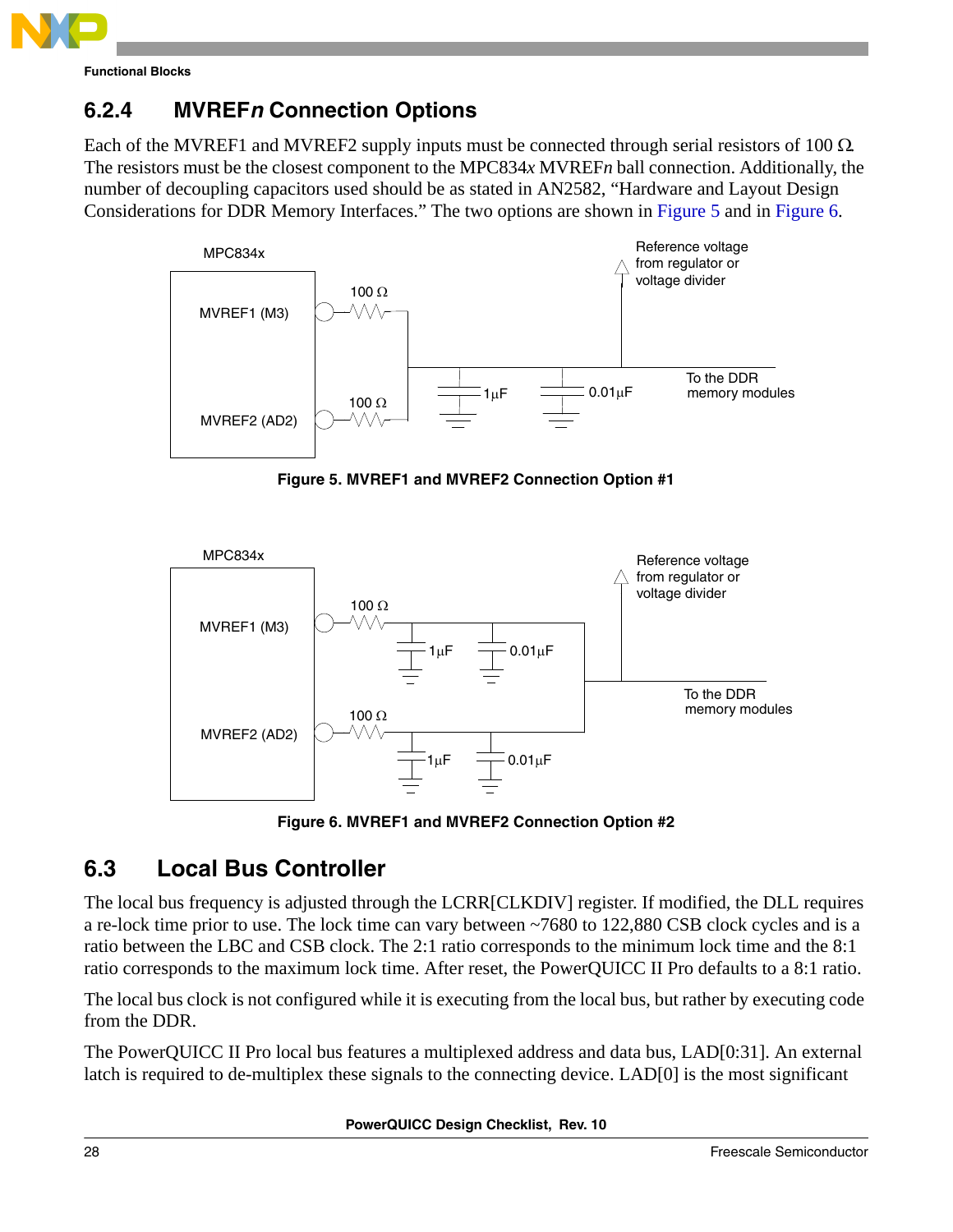

address and data bit, while LAD[31] is the least significant address and data bit. [Table 14](#page-28-0) lists guidelines for connecting to 8-, 16-, and 32-bit devices.

<span id="page-28-0"></span>

| <b>Device Data Width</b> | <b>Most Significant Bit</b> | <b>Least Significant Bit</b> | <b>Byte Lane Control</b> |                             |              |  |
|--------------------------|-----------------------------|------------------------------|--------------------------|-----------------------------|--------------|--|
|                          |                             |                              | <b>GPCM</b>              | <b>UPM</b>                  | <b>SDRAM</b> |  |
| 8-bit                    | LAD[0]                      | LAD[7]                       | LWE[0]                   | $\overline{\text{LBS}}$ [0] | LSDDQM[0]    |  |
| 16-bit                   | LAD[0]                      | LAD[15]                      | LWE[0:1]                 | $\overline{LBS}$ [0:1]      | LSDDQM[0:1]  |  |
| 32-bit                   | LAD[0]                      | LAD[31]                      | LWE[0:3]                 | $\overline{LBS}$ [0:3]      | LSDDQM[0:3]  |  |

#### **Table 14. Local Bus Byte Lane Control**

[Figure 7](#page-28-1) shows a simplified connection to a 32-bit SDRAM device and a 16-bit flash memory device.



#### **Figure 7. Local Bus Connection to SDRAM and Flash**

<span id="page-28-1"></span>[Table 15](#page-28-2) summarizes the local bus pins.

**Table 15. Local Bus Pin Listing**

<span id="page-28-2"></span>

|                            |                    | Pin         | MPC8343 |            |            |         | <b>Connection</b> |                                                 | <b>Notes</b>                                  |  |
|----------------------------|--------------------|-------------|---------|------------|------------|---------|-------------------|-------------------------------------------------|-----------------------------------------------|--|
| Critical                   | Signal             | <b>Type</b> |         | MPC8347(P) | MPC8347(T) | MPC8349 | <b>If Used</b>    | If Not<br><b>Used</b>                           |                                               |  |
| <b>Local Bus Interface</b> |                    |             |         |            |            |         |                   |                                                 |                                               |  |
|                            | LAD[0:31]          | 1/O         | X       | X          | X          | X       | As needed         | 2 k-10 k $\Omega$<br>to OV <sub>DD</sub>        | See note for the LA[27:32] signals.           |  |
|                            | LDP[0]/ CKSTOP_OUT | 1/O         | X       | X          | X          | X       | As needed         | 2 k-10 k $\Omega$<br>to $\text{OV}_{\text{DD}}$ | Pin functionality is selected by<br>RCWH[LDP] |  |

#### **PowerQUICC Design Checklist, Rev. 10**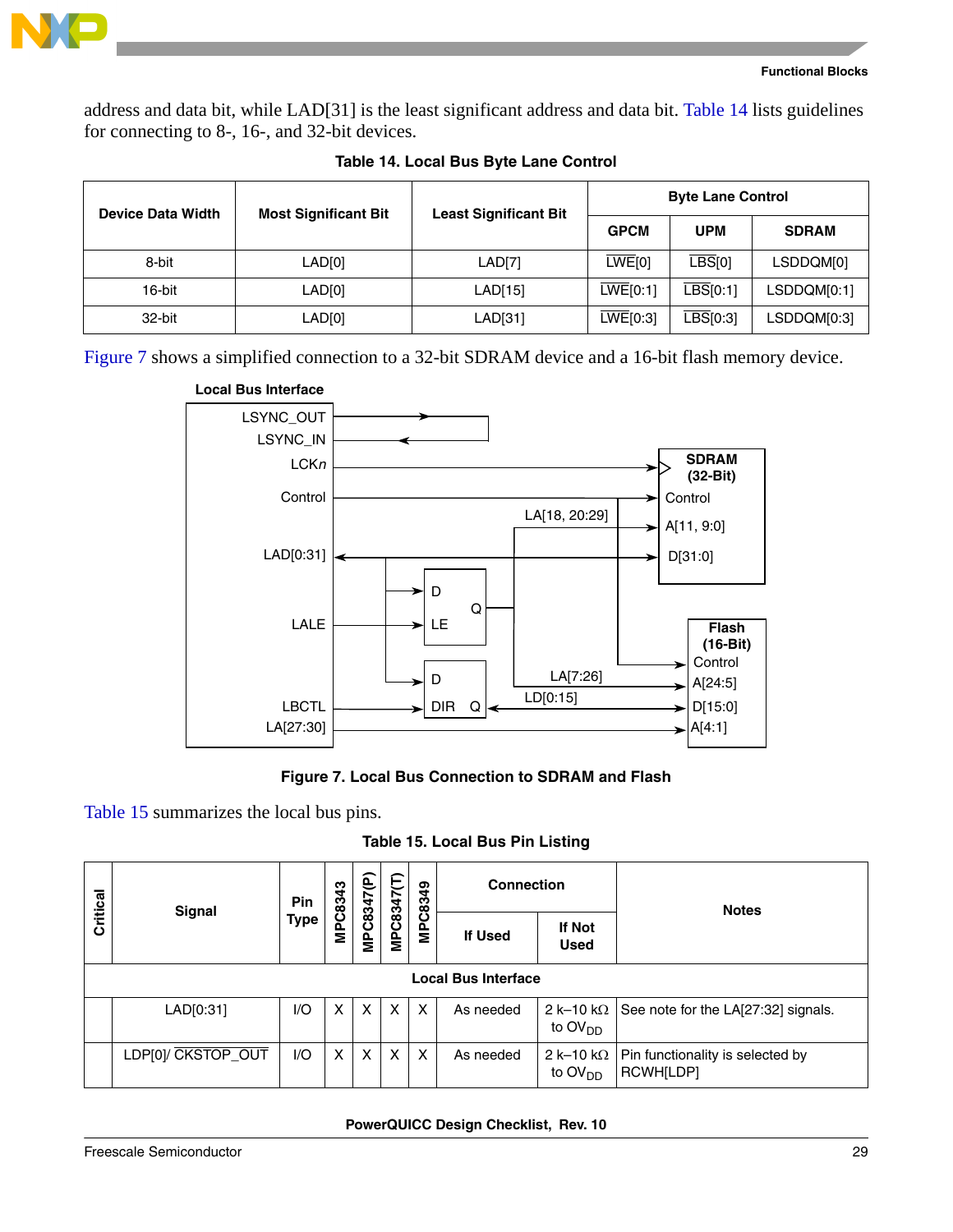

| Critical | <b>Signal</b>                                         | Pin            | MPC8343 | MPC8347(P) | MPC8347(T) | MPC8349        | <b>Connection</b>      |                                                 | <b>Notes</b>                                                                                                                                                                                                                                                                                                                                                                                                                                                                                                                                                                                                                                                                                                                                                                                   |  |
|----------|-------------------------------------------------------|----------------|---------|------------|------------|----------------|------------------------|-------------------------------------------------|------------------------------------------------------------------------------------------------------------------------------------------------------------------------------------------------------------------------------------------------------------------------------------------------------------------------------------------------------------------------------------------------------------------------------------------------------------------------------------------------------------------------------------------------------------------------------------------------------------------------------------------------------------------------------------------------------------------------------------------------------------------------------------------------|--|
|          |                                                       | <b>Type</b>    |         |            |            | <b>If Used</b> | If Not<br><b>Used</b>  |                                                 |                                                                                                                                                                                                                                                                                                                                                                                                                                                                                                                                                                                                                                                                                                                                                                                                |  |
|          | LDP[1]/ CKSTOP_IN                                     | I/O            | X       | X          | X          | X              | As needed              | 2 k-10 k $\Omega$<br>to $OVDD$                  | Pin functionality is selected by<br>RCWH[LDP]                                                                                                                                                                                                                                                                                                                                                                                                                                                                                                                                                                                                                                                                                                                                                  |  |
|          | LDP[2:3]                                              | I/O            | X       | X          | X          | X              | As needed              | 2 k-10 k $\Omega$<br>to $\text{OV}_{\text{DD}}$ |                                                                                                                                                                                                                                                                                                                                                                                                                                                                                                                                                                                                                                                                                                                                                                                                |  |
|          | LA[27]                                                | O              | X       | X          | X          | X              | As needed              | Open                                            | If the HRCW is loaded through the local                                                                                                                                                                                                                                                                                                                                                                                                                                                                                                                                                                                                                                                                                                                                                        |  |
|          | LA[28:31]                                             | $\circ$        | X       | X          | X          | X              | As needed              | Open                                            | bus, the LA[27:31 pins are used and not<br>the LAD[27:31] pins. The LAD[27:31<br>pins are not driven during HRCW<br>loading. Only the LA[27:31] increment<br>during the load of the HRCW. In<br>essence, the device does a type of burst<br>access to the flash memory when it<br>loads the HRCW. It drives the<br>high-order bits of the address on<br>LAD[0:26], which is also the first<br>address in a 4-byte sequence, asserts<br>LALE, latches the first byte, and then<br>increments LA[27:31] to get the next 3<br>bytes. It then drives the high-order bits<br>for the second access, asserts LALE,<br>latches a byte, and again increments<br>the LA[27:31] to get the next 3 bytes.<br>Out of reset, the LA[27:31] and<br>LAD[27:31] mirror each other (while<br>LALE is asserted). |  |
|          | $\overline{LCS}[0:3]$                                 | O              | X       | X          | X          | X              | As needed              | Open                                            |                                                                                                                                                                                                                                                                                                                                                                                                                                                                                                                                                                                                                                                                                                                                                                                                |  |
|          | LWE[0:3]/LBS[0:3]/<br>LSDDQM[0:3]                     | O              | X       | X          | X          | X              | As needed              | Open                                            |                                                                                                                                                                                                                                                                                                                                                                                                                                                                                                                                                                                                                                                                                                                                                                                                |  |
|          | <b>LBCTL</b>                                          | O              | X       | X          | X          | X              | As needed              | Open                                            |                                                                                                                                                                                                                                                                                                                                                                                                                                                                                                                                                                                                                                                                                                                                                                                                |  |
|          | <b>LALE</b>                                           | O              | X       | X          | X          | X              | As needed              | Open                                            |                                                                                                                                                                                                                                                                                                                                                                                                                                                                                                                                                                                                                                                                                                                                                                                                |  |
| X        | LGPL0/LSDA10/<br>cfg_reset_source0                    | I/O            | X       | X          | X          | Χ              | As needed              |                                                 | Input during power-on and hard reset<br>flows, providing the reset configuration<br>word source. Signal values should be<br>driven by an FPGA during power-on<br>and hard reset flows OR through<br>pull-up/down resistors (4.7 k $\Omega$ to OV <sub>DD</sub><br>or 1 $k\Omega$ to GND).<br>Functional output signal after reset flow<br>completes. Pull-up/down resistors not<br>needed.<br>—                                                                                                                                                                                                                                                                                                                                                                                                |  |
| X        | LGPL1/LSDWE/<br>cfg_reset_source1<br>LGPL2/LSDRAS/LOE | I/O<br>$\circ$ | X<br>X  | X<br>X     | X<br>X     | X<br>X         | As needed<br>As needed | Open<br>Open                                    |                                                                                                                                                                                                                                                                                                                                                                                                                                                                                                                                                                                                                                                                                                                                                                                                |  |
|          |                                                       |                |         |            |            |                |                        |                                                 |                                                                                                                                                                                                                                                                                                                                                                                                                                                                                                                                                                                                                                                                                                                                                                                                |  |

### **Table 15. Local Bus Pin Listing (continued)**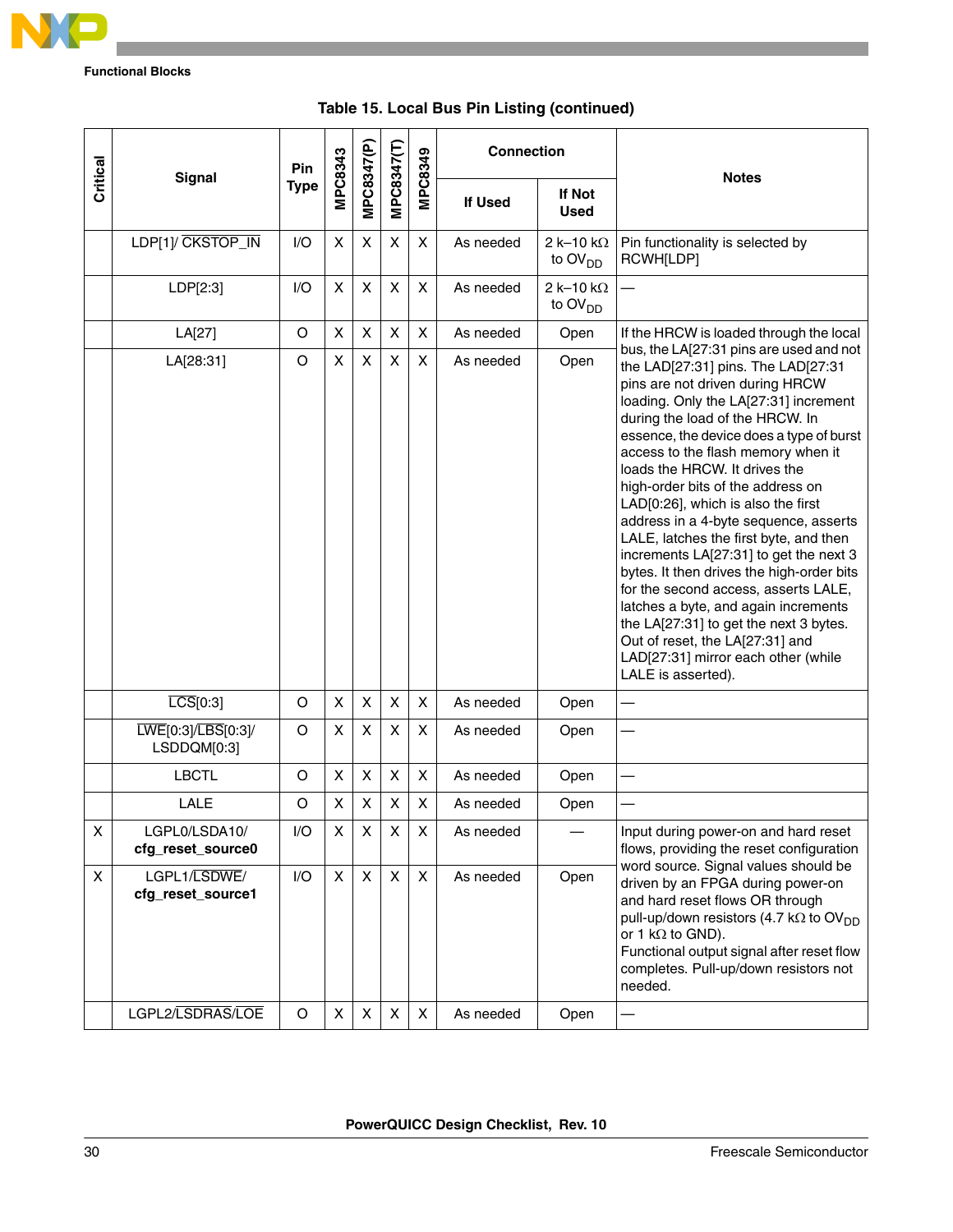

|          | <b>Signal</b>                       | Pin          |                |              |              | MPC8349        | <b>Connection</b>                                                                                                             |                                       | <b>Notes</b>                                                                                                                                                                                                                                                                                                                                                                               |
|----------|-------------------------------------|--------------|----------------|--------------|--------------|----------------|-------------------------------------------------------------------------------------------------------------------------------|---------------------------------------|--------------------------------------------------------------------------------------------------------------------------------------------------------------------------------------------------------------------------------------------------------------------------------------------------------------------------------------------------------------------------------------------|
| Critical |                                     | <b>Type</b>  | MPC8343        | MPC8347(P)   | MPC8347(T)   |                | If Used                                                                                                                       | If Not<br><b>Used</b>                 |                                                                                                                                                                                                                                                                                                                                                                                            |
| X        | LGPL3/LSDCAS/<br>cfg_reset_source2  | 1/O          | $\pmb{\times}$ | X            | X            | X              | As needed                                                                                                                     | Open                                  | Input during power-on and hard reset<br>flows, providing the reset configuration<br>word source. Signal values should be<br>driven by an FPGA during power-on<br>and hard reset flows OR through<br>pull-up/down resistors (4.7 k $\Omega$ to OV <sub>DD</sub><br>or 1 $k\Omega$ to GND).<br>Functional output signal after reset flow<br>completes. Pull-up/down resistors not<br>needed. |
|          | LGPL4/LGTA/LUPWAIT/<br><b>LPBSE</b> | I/O          | $\pmb{\times}$ | X            | $\mathsf{x}$ | $\mathsf{x}$   | LPBSE:<br>As needed<br>Others:<br>As needed $+$<br>1 k-10 k $\Omega$ to<br>OV <sub>DD</sub>                                   | 4.7 k $\Omega$ to<br>OV <sub>DD</sub> | Pin functionality is selected by<br>LBCR[LPBSE]<br>• LPBSE mode: no pull-up required.<br>• If LGPL4 (UPM) funtionality is used,<br>1 k $\Omega$ to OV <sub>DD</sub> is needed. Otherwise,<br>10 k $\Omega$ to OV <sub>DD</sub> can be used.                                                                                                                                                |
| X        | LGPL5/cfg_clkin_div                 | 1/O          | X              | X            | X            | $\mathsf{x}$   | <b>PCI host:</b><br>1 k $\Omega$ to OV <sub>DD</sub><br>or<br>1 k $\Omega$ to GND<br><b>PCI</b> agent:<br>1 k $\Omega$ to GND | 1 k $\Omega$ to<br><b>GND</b>         | Input during power-on and hard reset<br>flows. Functional signal after reset flow<br>completes.<br>Functional output signal after reset flow<br>completes. Pull-up/down resistors not<br>needed.                                                                                                                                                                                           |
|          | <b>LCKE</b>                         | $\circ$      | $\mathsf{X}$   | $\mathsf{X}$ | X            | $\pmb{\times}$ | As needed                                                                                                                     | Open                                  |                                                                                                                                                                                                                                                                                                                                                                                            |
|          | LCLK[0:2]                           | O            | X              | X            | X            | X              | As needed                                                                                                                     | Open                                  |                                                                                                                                                                                                                                                                                                                                                                                            |
|          | LSYNC_OUT                           | $\circ$      | X              | Χ            | X            | X              | 22-33 $\Omega$ damping resistor<br>in feedback path                                                                           |                                       | It is highly recommended to place<br>damping resistor close to LSYNC_OUT                                                                                                                                                                                                                                                                                                                   |
|          | LSYNC_IN                            | $\mathbf{I}$ | X              | X            | X            | X              | (LSYNC_OUT to<br>LSYNC_IN)                                                                                                    |                                       | pin. Simulation should be performed to<br>verify damping resistor value.<br>Trace loop from LSYNC_OUT to<br>LSYNC_IN should go halfway out to<br>synchronous device (DRAM DIMM or<br>discrete devices).                                                                                                                                                                                    |

|  |  |  |  | Table 15. Local Bus Pin Listing (continued) |
|--|--|--|--|---------------------------------------------|
|--|--|--|--|---------------------------------------------|

### **6.4 General-Purpose I/O Timers**

The two general-purpose I/O modules, GPIO1 and GPIO2, can each support 32 general-purpose I/O ports. Each port can be configured as an input or an output. If a port is configured as an input, it can optionally generate an interrupt upon detection of a change. If a port is configured as an output, it can be individually configured as an open-drain or fully active output. Each GPIO port is multiplexed with other functions.

GPIO1 is multiplexed with general-purpose timers and TSEC2 interface pins. GPIO2 is multiplexed with TSEC1 interface pins, and IRQ pins. Each GPIO pin is programmed using the system I/O configuration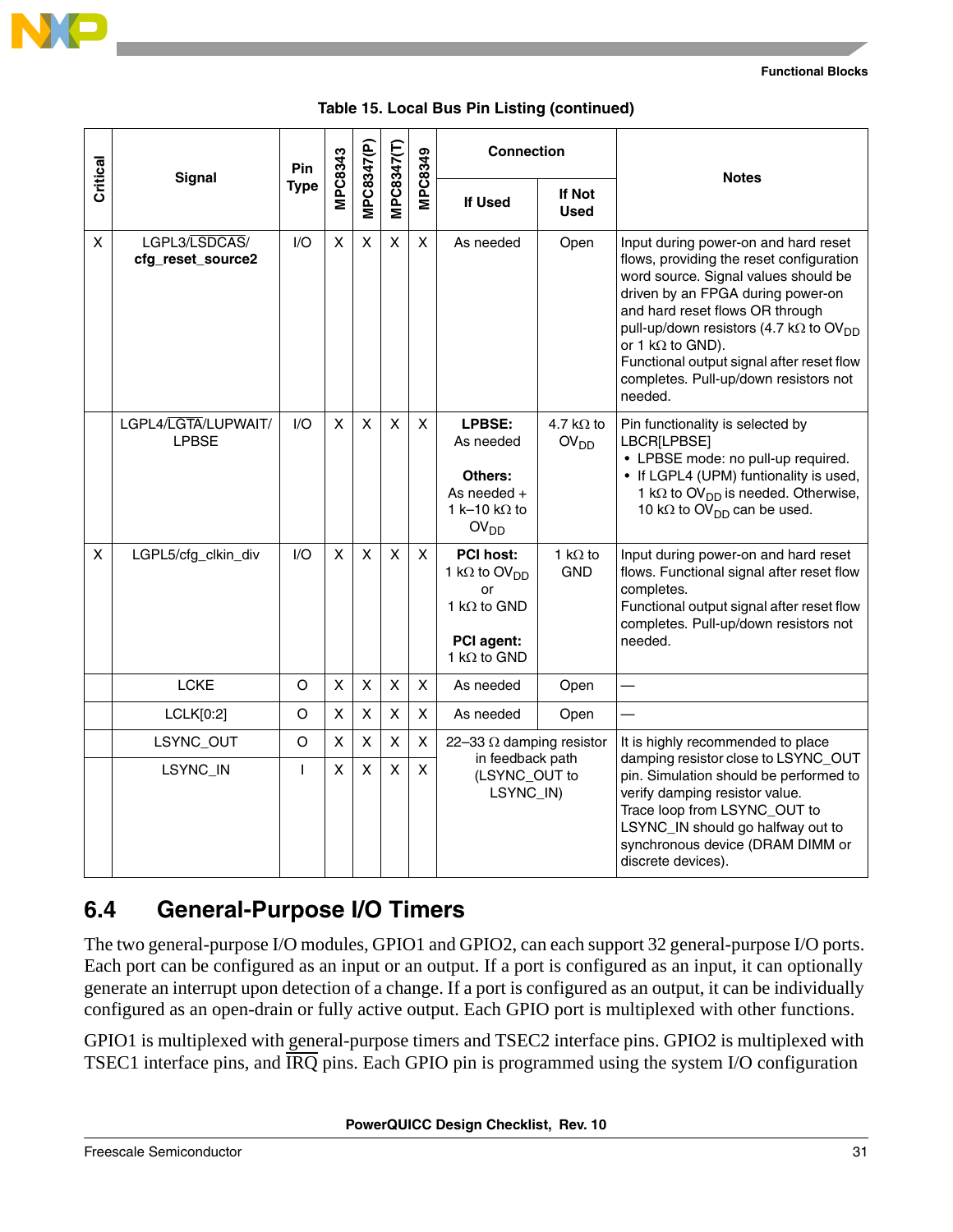

low (SICRL) and system I/O configuration register high (SICRH) registers. Starting with Rev. 3.0 of the PowerQUICC II Pro family, DMA control signals are also multiplexed with some of the GPIO1 pins.

Four general-purpose timers are multiplexed with the GPIO1[0:11] pins. Each timer interface consists of the TGATE*n*, TIN*n,* and TOUT*n* pins. Each timer pin is programmed using the system I/O configuration low (SICRL) register. For a full description of how the four general-purpose timers are used, consult the *MPC8349E PowerQUICC II Pro Integrated Host Processor Family Reference Manual*.

<span id="page-31-0"></span>[Table 16](#page-31-0) summarizes the general-purpose I/O pins.

|          | <b>Signal</b>                                         | Pin         |                |                   |              |                           | <b>Connection</b>                 |                           | <b>Notes</b>                                                                                                                                                                                                           |
|----------|-------------------------------------------------------|-------------|----------------|-------------------|--------------|---------------------------|-----------------------------------|---------------------------|------------------------------------------------------------------------------------------------------------------------------------------------------------------------------------------------------------------------|
| Critical |                                                       | <b>Type</b> | <b>MPC8343</b> | <b>MPC8347(P)</b> | MPC8347(T)   | MPC8349                   | If Used                           | If Not<br><b>Used</b>     |                                                                                                                                                                                                                        |
|          |                                                       |             |                |                   |              |                           | <b>General-Purpose I/O Timers</b> |                           |                                                                                                                                                                                                                        |
|          | GPIO1[0]/<br>DMA DREQ0/<br>GTM1_TIN1/<br>GTM2_TIN2    | I/O         | X              | X                 | X            | X                         | As needed                         | 4.7 k $\Omega$ to<br>OVdd | For Rev. 1.x devices:<br>• Pin functionality determined by SICRL[6] bit<br>setting.<br>For Rev. 3.0 devices and onward:<br>• DMA functionality added<br>• Pin functionality determined by SICRL[6,20]<br>bit settings. |
|          | GPIO1[1]<br>DMA DACK0/<br>GTM1_TGATE1/<br>GTM2_TGATE2 | I/O         | X              | X                 | X            | $\boldsymbol{\mathsf{x}}$ | As needed                         | 4.7 k $\Omega$ to<br>OVdd | For Rev. 1.x devices:<br>• Pin functionality determined by SICRL[7] bit<br>setting.<br>For Rev. 3.0 devices and onward:<br>• DMA functionality added<br>• Pin functionality determined by SICRL[7,21]<br>bit settings. |
|          | GPIO1[2]/<br>DMA_DDONE0/<br>GTM1_TOUT1                | I/O         | X              | $\mathsf{x}$      | $\mathsf{x}$ | X                         | As needed                         | 4.7 k $\Omega$ to<br>OVdd | For Rev. 1.x devices:<br>• Pin functionality determined by SICRL[8] bit<br>setting.<br>For Rev. 3.0 devices and onward:<br>• DMA functionality added<br>• Pin functionality determined by SICRL[8,22]<br>bit settings. |
|          | GPIO1[3]/<br>DMA DREQ1/<br>GTM1_TIN2/<br>GTM2_TIN1    | I/O         | X              | $\mathsf{x}$      | X            | $\boldsymbol{\mathsf{X}}$ | As needed                         | 4.7 k $\Omega$ to<br>OVdd | For Rev. 1.x devices:<br>• Pin functionality determined by SICRL[9] bit<br>setting.<br>For Rev. 3.0 devices and onward:<br>• DMA functionality added<br>• Pin functionality determined by SICRL[9,23]<br>bit settings. |

**Table 16. General-Purpose I/O Pin Listing**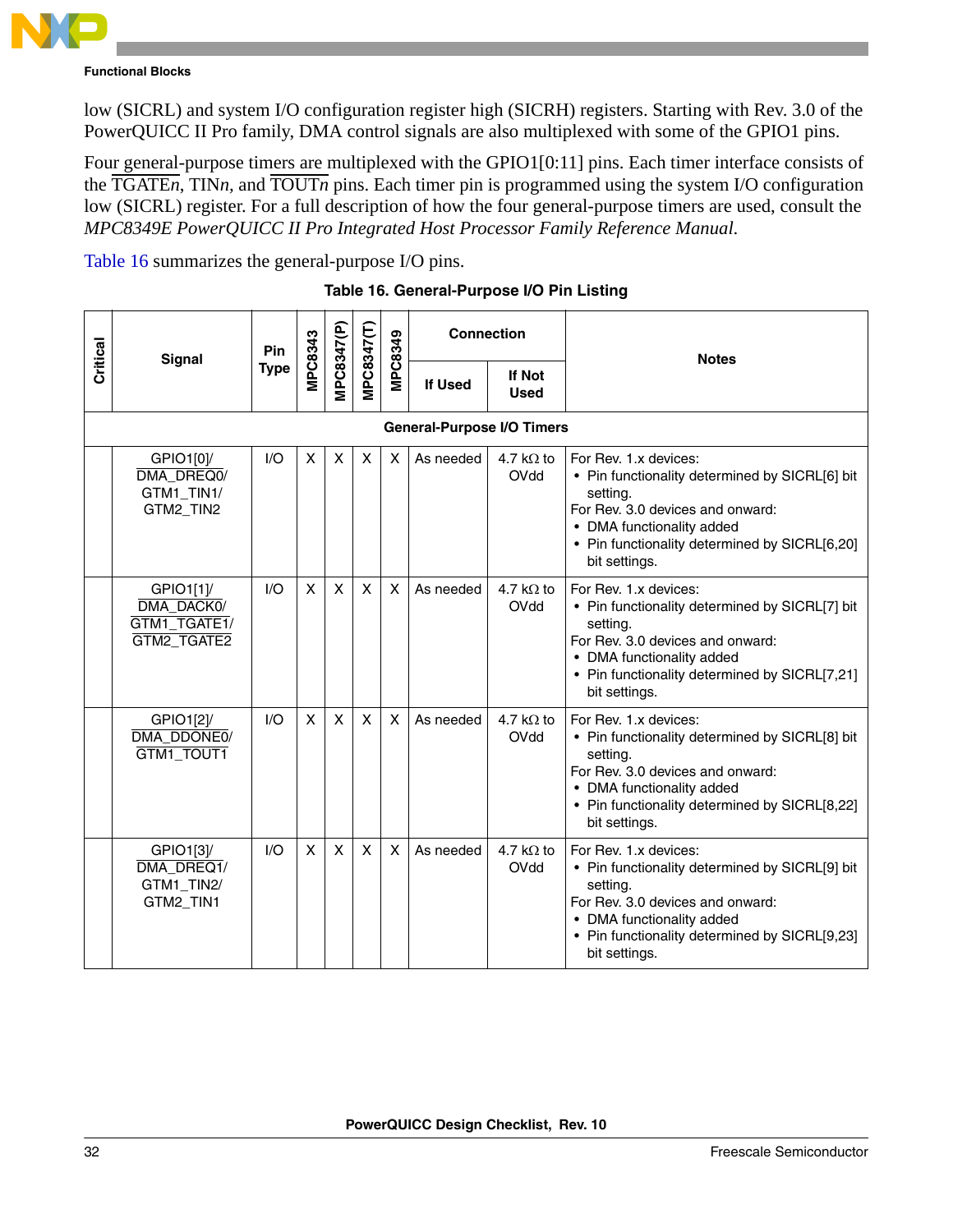

|          |                                                        | Pin         |                |            |            |         | <b>Connection</b> |                           | <b>Notes</b>                                                                                                                                                                                                                 |
|----------|--------------------------------------------------------|-------------|----------------|------------|------------|---------|-------------------|---------------------------|------------------------------------------------------------------------------------------------------------------------------------------------------------------------------------------------------------------------------|
| Critical | Signal                                                 | <b>Type</b> | <b>MPC8343</b> | MPC8347(P) | MPC8347(T) | MPC8349 | <b>If Used</b>    | If Not<br><b>Used</b>     |                                                                                                                                                                                                                              |
|          | GPIO1[4]<br>DMA_DACK1/<br>GTM1_TGATE1/<br>GTM2_TGATE2  | 1/O         | X              | X          | X          | X       | As needed         | 4.7 k $\Omega$ to<br>OVdd | For Rev. 1.x devices:<br>• Pin functionality determined by SICRL[10] bit<br>setting.<br>For Rev. 3.0 devices and onward:<br>• DMA functionality added<br>• Pin functionality determined by SICRL[10,24]<br>bit settings.     |
|          | GPIO1[5]/<br>DMA_DDONE1/<br>GTM1_TOUT2/<br>GTM2_TOUT1  | I/O         | X              | X          | X          | X       | As needed         | 4.7 k $\Omega$ to<br>OVdd | For Rev. 1.x devices:<br>• Pin functionality determined by SICRL[11:12]<br>bit settings.<br>For Rev. 3.0 devices and onward:<br>• DMA functionality added<br>• Pin functionality determined by SICRL[11:12]<br>bit settings. |
|          | GPIO1[6]/<br>DMA DREQ2/<br>GTM1_TIN3/<br>GTM2_TIN4     | I/O         | X              | X          | X          | X       | As needed         | 4.7 k $\Omega$ to<br>OVdd | For Rev. 1.x devices:<br>• Pin functionality determined by SICRL[13] bit<br>setting.<br>For Rev. 3.0 devices and onward:<br>• DMA functionality added<br>• Pin functionality determined by SICRL[13,25]<br>bit settings.     |
|          | GPIO1[7]/<br>DMA DACK2/<br>GTM1_TGATE3/<br>GTM2_TGATE4 | I/O         | X              | X          | X          | X       | As needed         | 4.7 k $\Omega$ to<br>OVdd | For Rev. 1.x devices:<br>• Pin functionality determined by SICRL[14] bit<br>setting.<br>For Rev. 3.0 devices and onward:<br>• DMA functionality added<br>• Pin functionality determined by SICRL[14,26]<br>bit settings.     |
|          | GPIO1[8]/<br>DMA_DDONE2/<br>GTM1_TOUT3                 | I/O         | X              | X          | X          | X       | As needed         | 4.7 k $\Omega$ to<br>OVdd | For Rev. 1.x devices:<br>• Pin functionality determined by SICRL[15] bit<br>setting.<br>For Rev. 3.0 devices and onward:<br>• DMA functionality added<br>• Pin functionality determined by SICRL[16,28]<br>bit settings.     |
|          | GPIO1[9]/<br>DMA_DREQ1/<br>GTM1_TIN4/<br>GTM2_TIN3     | I/O         | X              | X          | X          | X.      | As needed         | 4.7 k $\Omega$ to<br>OVdd | For Rev. 1.x devices:<br>• Pin functionality determined by SICRL[16] bit<br>setting.<br>For Rev. 3.0 devices and onward:<br>• DMA functionality added<br>• Pin functionality determined by SICRL[16,28]<br>bit settings.     |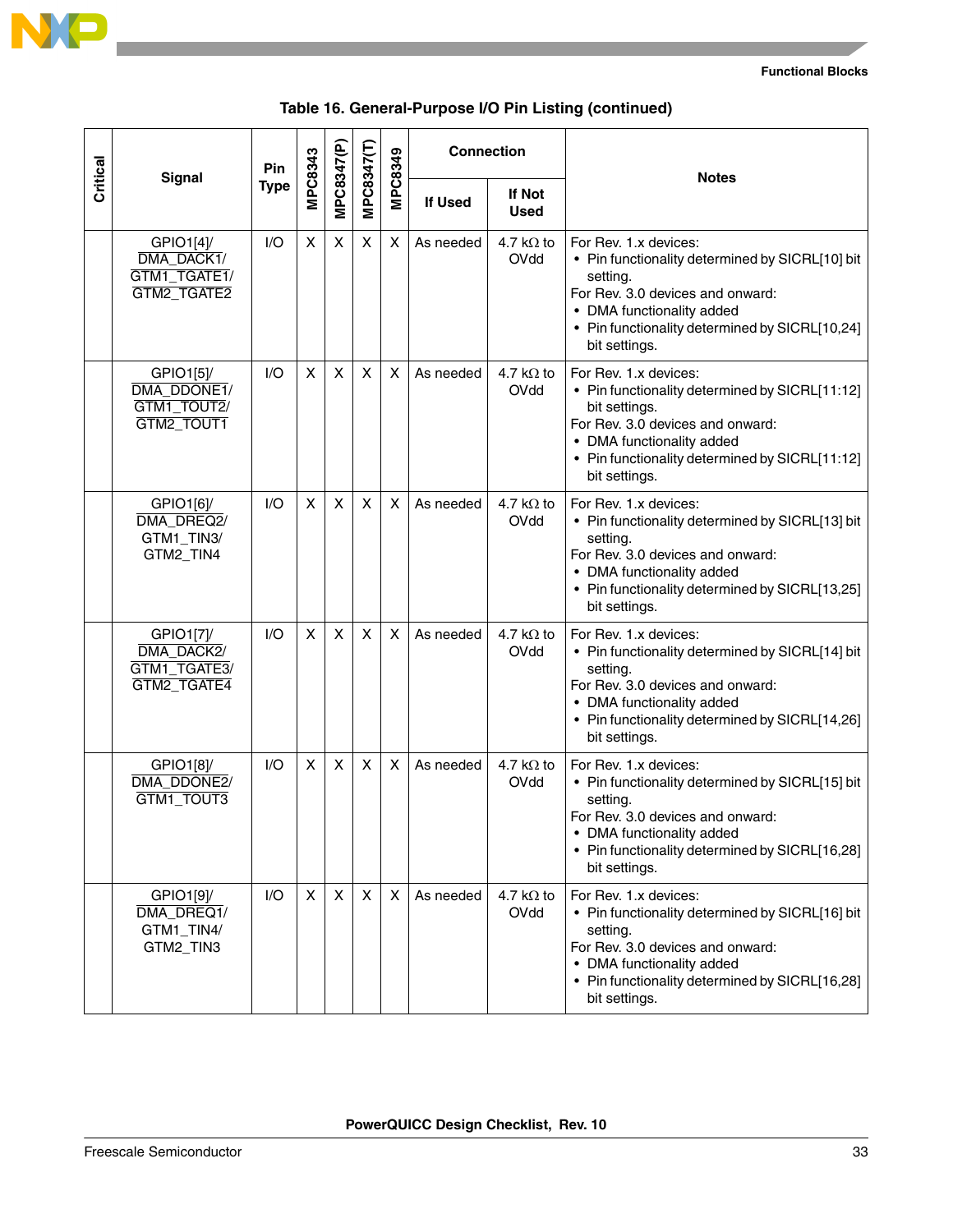

|          |                                                         | Pin  |                |                   |                   |         | <b>Connection</b> |                              | <b>Notes</b>                                                                                                                                                                                                                 |  |
|----------|---------------------------------------------------------|------|----------------|-------------------|-------------------|---------|-------------------|------------------------------|------------------------------------------------------------------------------------------------------------------------------------------------------------------------------------------------------------------------------|--|
| Critical | Signal                                                  | Type | <b>MPC8343</b> | <b>MPC8347(P)</b> | <b>MPC8347(T)</b> | MPC8349 | <b>If Used</b>    | <b>If Not</b><br><b>Used</b> |                                                                                                                                                                                                                              |  |
|          | GPIO1[10]/<br>DMA DACK3/<br>GTM1_TGATE4/<br>GTM2_TGATE3 | 1/O  | X              | $\times$          | X                 | X       | As needed         | 4.7 k $\Omega$ to<br>OVdd    | For Rev. 1.x devices:<br>• Pin functionality determined by SICRL[17] bit<br>setting.<br>For Rev. 3.0 devices and onward:<br>• DMA functionality added<br>• Pin functionality determined by SICRL[17,<br>29] bit settings.    |  |
|          | GPIO1[11]/<br>DMA DDONE3/<br>GTM1_TOUT4/<br>GTM2_TOUT3  | 1/O  | $\mathsf{x}$   | $\mathsf{x}$      | $\mathsf{x}$      | X       | As needed         | 4.7 k $\Omega$ to<br>OVdd    | For Rev. 1.x devices:<br>• Pin functionality determined by SICRL[18:19]<br>bit settings.<br>For Rev. 3.0 devices and onward:<br>• DMA functionality added<br>• Pin functionality determined by SICRL[18:19]<br>bit settings. |  |

**Table 16. General-Purpose I/O Pin Listing (continued)**

## **6.5 Universal Serial Bus (USB)**

[Figure 8](#page-33-0) shows the USB interface block diagram.



<span id="page-33-0"></span>**PowerQUICC Design Checklist, Rev. 10**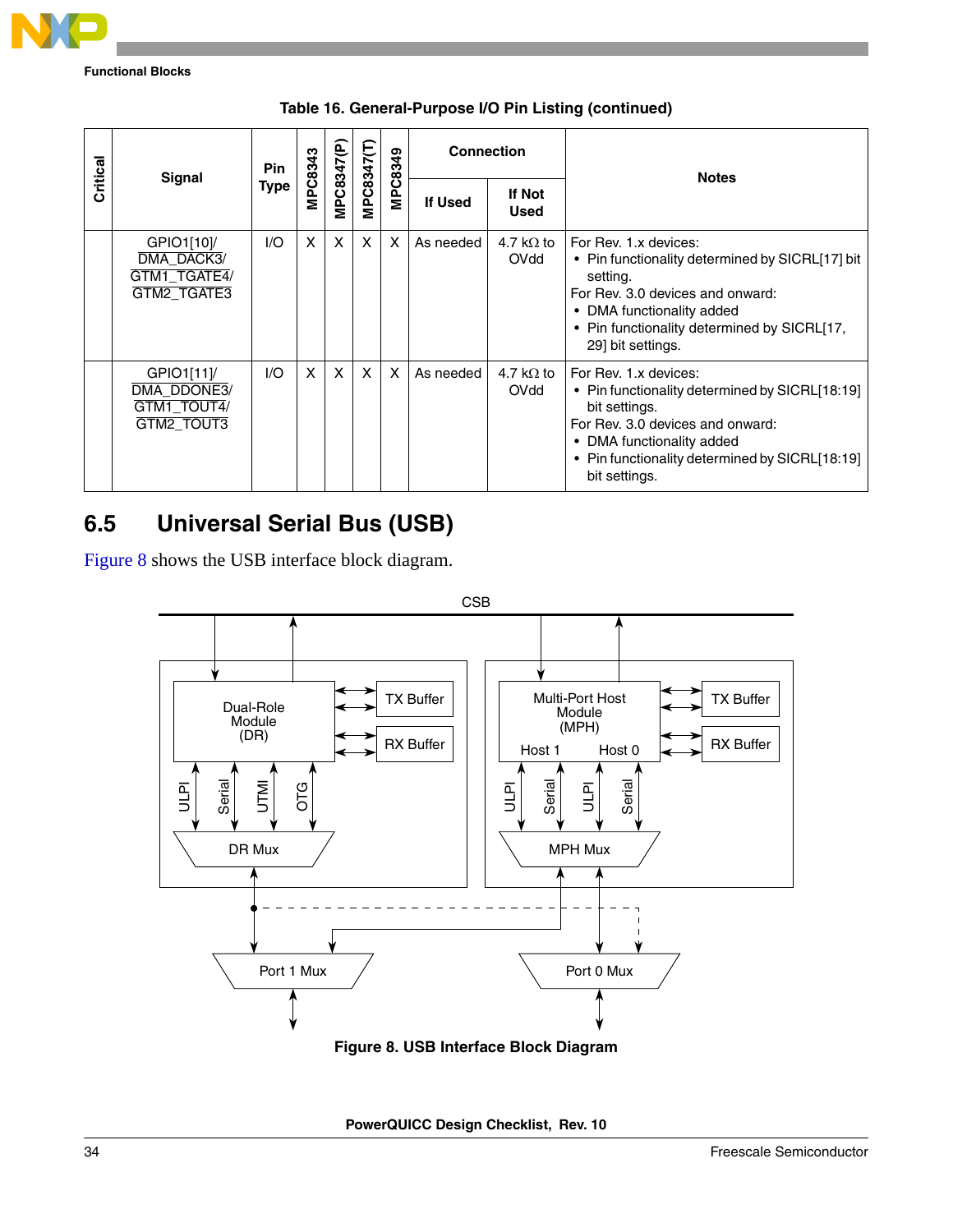

The PowerQUICC II Pro family implements up to two universal serial bus (USB) modules, a multiport host (MPH) module, and a dual-role (DR) module. The MPH module provides up to two USB 2.0 hosts, each of which can be configured to connect to either an ULPI PHY or a serial FS/LS transceiver. The DR module has three basic operating modes: host, device, and OTG. The DR module can be configured to connect to either an ULPI PHY, UTMI PHY, or FS/LS serial transceiver.

Software configures the USB interfaces. Two physical USB ports (Port 1 and Port 0) can be tied to either the multiport host module or the dual-role module. The system I/O configuration register low (SICRL) is used to tie a specific module to a USB port. The MPH/DR port status and control registers (MPHPORTSC1, MPHPORTSC2, DRPORTSC1) determines the actual physical interface used. [Table 17](#page-34-0) summarizes the supported configurations for the USB modules and external ports. [Table 18](#page-35-0) summarizes the universal serial bus pins.

<span id="page-34-0"></span>

| Config<br>No.  | <b>External USB Port 1</b> | <b>External USB Port 0</b>      | <b>Software Settings</b>                             |
|----------------|----------------------------|---------------------------------|------------------------------------------------------|
|                | <b>DR Device</b>           | <b>MPH Host 0</b>               | $SICRL[1:2] = 10$                                    |
|                | Host/Device/OTG, ULPI      | Host, ULPI                      | $DRPORTSC1[31:30] = 10$<br>$MPHPORTSC1[31:30] = 10$  |
| $\overline{2}$ | Host/Device, Serial        | Host, Serial                    | $DRPORTSC1[31:30] = 11$<br>$MPHPORTSC1[31:30] = 11$  |
| 3              | Host/Device/OTG, ULPI      | Host, Serial                    | $DRPORTSC1[31:30] = 10$<br>$MPHPORTSC1[31:30] = 11$  |
| 4              | Host/Device, Serial        | Host, ULPI                      | $DRPORTSC1[31:30] = 11$<br>$MPHPORTSC1[31:30] = 10$  |
|                | <b>MPH Host 1</b>          | <b>MPH Host 0</b>               | $SICRL[1:2] = 00$                                    |
| 5              | Host, ULPI                 | Host, ULPI                      | $MPHPORTSC1[31:30] = 10$<br>$MPHPORTSC2[31:30] = 10$ |
| 6              | Host, Serial               | Host, Serial                    | $MPHPORTSC1[31:30] = 11$<br>$MPHPORTSC2[31:30] = 11$ |
|                | <b>DR Device</b>           |                                 | $SICRL[1:2] = 11$                                    |
| $\overline{7}$ |                            | Device, UTMI                    | $DRPORTSC1[31:30,28] = 001$                          |
|                |                            | DR OTG (Negotiable Host/Device) | $SICRL[1:2] = 11$                                    |
| 8              |                            | OTG, Serial OTG                 | $MPHPORTSC1[31:30] = 10$<br>$MPHPORTSC2[31:30] = 10$ |

### **Table 17. USB External Port Configurations**

Т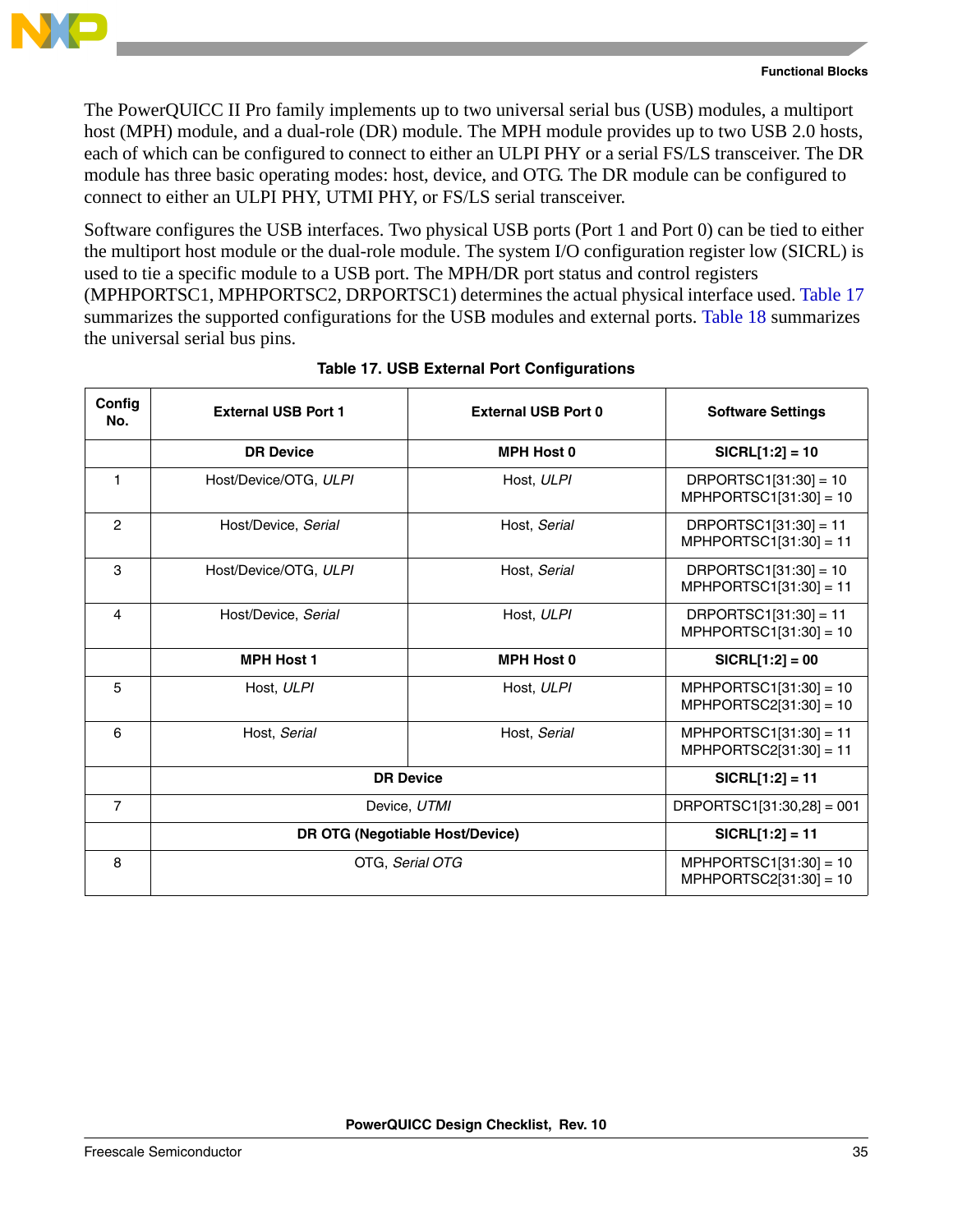

<span id="page-35-0"></span>

|          |                                                       | Pin         |                |                |                |                | <b>Connection</b> |                               |                                                                                                              |
|----------|-------------------------------------------------------|-------------|----------------|----------------|----------------|----------------|-------------------|-------------------------------|--------------------------------------------------------------------------------------------------------------|
| Critical | <b>Signal</b>                                         | <b>Type</b> | <b>MPC8343</b> | VIPC8347(P)    | VIPC8347(T)    | <b>MPC8349</b> | If Used           | If Not<br><b>Used</b>         | <b>Notes</b>                                                                                                 |
|          |                                                       |             |                |                |                |                | <b>USB Port 1</b> |                               |                                                                                                              |
|          | MPH1_D0_ENABLEN/<br>DR_D0_ENABLEN                     | 1/O         | X              | X              | X              | X              | As needed         | 1 k $\Omega$ to<br><b>GND</b> | Pin functionality determined by SICRL[1]<br>bit setting.<br>MPC8343: Only DR signals are valid.              |
|          | MPH1_D1_SER_TXD/<br>DR_D1_SER_TXD                     | I/O         | X              | X              | X              | X              | As needed         | 1 k $\Omega$ to<br><b>GND</b> | Pin functionality determined by SICRL[1]<br>bit setting.<br>MPC8343: Only DR signals are valid.              |
|          | MPH1_D2_VMO_SE0/<br>DR_D2_VMO_SE0                     | 1/O         | X              | X              | X              | $\mathsf{X}$   | As needed         | 1 k $\Omega$ to<br><b>GND</b> | Pin functionality determined by SICRL[1]<br>bit setting.<br>MPC8343: Only DR signals are valid.              |
|          | MPH1_D3_SPEED/<br>DR_D3_SPEED                         | 1/O         | X              | X              | X              | X              | As needed         | 1 k $\Omega$ to<br><b>GND</b> | Pin functionality determined by SICRL[1]<br>bit setting.<br>MPC8343: Only DR signals are valid.              |
|          | MPH1_D4_DP/<br>DR_D4_DP                               | 1/O         | X              | X              | X              | X              | As needed         | 1 k $\Omega$ to<br><b>GND</b> | Pin functionality determined by SICRL[1]<br>bit setting.<br>MPC8343: Only DR <sup>*</sup> signals are valid. |
|          | MPH1_D5_DM/<br>DR_D5_DM                               | 1/O         | X              | X              | X              | $\mathsf{X}$   | As needed         | 1 k $\Omega$ to<br><b>GND</b> | Pin functionality determined by SICRL[1]<br>bit setting.<br>MPC8343: Only DR signals are valid.              |
|          | MPH1_D6_SER_RCV/<br>DR_D6_SER_RCV                     | 1/O         | X              | X              | X              | X              | As needed         | 1 k $\Omega$ to<br><b>GND</b> | Pin functionality determined by SICRL[1]<br>bit setting.<br>MPC8343: Only DR signals are valid.              |
|          | MPH1_D7_DRVVBUS/<br>DR_D7_DRVVBUS                     | I/O         | X              | X              | X              | X              | As needed         | 1 k $\Omega$ to<br><b>GND</b> | Pin functionality determined by SICRL[1]<br>bit setting.<br>MPC8343: Only DR signals are valid.              |
|          | MPH1_NXT/<br>DR_SESS_VLD_NXT                          | L           | X              | X              | X              | $\mathsf{X}$   | As needed         | 1 k $\Omega$ to<br><b>GND</b> | Pin functionality determined by SICRL[1]<br>bit setting.<br>MPC8343: Only DR signals are valid.              |
|          | MPH1_DIR_DPPULLUP/<br>DR_XCVR_SEL_<br><b>DPPULLUP</b> | I/O         | X              | X              | X              | X              | As needed         | 1 k $\Omega$ to<br><b>GND</b> | Pin functionality determined by SICRL[1]<br>bit setting.<br>MPC8343: Only DR signals are valid.              |
|          | MPH1_STP_SUSPEND/<br>DR_STP_SUSPEND                   | O           | X              | X              | $\pmb{\times}$ | $\times$       | As needed         | Open                          | Pin functionality determined by SICRL[1]<br>bit setting.<br>MPC8343: Only DR signals are valid.              |
|          | MPH1_PWRFAULT/<br>DR_RX_ERROR_<br><b>PWRFAULT</b>     | I           | X              | X              | X              | X              | As needed         | 1 k $\Omega$ to<br><b>GND</b> | Pin functionality determined by SICRL[1]<br>bit setting.<br>MPC8343: Only DR signals are valid.              |
|          | MPH1_PCTL0/<br>DR_TX_VALID_PCTL0                      | O           | X              | $\pmb{\times}$ | X              | X              | As needed         | Open                          | Pin functionality determined by SICRL[1]<br>bit setting.<br>MPC8343: Only DR signals are valid.              |

### **Table 18. Universal Serial Bus Pin Listing**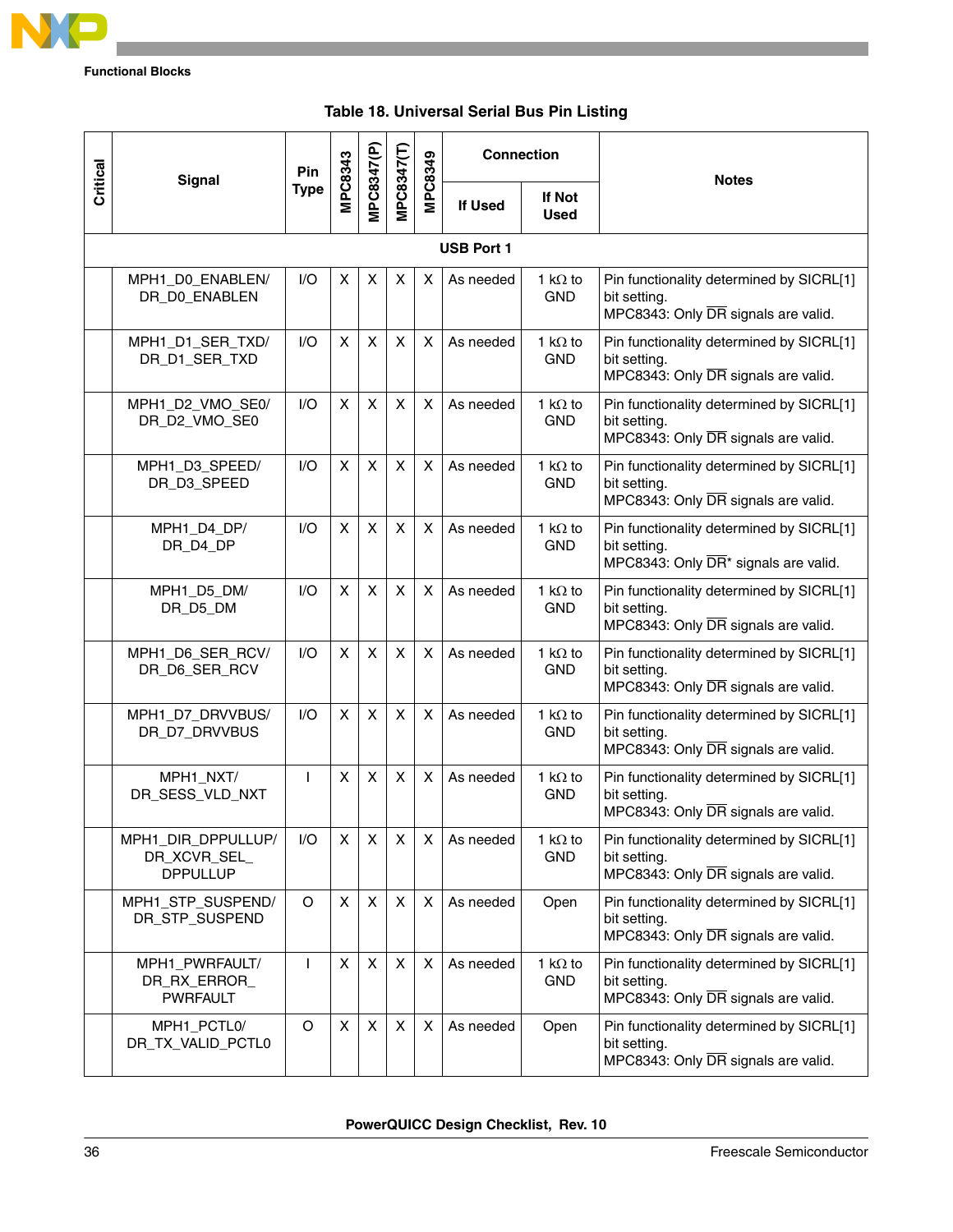

 $\overline{\phantom{a}}$ 

|  |  | Table 18. Universal Serial Bus Pin Listing (continued) |  |  |  |
|--|--|--------------------------------------------------------|--|--|--|
|--|--|--------------------------------------------------------|--|--|--|

| Critical | Signal                              | Pin         | MPC8343 | MPC8347(P)     | MPC8347(T) | MPC8349 | <b>Connection</b> |                               | <b>Notes</b>                                                                                    |
|----------|-------------------------------------|-------------|---------|----------------|------------|---------|-------------------|-------------------------------|-------------------------------------------------------------------------------------------------|
|          |                                     | <b>Type</b> |         |                |            |         | <b>If Used</b>    | If Not<br><b>Used</b>         |                                                                                                 |
|          | MPH1_PCTL1/<br>DR_TX_VALIDH         | O           | X       | X              | X          | X.      | As needed         | Open                          | Pin functionality determined by SICRL[1]<br>bit setting.<br>MPC8343: Only DR signals are valid. |
|          | MPH1_CLK/DR_CLK                     | L           | X       | X              | X          | X       | As needed         | 1 k $\Omega$ to<br><b>GND</b> | Pin functionality determined by SICRL[1]<br>bit setting.<br>MPC8343: Only DR signals are valid. |
|          |                                     |             |         |                |            |         | <b>USB Port 0</b> |                               |                                                                                                 |
|          | MPH0_D0_ENABLEN/<br>DR_D8_CHGVBUS   | I/O         |         | X              | X          | X       | As needed         | 1 k $\Omega$ to<br><b>GND</b> | Pin functionality determined by SICRL[2]<br>bit setting.                                        |
|          | MPH0_D1_SER_TXD/<br>DR_D9_DCHGVBUS  | I/O         |         | X              | X          | X       | As needed         | 1 k $\Omega$ to<br><b>GND</b> | Pin functionality determined by SICRL[2]<br>bit setting.                                        |
|          | MPH0_D2_VMO_SE0/<br>DR_D10_DPPD     | I/O         |         | X              | X          | X       | As needed         | 1 k $\Omega$ to<br><b>GND</b> | Pin functionality determined by SICRL[2]<br>bit setting.                                        |
|          | MPH0_D3_SPEED/<br>DR_D11_DMMD       | 1/O         |         | X              | X          | X       | As needed         | 1 k $\Omega$ to<br><b>GND</b> | Pin functionality determined by SICRL[2]<br>bit setting.                                        |
|          | MPH0_D4_DP/<br>DR_D12_VBUS_VLD      | I/O         |         | X              | X          | X       | As needed         | 1 k $\Omega$ to<br><b>GND</b> | Pin functionality determined by SICRL[2]<br>bit setting.                                        |
|          | MPH0_D5_DM/<br>DR_D13_SESS_END      | 1/O         |         | X              | X          | X       | As needed         | 1 k $\Omega$ to<br><b>GND</b> | Pin functionality determined by SICRL[2]<br>bit setting.                                        |
|          | MPH0_D6_SER_RCV/<br>DR_D14          | I/O         |         | X              | X          | Χ       | As needed         | 1 k $\Omega$ to<br><b>GND</b> | Pin functionality determined by SICRL[2]<br>bit setting.                                        |
|          | MPH0_D7_DRVVBUS/<br>DR_D15_IDPULLUP | I/O         |         | X              | X          | X       | As needed         | 1 k $\Omega$ to<br><b>GND</b> | Pin functionality determined by SICRL[2]<br>bit setting.                                        |
|          | MPHO_NXT/<br>DR_RX_ACTIVE_ID        |             |         | X              | X          | X       | As needed         | 1 k $\Omega$ to<br><b>GND</b> | Pin functionality determined by SICRL[2]<br>bit setting.                                        |
|          | MPHO_DIR_DPPULLUP/<br>DR_RESET      | I/O         |         | X              | X          | X       | As needed         | 4.7 k $\Omega$ to<br>OVdd     | Pin functionality determined by SICRL[2]<br>bit setting.                                        |
|          | MPH0_STP_SUSPEND/<br>DR_TX_READY    | I/O         |         | X              | X          | X       | As needed         | Open                          | Pin functionality determined by SICRL[2]<br>bit setting.                                        |
|          | MPH0_PWRFAULT/<br>DR_RX_VALIDH      | T           |         | $\pmb{\times}$ | X          | X       | As needed         | 1 k $\Omega$ to<br><b>GND</b> | Pin functionality determined by SICRL[2]<br>bit setting.                                        |
|          | MPH0_PCTL0/<br>DR_LINE_STATE0       | I/O         |         | X              | X          | X       | As needed         | Open                          | Pin functionality determined by SICRL[2]<br>bit setting.                                        |
|          | MPH0_PCTL1/<br>DR_LINE_STATE1       | I/O         |         | X              | X          | X       | As needed         | Open                          | Pin functionality determined by SICRL[2]<br>bit setting.                                        |
|          | MPH0_CLK/<br>DR_RX_VALID            | T           |         | X              | X          | X       | As needed         | 1 k $\Omega$ to<br><b>GND</b> | Pin functionality determined by SICRL[2]<br>bit setting.                                        |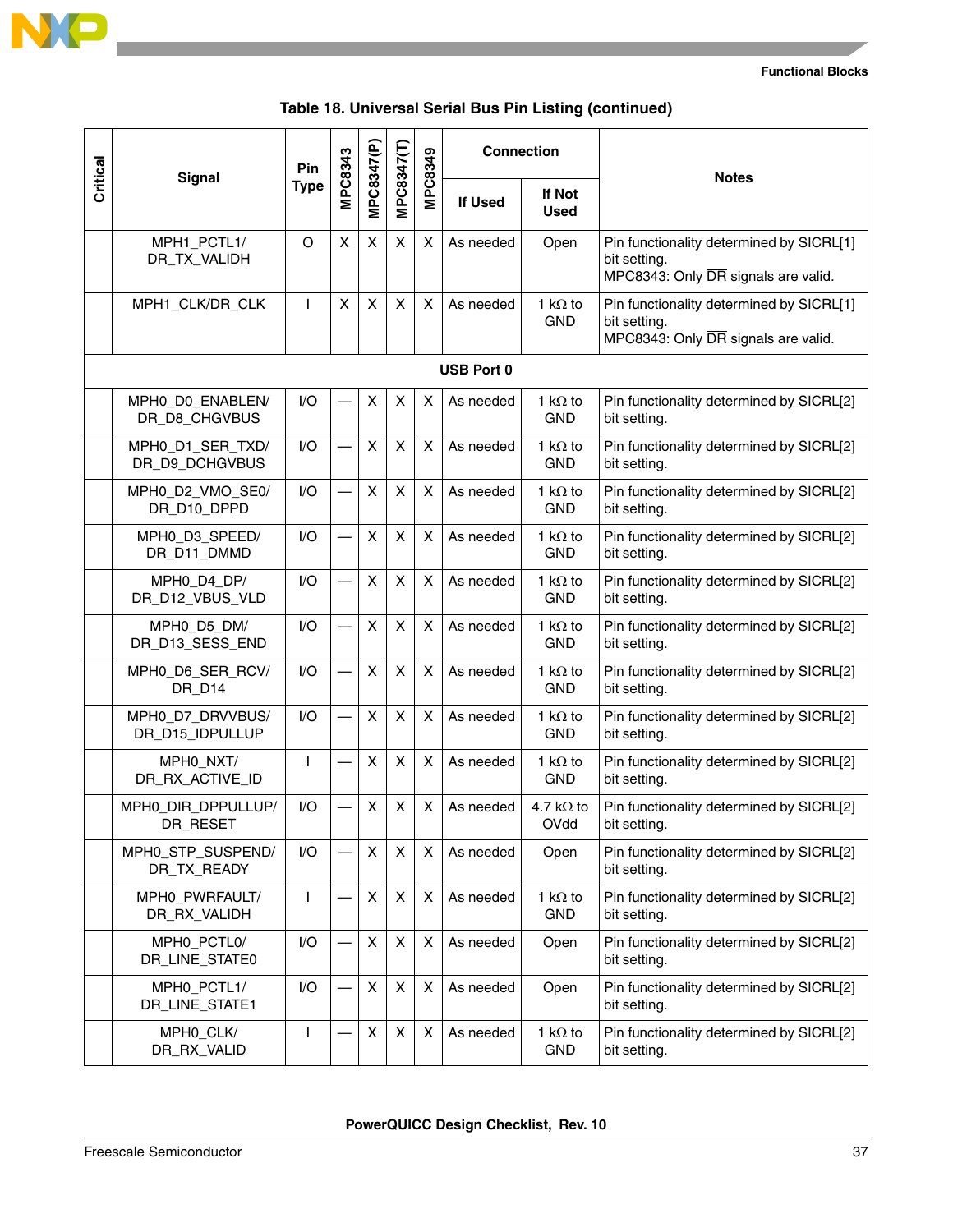

## **6.6 Integrated Programmable Interrupt Controller (IPIC)**

The integrated programmable interrupt controller (IPIC) provides interrupt management for receiving hardware-generated interrupts from internal and external sources. It also prioritizes and delivers the interrupts to the CPU for servicing. In addition to the signals listed in [Table 19](#page-37-0), the general-purpose input and output ports (GPIO1, GPIO2) can be configured to generate interrupts to the PowerQUICC II Pro IPIC unit.

The  $\overline{IRQ}$  lines are multiplexed with signals from GPIO2, CKSTOP\_IN, and CKSTOP\_OUT interface pins. The configuration of each  $\overline{IRQ}$  pin is programmed using the system I/O configuration high register (SICRH).

<span id="page-37-0"></span>[Table 19](#page-37-0) summarizes the programmable interrupt controller pins.

| Critical | <b>Signal</b>                                | <b>Pin</b>  |              |              | <b>MPC8347(T)</b> | MPC8349                   | <b>Connection</b>                                                                                 |                                                 | <b>Notes</b>                                                  |  |
|----------|----------------------------------------------|-------------|--------------|--------------|-------------------|---------------------------|---------------------------------------------------------------------------------------------------|-------------------------------------------------|---------------------------------------------------------------|--|
|          |                                              | <b>Type</b> | MPC8343      | MPC8347(P)   |                   |                           | If Used                                                                                           | If Not<br><b>Used</b>                           |                                                               |  |
|          |                                              |             |              |              |                   |                           | <b>Programmable Interrupt Controller</b>                                                          |                                                 |                                                               |  |
|          | MCP_OUT                                      | O           | X            | $\mathsf{x}$ | $\mathsf{x}$      | $\boldsymbol{\mathsf{x}}$ | As needed $+$<br>$2k-10k\Omega$<br>to OV <sub>DD</sub>                                            | 2 k-10 k $\Omega$<br>to $\text{OV}_{\text{DD}}$ | Open drain signal                                             |  |
|          | IRQ[0]/MCP_IN/<br>GPIO2[12]                  | I/O         | X            | $\mathsf{X}$ | $\mathsf{X}$      | $\mathsf{x}$              | GPIO:<br>As needed<br>Others:<br>As needed +<br>2 k-10 k $\Omega$<br>to $OVDD$                    | 2 k-10 k $\Omega$<br>to $OVDD$                  | Pin functionality determined by SICRH[17] bit<br>setting.     |  |
|          | $\overline{\text{IRQ}}[1:5]$<br>GPIO2[13:17] | I/O         | $\mathsf{x}$ | $\mathsf{X}$ | $\mathsf{x}$      | $\mathsf{X}$              | GPIO:<br>As needed<br>Others:<br>As needed $+$<br>2 k-10 k $\Omega$<br>to $\text{OV}_{\text{DD}}$ | 2 k-10 k $\Omega$<br>to $\text{OV}_{\text{DD}}$ | Pin functionality determined by SICRH[18:22]<br>bit settings. |  |

**Table 19. Programmable Interrupt Controller Pin Listing**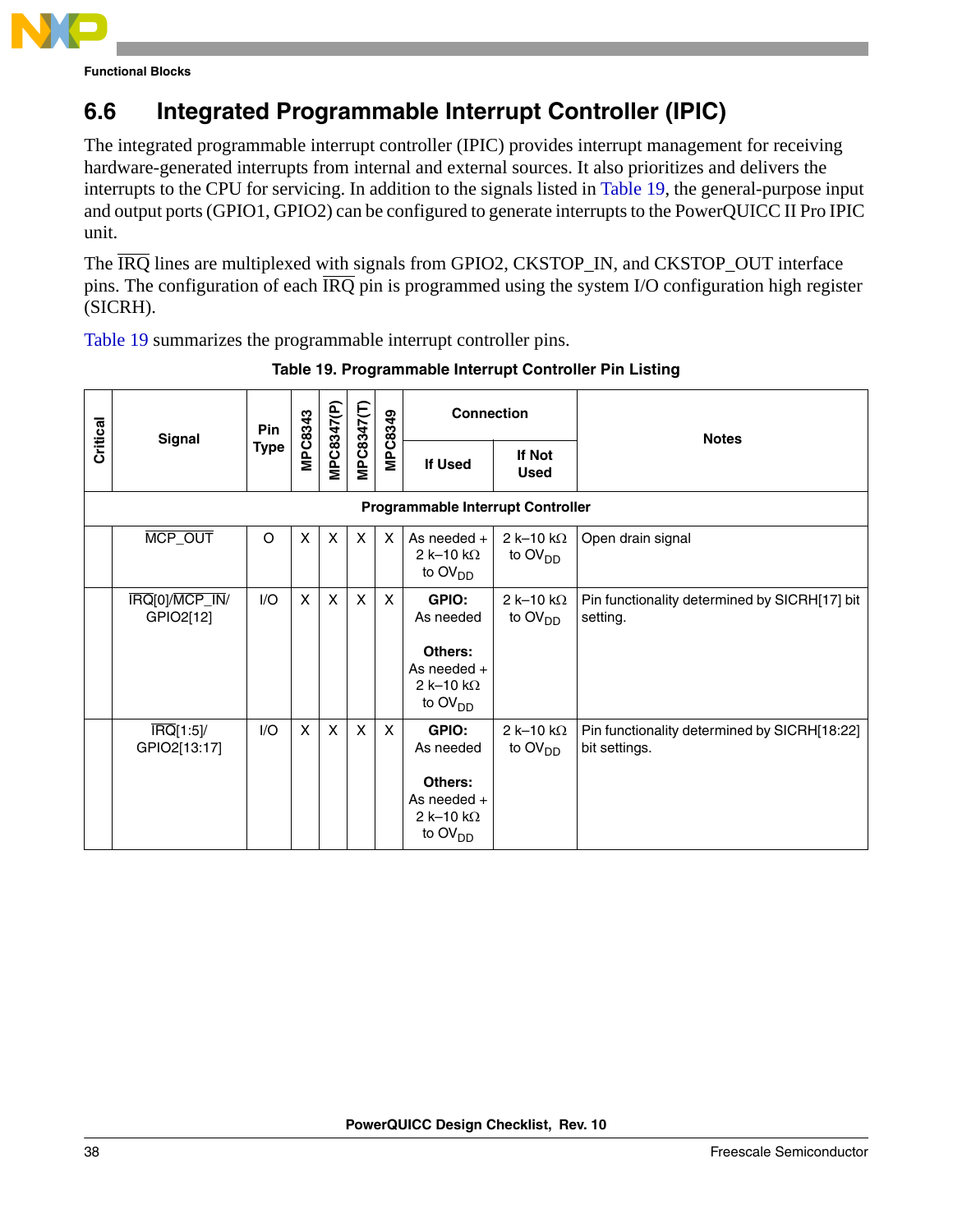

|  |  | Table 19. Programmable Interrupt Controller Pin Listing (continued) |  |
|--|--|---------------------------------------------------------------------|--|
|  |  |                                                                     |  |

| Critical | Signal                                               | <b>Pin</b> |              |              |              | MPC8349      | <b>Connection</b>                                                         |                                          | <b>Notes</b>                                                  |  |
|----------|------------------------------------------------------|------------|--------------|--------------|--------------|--------------|---------------------------------------------------------------------------|------------------------------------------|---------------------------------------------------------------|--|
|          |                                                      | Type       | MPC8343      | MPC8347(P    | MPC8347(T)   |              | <b>If Used</b>                                                            | If Not<br><b>Used</b>                    |                                                               |  |
|          | $\overline{IRQ}$ [6]/GPIO2[18]/<br><b>CKSTOP_OUT</b> | 1/O        | $\mathsf{x}$ | $\mathsf{X}$ | $\mathsf{x}$ | $\mathsf{x}$ | GPIO:<br>As needed                                                        | 2 k-10 k $\Omega$<br>to $OVDD$           | Pin functionality determined by SICRH[23:24]<br>bit settings. |  |
|          |                                                      |            |              |              |              |              | Others:<br>As needed $+$<br>2k-10k $\Omega$<br>to $\text{OV}_{DD}$        |                                          |                                                               |  |
|          | IRQ[7]/GPIO2[19]/<br><b>CKSTOP IN</b>                | 1/O        | X            | X            | $\mathsf{X}$ | $\mathsf{x}$ | GPIO:<br>As needed                                                        | 2 k-10 k $\Omega$<br>to $\text{OV}_{DD}$ | Pin functionality determined by SICRH[25:26]<br>bit settings. |  |
|          |                                                      |            |              |              |              |              | Others:<br>As needed $+$<br>2k-10k $\Omega$<br>to $\text{OV}_{\text{DD}}$ |                                          |                                                               |  |

### **6.7 Three-Speed Ethernet Controllers (TSEC)**

The three-speed Ethernet controller (TSEC) supports 10, 100, and 1000 Mbps Ethernet/802.3 networks. The complete TSEC is designed for single MAC applications with several standard MAC-PHY interfaces to connect to an external Ethernet transceiver:

- 10/100 Mbps/1 Gbps IEEE 802.3 GMII
- 10/100 Mbps IEEE 802.3 MII
- 10-Mbps IEEE 802.3 MII
- 1-Gbps IEEE 802.3z TBI
- 10/100 Mbps RGMII
- 1-Gbps full-duplex RGMII
- 1-Gbps RTBI

Two TSECs can be independently configured to support any one of these interfaces. The reset configuration word high controls the hardware configuration of the two TSEC MAC-PHY interfaces. RCWH[TSEC1M] and RCWH[TSEC2M] are used to configure TSEC1 and TSEC2, respectively, in either GMII, RGMII, TBI, or RTBI mode. In GMII mode, the MACCFG2[I/F mode] bits select between an MII or GMII interface.

Some TSEC1 interface pins are multiplexed with GPIO2 pins; some TSEC2 interface pins are multiplexed with GPIO1 pins and the USB interface pins. Each TSEC pin is programmed using the system I/O configuration register high (SICRH) register.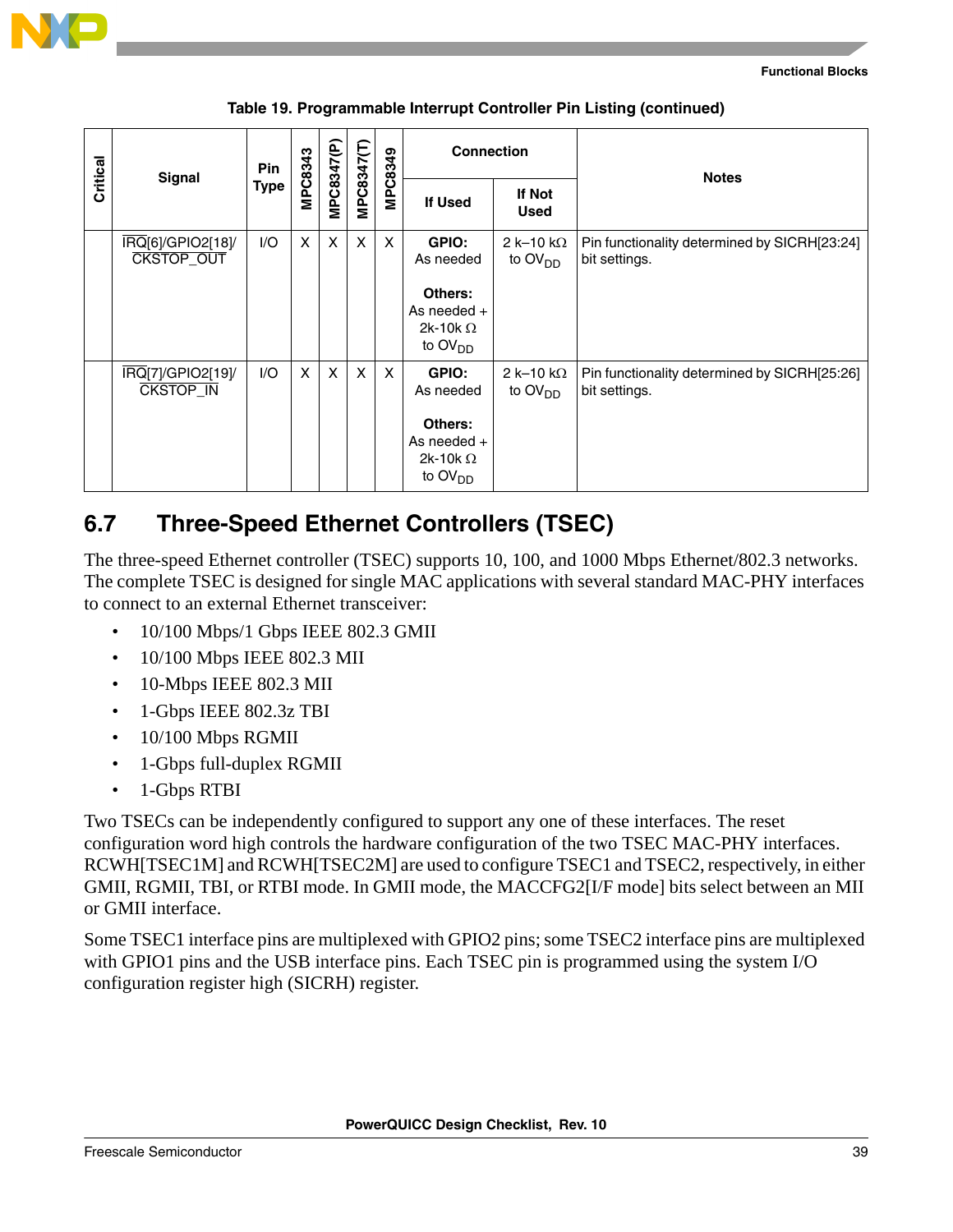

[Table 20](#page-39-0) shows the pin usage and software configuration for each particular MAC-PHY mode. TSEC interface pins not used in a particular MAC-PHY mode, can be used as GPIO by setting the appropriate bits in the SICRH register.

<span id="page-39-0"></span>

|                           | MII                                  | <b>GMII</b>                          | <b>RGMII</b>                         | <b>TBI</b>                           | <b>RTBI</b>                          |
|---------------------------|--------------------------------------|--------------------------------------|--------------------------------------|--------------------------------------|--------------------------------------|
| EC_GTX_CLK125             |                                      | 125 MHz clock                        | 125 MHz clock                        | 125 MHz clock                        | 125 MHz clock                        |
| TSECn_COL                 | <b>COL</b>                           |                                      |                                      |                                      |                                      |
| TSECn_CRS                 | <b>CRS</b>                           |                                      |                                      | <b>SDET</b>                          |                                      |
| TSECn_GTX_CLK             |                                      | GTX_CLK                              | GTX_CLK                              | GTX_CLK                              | GTX_CLK                              |
| TSECn_RX_CLK              | RX_CLK                               | RX_CLK                               | RX_CLK                               | RX_CLK0                              | RX_CLK                               |
| TSECn_RX_DV               | RX_DV                                | RX_DV                                | RX_CTL                               | RCG[8]                               | RCG[4]/RCG[9]                        |
| TSECn_RX_ER               | RX_ER                                | RX_ER                                |                                      | RCG[9]                               |                                      |
| TSECn_RXD[7:4]            |                                      | RxD[7:4]                             |                                      | RCG[7:4]                             |                                      |
| TSECn_RXD[3:0]            | RxD[3:0]                             | RxD[3:0]                             | RxD[3:0]/RxD[7:4]                    | RCG[3:0]                             | RCG[3:0]/RCG[8:5]                    |
| TSECn_TX_CLK              | TX_CLK                               |                                      |                                      | RX_CLK1                              |                                      |
| TSECn_TXD[7:4]            |                                      | TxD[7:4]                             |                                      | TCG[7:4]                             |                                      |
| TSECn_TXD[3:0]            | TxD[3:0]                             | TxD[3:0]                             | TxD[3:0]/TxD[7:4]                    | TCG[3:0]                             | TCG[3:0]/TCG[8:5]                    |
| TSECn_TX_EN               | TX_EN                                | TX_EN                                | TX_CTL                               | TCG[8]                               | TCG[4]/TCG[9]                        |
| TSECn_TX_ER               | TX_ER                                | TX_ER                                |                                      | TCG[9]                               |                                      |
| Software<br>configuration | RCWHITSECnM]=10<br>MACCFG2[22:23]=01 | RCWHITSECnMI=10<br>MACCFG2[22:23]=10 | RCWH[TSECnM]=00<br>MACCFG2[22:23]=10 | RCWH[TSECnM]=11<br>MACCFG2[22:23]=10 | RCWH[TSECnM]=01<br>MACCFG2[22:23]=10 |

|  |  | Table 20. TSEC MAC-PHY Modes |  |
|--|--|------------------------------|--|
|--|--|------------------------------|--|

### **NOTE**

MPC8343E supports only MII, RGMII, and RTBI MAC-PHY modes.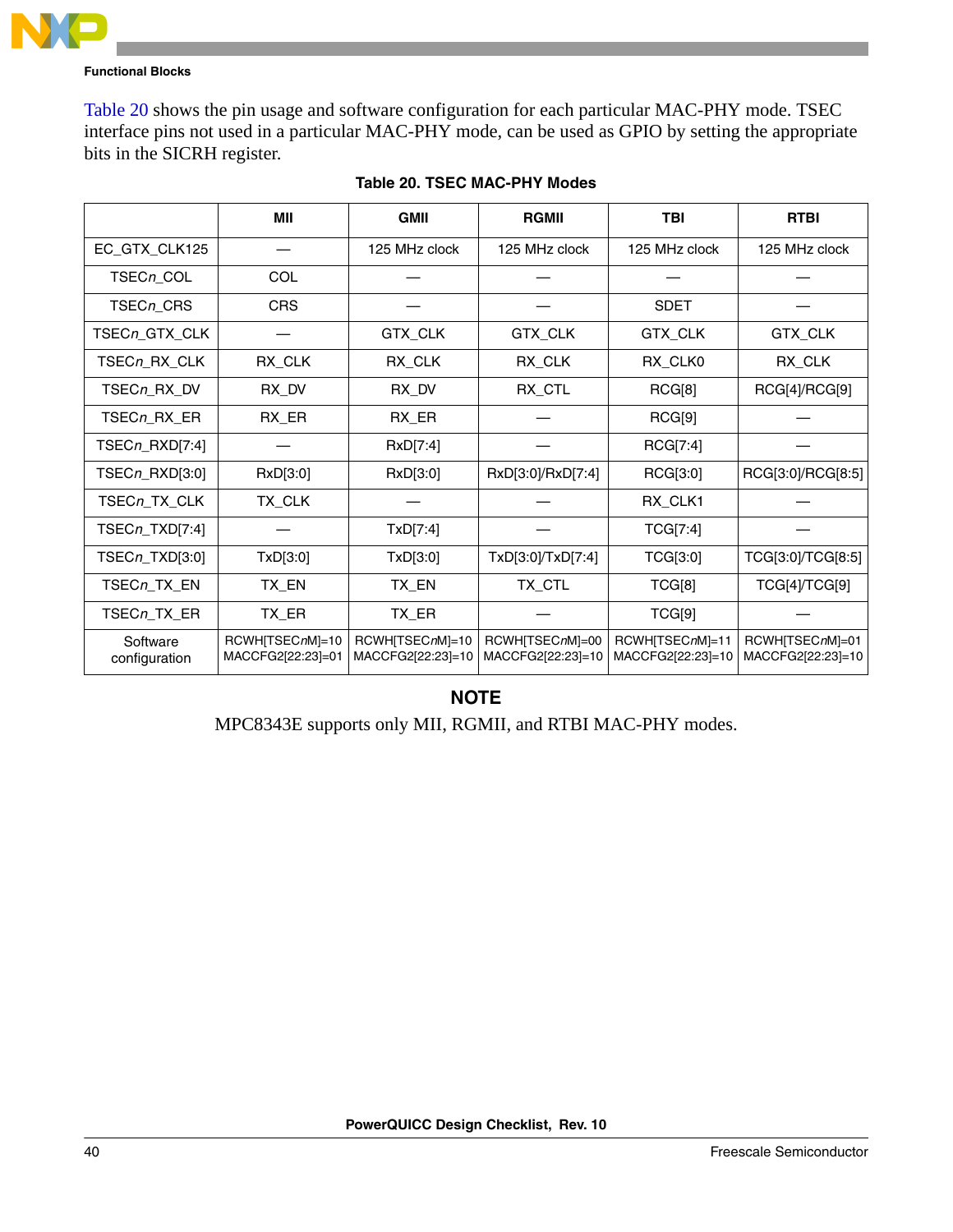

### **6.7.1 Management Interface**

The TSEC has one management interface that controls all external PHYs. The management interface of TSEC1 controls the TBI PHY from TSEC1 as well as all external PHYs. The management interface of TSEC2, shown in [Figure 9](#page-40-0), controls the TBI PHY from TSEC2 only.



**Figure 9. TSEC Management Interface**

### <span id="page-40-2"></span><span id="page-40-0"></span>**6.7.2 Graceful Stop**

The TSEC interfaces can be stopped by the graceful stop mechanism. Stopping the transmit and receive buffers without using graceful stop can yield unpredictable results. To stop the transmit buffer with graceful stop, the processor must first set DMACTL[GTS] to gracefully stop the transmitter and then poll IEVENT[GTSC] to confirm that the stop is complete. Only then should the transmitter be disabled by clearing MACCFG1[TxEN].

To stop the receive buffer with graceful stop, first turn off the TSEC receiver to prevent any additional data from coming in. Then enable the graceful stop by setting DMACTL[GRS]. Wait for the confirmation by polling IEVENT[GRSC].

[Table 21](#page-40-1) summarizes the TSEC pins.

<span id="page-40-1"></span>

|          | <b>Signal</b>              | Pin  |         |            |                   |                           |                                                            | <b>Connection</b>                         | <b>Notes</b> |  |  |  |  |  |
|----------|----------------------------|------|---------|------------|-------------------|---------------------------|------------------------------------------------------------|-------------------------------------------|--------------|--|--|--|--|--|
| Critical |                            | Type | MPC8343 | MPC8347(P) | <b>MPC8347(T)</b> | MPC8349                   | <b>If Used</b>                                             | <b>If Not</b><br><b>Used</b>              |              |  |  |  |  |  |
|          | <b>Ethernet Management</b> |      |         |            |                   |                           |                                                            |                                           |              |  |  |  |  |  |
|          | EC_MDC                     | O    | X       | X          | X                 | $\boldsymbol{\mathsf{X}}$ | As needed                                                  | Open                                      |              |  |  |  |  |  |
|          | EC_MDIO                    | I/O  | X       | X          | X                 | X                         | As needed $+$<br>2 k-10 k $\Omega$ to<br>LV <sub>DD1</sub> | 2 k-10 k $\Omega$ to<br>LV <sub>DD1</sub> |              |  |  |  |  |  |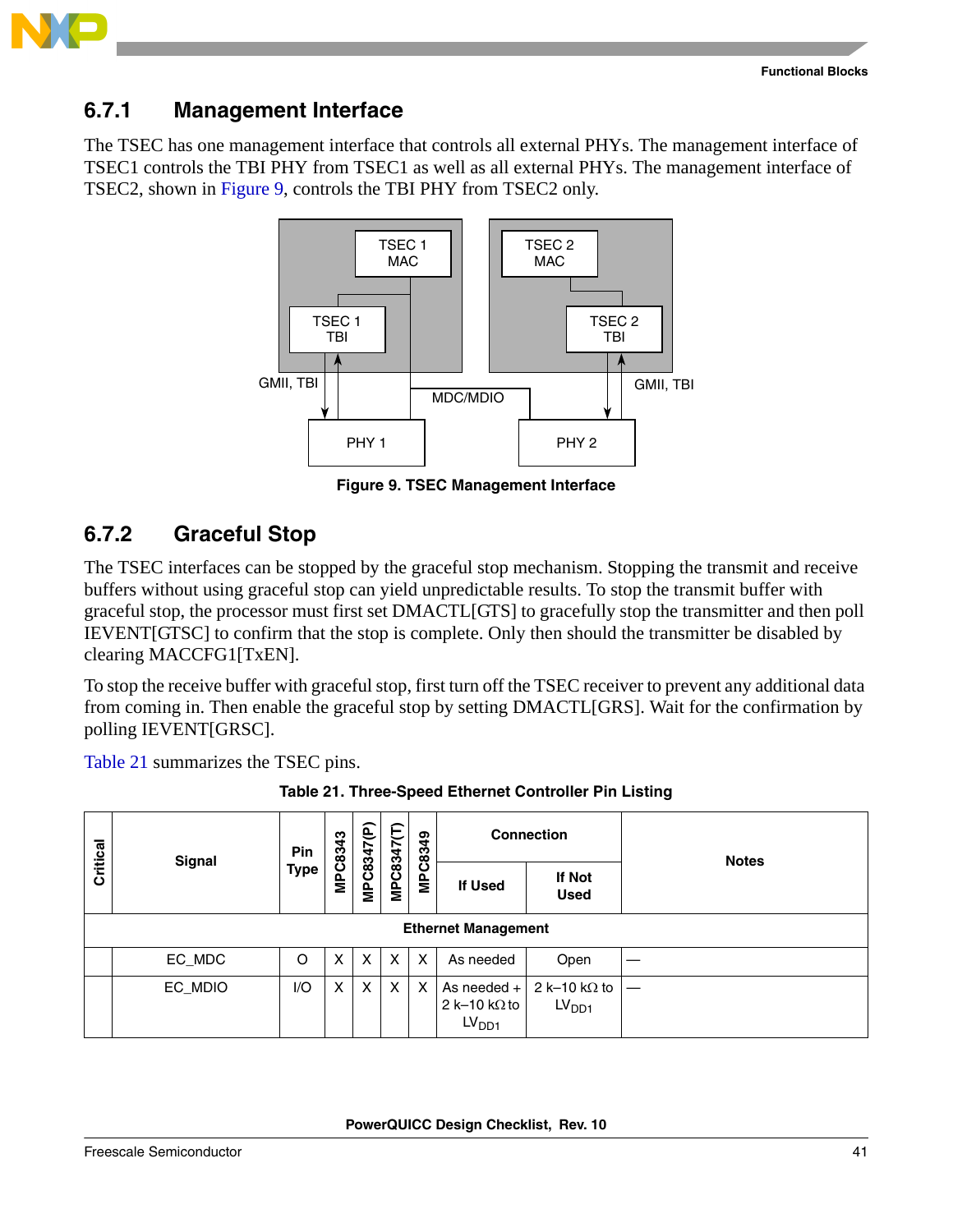

| Critical | <b>Signal</b>                            | Pin          |                | MPC8347(P) |                   | <b>MPC8349</b> |                                         | <b>Connection</b>   | <b>Notes</b>                                                                                                                                                                                                                   |  |  |  |  |  |  |
|----------|------------------------------------------|--------------|----------------|------------|-------------------|----------------|-----------------------------------------|---------------------|--------------------------------------------------------------------------------------------------------------------------------------------------------------------------------------------------------------------------------|--|--|--|--|--|--|
|          |                                          | <b>Type</b>  | <b>MPC8343</b> |            | <b>MPC8347(T)</b> |                | If Not<br>If Used<br>Used               |                     |                                                                                                                                                                                                                                |  |  |  |  |  |  |
|          |                                          |              |                |            |                   |                | <b>Gigabit Ethernet Reference Clock</b> |                     |                                                                                                                                                                                                                                |  |  |  |  |  |  |
|          | EC_GTX_CLK125                            | I.           | X              | X          | X                 | X              | <b>125 MHz</b><br>clock                 | 1 k $\Omega$ to GND | A 125 MHz reference clock should be<br>supplied if either TSEC is being used<br>in GMII, RGMII, TBI, or RTBI modes.                                                                                                            |  |  |  |  |  |  |
|          | <b>Three-Speed Ethernet Controller 1</b> |              |                |            |                   |                |                                         |                     |                                                                                                                                                                                                                                |  |  |  |  |  |  |
|          | TSEC1_COL/<br>GPIO2[20]                  | 1/O          | X              | X          | X                 | X              | As needed                               | Open                | Pin functionality determined by the<br>SICRH[3] bit setting.                                                                                                                                                                   |  |  |  |  |  |  |
|          | TSEC1_CRS/<br>GPIO2[21]                  | 1/O          | X              | X          | X                 | X              | As needed                               | Open                | Pin functionality determined by the<br>SICRH[3] bit setting.                                                                                                                                                                   |  |  |  |  |  |  |
|          | TSEC1_GTX_CLK                            | O            | X              | X          | X                 | $\mathsf{x}$   | As needed                               | Open                | Actively driven during RESET<br>RGMII/RTBI mode: PC board trace<br>should be routed such that an<br>additional trace delay of greater than<br>1.5 ns will be added. Check Errata<br>TSEC7 and its workaround.                  |  |  |  |  |  |  |
|          | TSEC1_RX_CLK                             | T            | X              | X          | X                 | X              | As needed                               | 1 k $\Omega$ to GND | RGMII/RTBI mode: PC board trace<br>should be routed so that an additional<br>trace delay of greater than 1.5 ns is<br>added to received clock signal as<br>compared to data signals. Check<br>Errata TSEC7 and its workaround. |  |  |  |  |  |  |
|          | TSEC1_RX_DV                              | L            | X              | X          | $\pmb{\times}$    | X              | As needed                               | 1 k $\Omega$ to GND |                                                                                                                                                                                                                                |  |  |  |  |  |  |
|          | TSEC1_RX_ER/<br>GPIO2[26]                | 1/O          | X              | X          | X                 | X              | As needed                               | Open                | Pin functionality determined by<br>SICRH[6] bit setting.                                                                                                                                                                       |  |  |  |  |  |  |
|          | TSEC1_RXD[7:4]/<br>GPIO2[22:25]          | 1/O          |                | X          | X                 | X              | As needed                               | Open                | Pin functionality determined by<br>SICRH[5] bit setting.                                                                                                                                                                       |  |  |  |  |  |  |
|          | TSEC1_RXD[3:0]                           | $\mathsf{I}$ | X              | X          | X                 | X              | As needed                               | 1 k $\Omega$ to GND |                                                                                                                                                                                                                                |  |  |  |  |  |  |
|          | TSEC1_TX_CLK                             | T            | х              | X          | X                 | X              | As needed                               | 1 k $\Omega$ to GND |                                                                                                                                                                                                                                |  |  |  |  |  |  |
|          | TSEC1_TXD[7:4]/<br>GPIO2[27:30]          | I/O          |                | X          | $\pmb{\times}$    | X              | As needed                               | Open                | Pin functionality determined by the<br>SICRH[7] bit setting.                                                                                                                                                                   |  |  |  |  |  |  |
| X        | TSEC1_TXD3                               | $\circ$      | X              | X          | X                 | X              | As needed                               | 4.7k to<br>LVDD1    | For proper functionality of the device,<br>this pin must be pulled up or actively<br>driven high during a hard reset. No<br>external pull-down resistors are<br>allowed to be attached to this net                             |  |  |  |  |  |  |
|          | TSEC1_TXD[2:0]                           | O            | $\pmb{\times}$ | X          | X                 | X              | As needed                               | Open                |                                                                                                                                                                                                                                |  |  |  |  |  |  |
|          | TSEC1_TX_EN                              | I/O          | X              | X          | X                 | X              | As needed                               | Open                |                                                                                                                                                                                                                                |  |  |  |  |  |  |

### **Table 21. Three-Speed Ethernet Controller Pin Listing (continued)**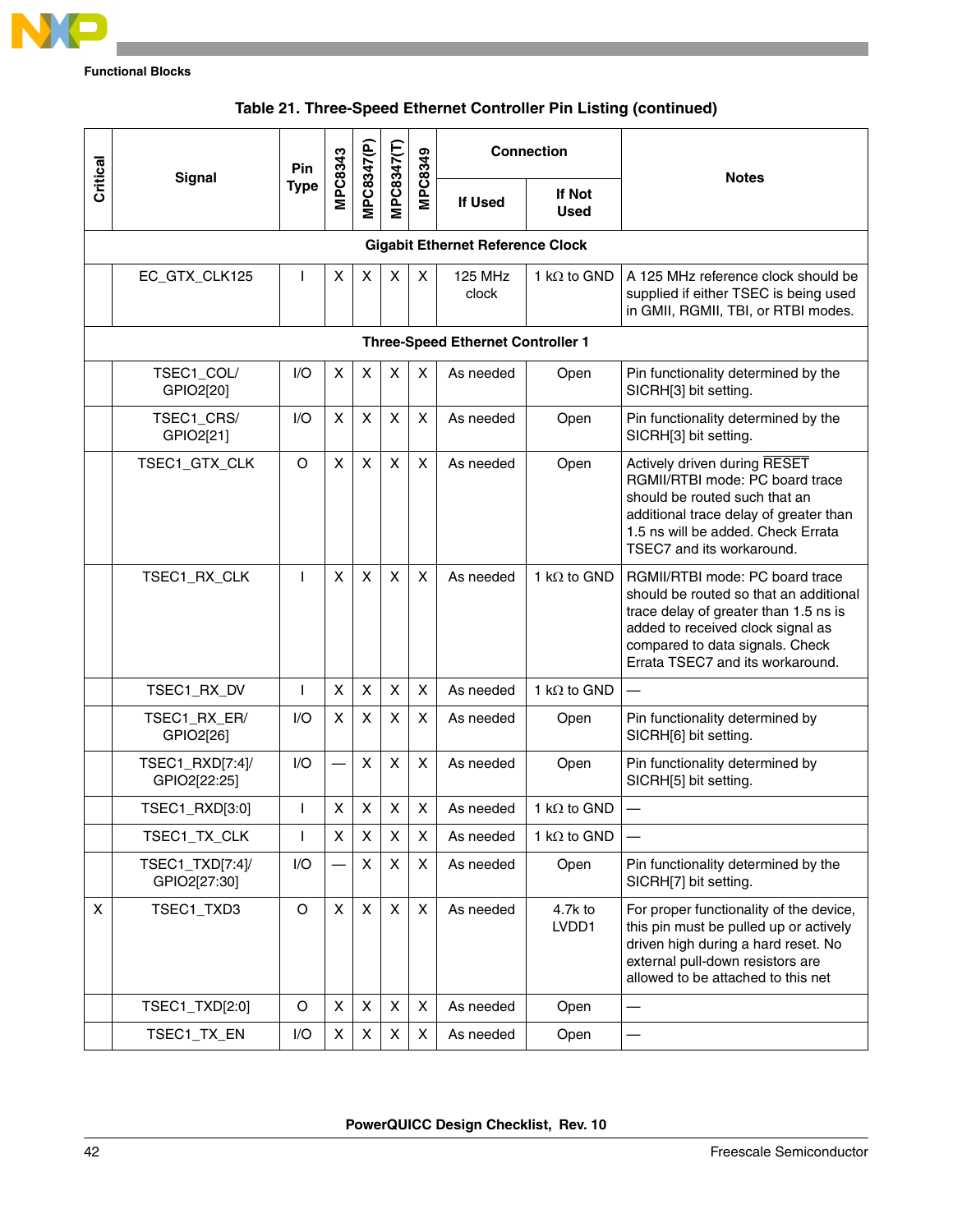

### **Table 21. Three-Speed Ethernet Controller Pin Listing (continued)**

| Critical | <b>Signal</b>                            | Pin         | <b>MPC8343</b> | MPC8347(P) | MPC8347(T)                | MPC8349      | <b>Connection</b> |                           | <b>Notes</b>                                                                                                                                                                                                                   |  |  |  |  |  |  |
|----------|------------------------------------------|-------------|----------------|------------|---------------------------|--------------|-------------------|---------------------------|--------------------------------------------------------------------------------------------------------------------------------------------------------------------------------------------------------------------------------|--|--|--|--|--|--|
|          |                                          | <b>Type</b> |                |            |                           |              | <b>If Used</b>    | If Not<br><b>Used</b>     |                                                                                                                                                                                                                                |  |  |  |  |  |  |
|          | TSEC1_TX_ER/<br>GPIO2[31]                | 1/O         | X              | X          | X                         | X            | As needed         | Open                      | Pin functionality determined by the<br>SICRH[8] bit setting.                                                                                                                                                                   |  |  |  |  |  |  |
|          | <b>Three-Speed Ethernet Controller 2</b> |             |                |            |                           |              |                   |                           |                                                                                                                                                                                                                                |  |  |  |  |  |  |
|          | TSEC2_COL/<br>GPIO1[21]                  | I/O         | X              | X          | $\boldsymbol{\mathsf{X}}$ | X            | As needed         | Open                      | Pin functionality determined by the<br>SICRH[9] bit setting.                                                                                                                                                                   |  |  |  |  |  |  |
|          | TSEC2_CRS/<br>GPIO1[22]                  | 1/O         | X              | X          | X                         | X            | As needed         | 4.7 k $\Omega$ to<br>Ovdd | Pin functionality determined by the<br>SICRH[10] bit setting.                                                                                                                                                                  |  |  |  |  |  |  |
|          | TSEC2_GTX_CLK                            | O           | X              | X          | $\pmb{\times}$            | X            | As needed         | Open                      | RGMII/RTBI mode: PC board trace<br>should be routed so that an additional<br>trace delay of greater than 1.5 ns is<br>added. Check Errata TSEC7 and its<br>workaround.                                                         |  |  |  |  |  |  |
|          | TSEC2_RX_CLK                             | ı           | X              | X          | $\boldsymbol{\mathsf{X}}$ | $\mathsf{X}$ | As needed         | 1 k $\Omega$ to GND       | RGMII/RTBI mode: PC board trace<br>should be routed so that an additional<br>trace delay of greater than 1.5 ns is<br>added to received clock signal as<br>compared to data signals. Check<br>Errata TSEC7 and its workaround. |  |  |  |  |  |  |
|          | TSEC2_RX_DV/<br>GPIO1[23]                | I/O         | $\pmb{\times}$ | X          | $\pmb{\times}$            | X            | As needed         | Open                      | Pin functionality determined by the<br>SICRH[11] bit setting.                                                                                                                                                                  |  |  |  |  |  |  |
|          | TSEC2_RXD[7:4]/<br>GPIO1[26:29]          | 1/O         |                | X          |                           | X            | As needed         | Open                      | Pin functionality determined by the<br>SICRH[12] bit setting.                                                                                                                                                                  |  |  |  |  |  |  |
|          | TSEC2_RXD[3:0]/<br>GPIO1[13:16]          | 1/O         | X              | X          | X                         | X            | As needed         | Open                      | Pin functionality determined by the<br>SICRH[11] bit setting.                                                                                                                                                                  |  |  |  |  |  |  |
|          | TSEC2_RX_ER/<br>GPIO1[25]                | I/O         | X              | X          | X                         | X            | As needed         | Open                      | Pin functionality determined by the<br>SICRH[13] bit setting.                                                                                                                                                                  |  |  |  |  |  |  |
|          | TSEC2_TXD[7]/<br>GPIO1[31]               | I/O         |                | Χ          | X                         | X            | As needed         | Open                      | Pin functionality determined by the<br>SICRH[14] bit setting.                                                                                                                                                                  |  |  |  |  |  |  |
|          | TSEC2_TXD[6]/<br>DR_XCVR_TERM_SEL        | O           |                | Χ          | X                         | X            | As needed         | Open                      | Pin functionality determined by the<br>SICRH[14] bit setting.                                                                                                                                                                  |  |  |  |  |  |  |
|          | TSEC2_TXD[5]/<br>DR_UTMI_OPMODE1         | $\circ$     |                | X          | X                         | X            | As needed         | Open                      | Pin functionality determined by the<br>SICRH[14] bit setting.                                                                                                                                                                  |  |  |  |  |  |  |
|          | TSEC2_TXD[4]/<br>DR_UTMI_OPMODE0         | $\circ$     |                | X          | X                         | X            | As needed         | Open                      | Pin functionality determined by the<br>SICRH[14] bit setting.                                                                                                                                                                  |  |  |  |  |  |  |
|          | TSEC2_TXD[3:0]/<br>GPIO1[17:20]          | I/O         | X              | X          | X                         | X            | As needed         | Open                      | Pin functionality determined by the<br>SICRH[11] bit setting.                                                                                                                                                                  |  |  |  |  |  |  |
|          | TSEC2_TX_ER/<br>GPIO1[24]                | I/O         | X              | X          | X                         | X            | As needed         | Open                      | Pin functionality determined by the<br>SICRH[15] bit setting.                                                                                                                                                                  |  |  |  |  |  |  |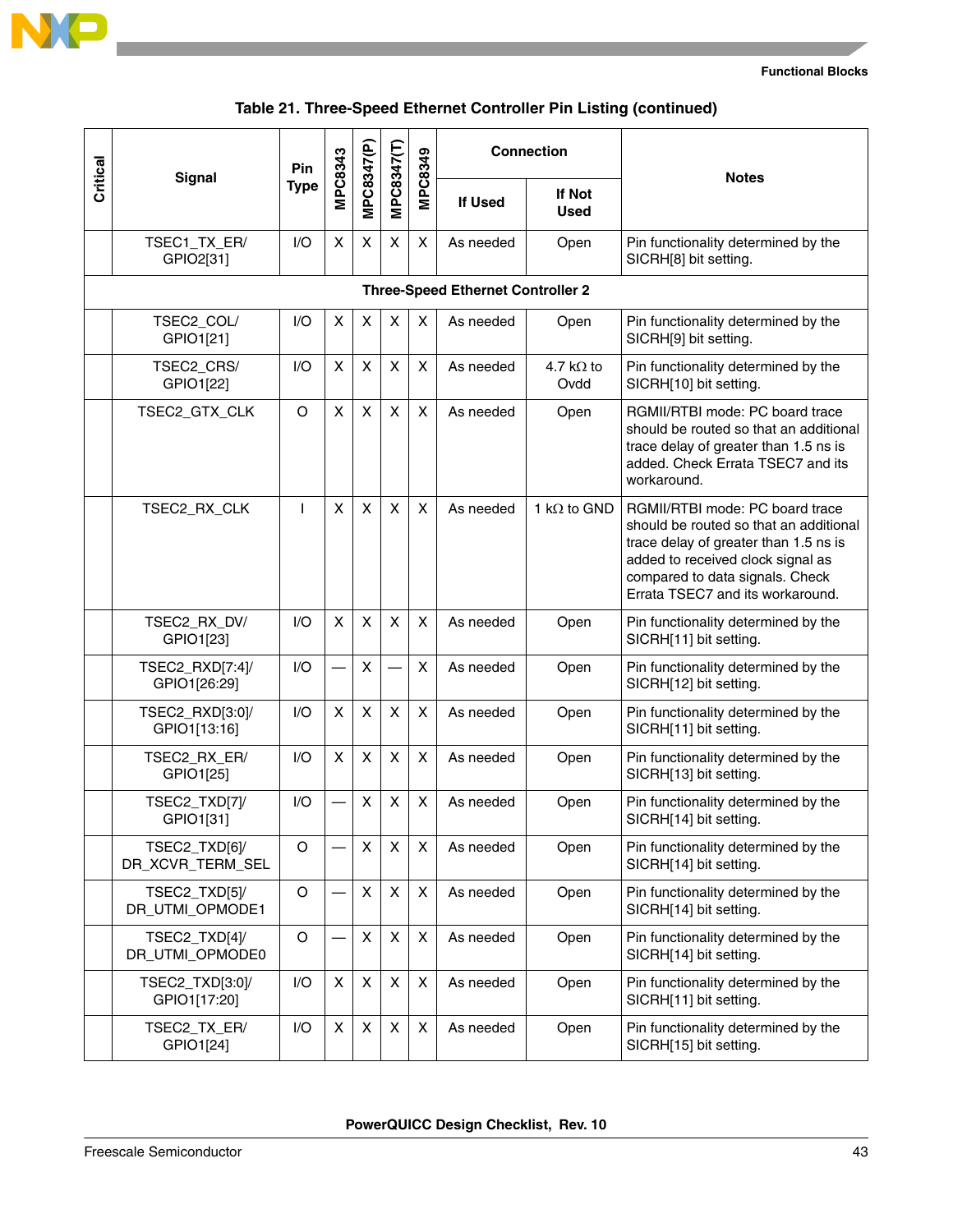

| Critical | <b>Signal</b>              | Pin         | C8343 | é<br>C8347 | MPC8347(T) | ဒ္    |           | <b>Connection</b>     | <b>Notes</b>                                                         |
|----------|----------------------------|-------------|-------|------------|------------|-------|-----------|-----------------------|----------------------------------------------------------------------|
|          |                            | <b>Type</b> | 을     | ěΣ         |            | MPC83 | If Used   | If Not<br><b>Used</b> |                                                                      |
|          | TSEC2_TX_EN/<br>GPIO1[12]  | 1/O         | x     | x          | X          | x     | As needed | Open                  | Pin functionality determined by the<br>SICRH[11] bit setting.        |
|          | TSEC2 TX CLK/<br>GPIO1[30] | I/O         | x     | x          | X          | x     | As needed | 1 k $\Omega$ to GND   | <b>Pin functionality determined by the</b><br>SICRH[16] bit setting. |

### **Table 21. Three-Speed Ethernet Controller Pin Listing (continued)**

## **6.8 DUART**

[Table 22](#page-43-0) lists the dual UART pins.

| <b>Table 22. Dual UART Pin Listing</b> |  |  |  |  |
|----------------------------------------|--|--|--|--|
|----------------------------------------|--|--|--|--|

<span id="page-43-0"></span>

|          | Signal                                        | <b>Pin</b>  |              |            |              | MPC8349                   | <b>Connection</b> |                              | <b>Notes</b>                                                   |  |  |  |  |  |  |
|----------|-----------------------------------------------|-------------|--------------|------------|--------------|---------------------------|-------------------|------------------------------|----------------------------------------------------------------|--|--|--|--|--|--|
| Critical |                                               | <b>Type</b> | MPC8343      | MPC8347(P) | VIPC8347(T)  |                           | <b>If Used</b>    | <b>If Not</b><br><b>Used</b> |                                                                |  |  |  |  |  |  |
|          | <b>Dual UART</b>                              |             |              |            |              |                           |                   |                              |                                                                |  |  |  |  |  |  |
|          | UART_SOUT[1:2]/<br>MSRCID[0:1]<br>LSRCID[0:1] | O           | X            | X          | X            | $\times$                  | As needed         | Open                         | Pin functionality determined by the SICRL[4:5]<br>bit setting. |  |  |  |  |  |  |
|          | UART_SIN[1:2]/<br>MSRCID[2:3]/<br>LSRCID[2:3] | 1/O         | $\times$     | X          | X            | $\boldsymbol{\mathsf{x}}$ | As needed         | 4.7 k $\Omega$ to<br>Ovdd    | Pin functionality determined by the SICRL[4:5]<br>bit setting. |  |  |  |  |  |  |
|          | UART_CTS[1]/<br>MSRCID[4]/<br>LSRCID[4]       | 1/O         | X            | X          | X            | X                         | As needed         | 4.7 k $\Omega$ to<br>Ovdd    | Pin functionality determined by the SICRL[4:5]<br>bit setting. |  |  |  |  |  |  |
|          | UART_CTS[2]/<br>MDVAL/LDVAL                   | 1/O         | $\mathsf{x}$ | X          | $\mathsf{X}$ | $\boldsymbol{\mathsf{X}}$ | As needed         | 4.7 k $\Omega$ to<br>Ovdd    | Pin functionality determined by the SICRL[4:5]<br>bit setting. |  |  |  |  |  |  |
|          | UART_RTS[1:2]                                 | O           | X            | X          | X            | X                         | As needed         | Open                         |                                                                |  |  |  |  |  |  |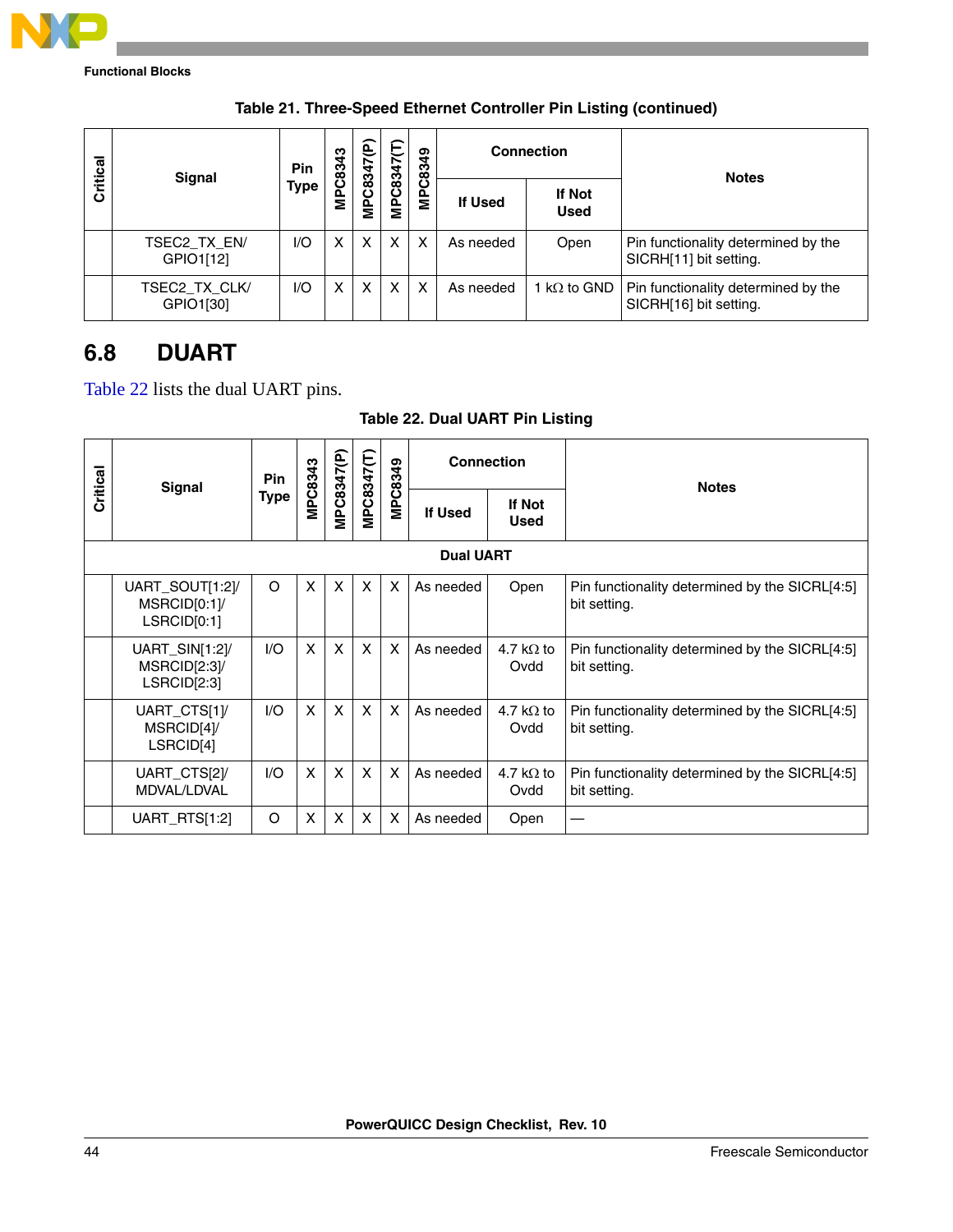

# **6.9 I2C Interface**

[Table 23](#page-44-0) lists the  $I^2C$  pins.

<span id="page-44-0"></span>

| Critical | <b>Signal</b>              | Pin         | MPC8343                   | MPC8347(P)   | MPC8347(T)   | MPC8349                   | <b>Connection</b>                                                |                                                 | <b>Notes</b>      |  |  |  |  |  |  |
|----------|----------------------------|-------------|---------------------------|--------------|--------------|---------------------------|------------------------------------------------------------------|-------------------------------------------------|-------------------|--|--|--|--|--|--|
|          |                            | <b>Type</b> |                           |              |              |                           | If Used                                                          | If Not<br><b>Used</b>                           |                   |  |  |  |  |  |  |
|          | I <sup>2</sup> C Interface |             |                           |              |              |                           |                                                                  |                                                 |                   |  |  |  |  |  |  |
|          | IIC1_SCL                   | I/O         | $\mathsf{X}$              | $\mathsf{x}$ | $\mathsf{x}$ | $\mathsf{x}$              | As needed $+$<br>2 k-10 k $\Omega$<br>to $\text{OV}_{\text{DD}}$ | 2 k-10 k $\Omega$<br>to $\text{OV}_{\text{DD}}$ | Open-drain signal |  |  |  |  |  |  |
|          | IIC1_SDA                   | I/O         | $\boldsymbol{\mathsf{X}}$ | X            | $\mathsf{x}$ | $\mathsf{x}$              | As needed $+$<br>2 k-10 k $\Omega$<br>to $\text{OV}_{\text{DD}}$ | 2 k-10 k $\Omega$<br>to $\text{OV}_{\text{DD}}$ | Open-drain signal |  |  |  |  |  |  |
|          | IIC2_SCL                   | I/O         | $\mathsf{x}$              | X            | X            | $\mathsf{x}$              | As needed $+$<br>2 k-10 k $\Omega$<br>to $OVDD$                  | 2 k-10 k $\Omega$<br>to $\text{OV}_{\text{DD}}$ | Open-drain signal |  |  |  |  |  |  |
|          | IIC2_SDA                   | I/O         | $\boldsymbol{\mathsf{X}}$ | X            | X            | $\boldsymbol{\mathsf{x}}$ | As needed $+$<br>2 k-10 k $\Omega$<br>to $\text{OV}_{\text{DD}}$ | 2 k-10 k $\Omega$<br>to $OVDD$                  | Open-drain signal |  |  |  |  |  |  |

### **Table 23. I2C Pin Listing**

### **6.10 SPI**

[Table 24](#page-44-1) lists the SPI pins.

**Table 24. SPI Pin Listing**

<span id="page-44-1"></span>

|          | <b>Signal</b>  | Pin         | MPC8343 |            |            | MPC8349 | <b>Connection</b>                                                            |                                | <b>Notes</b>                                                                                                                                                                                                                                                           |
|----------|----------------|-------------|---------|------------|------------|---------|------------------------------------------------------------------------------|--------------------------------|------------------------------------------------------------------------------------------------------------------------------------------------------------------------------------------------------------------------------------------------------------------------|
| Critical |                | <b>Type</b> |         | MPC8347(P) | MPC8347(T) |         | <b>If Used</b>                                                               | If Not<br><b>Used</b>          |                                                                                                                                                                                                                                                                        |
|          |                |             |         |            |            |         |                                                                              |                                |                                                                                                                                                                                                                                                                        |
|          | SPIMOSI/LCS[6] | 1/O         | X       | X          | X          | X       | SPI:<br>As needed $+$<br>2 k-10 k $\Omega$<br>to $OVDD$<br>LCS:<br>As needed | 2 k-10 k $\Omega$<br>to $OVDD$ | • Software configurable open-drain signal<br>using SPMODE[OD] bit. Pull-up required<br>only if configured as open drain.<br>• LCS functionality added for Rev. 3.0 devices<br>and onward. Pin functionality is selected by<br>RCWH[LDP] value or SICRL[0] bit setting. |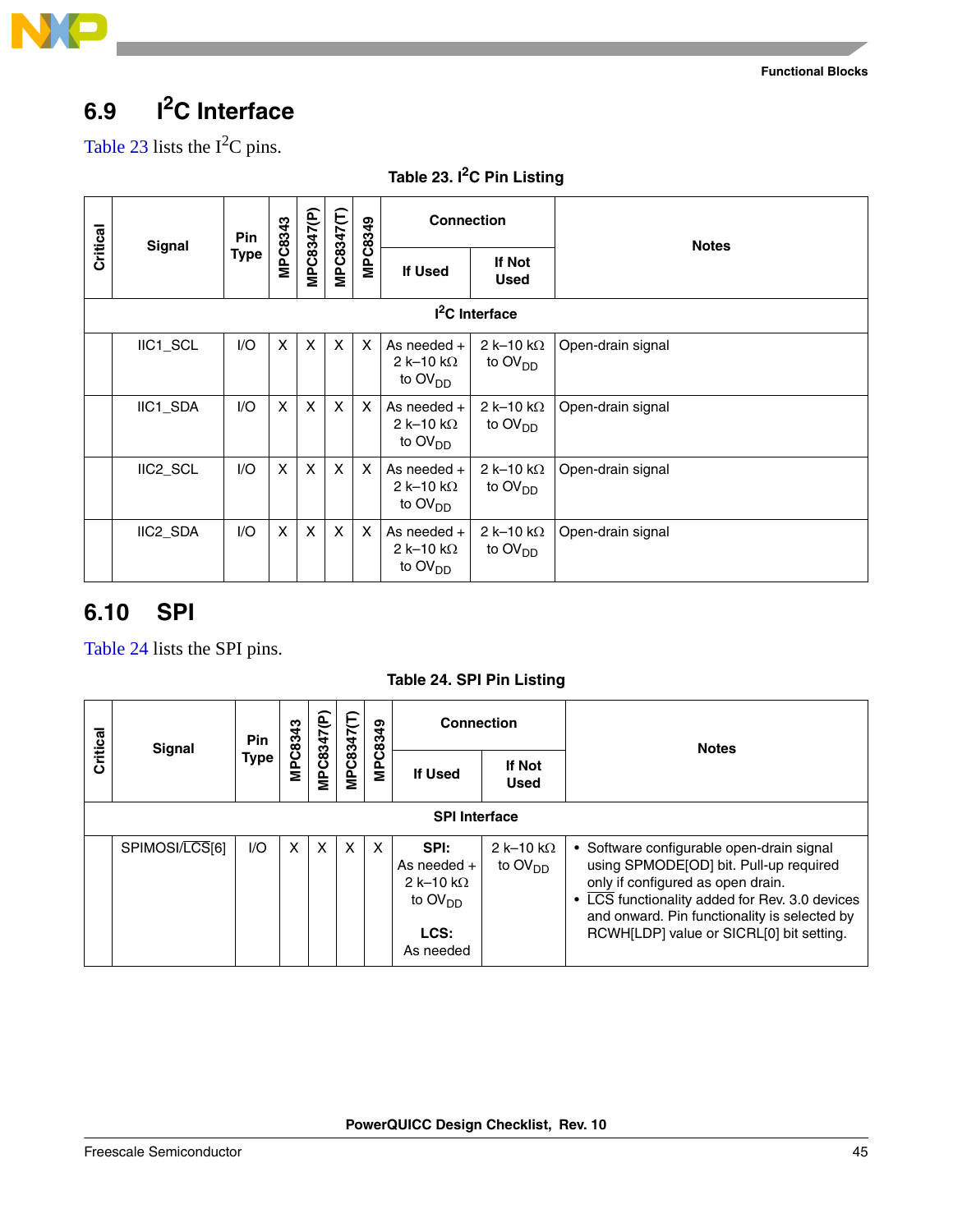

**Revision History**

|  | Critical<br><b>Signal</b> | <b>Pin</b><br>Type | MPC8343 | MPC8347(P                 | MPC8347(T)                | MPC8349 | <b>Connection</b>                                                            |                                          | <b>Notes</b>                                                                                                                                                                                                                                                         |
|--|---------------------------|--------------------|---------|---------------------------|---------------------------|---------|------------------------------------------------------------------------------|------------------------------------------|----------------------------------------------------------------------------------------------------------------------------------------------------------------------------------------------------------------------------------------------------------------------|
|  |                           |                    |         |                           |                           |         | <b>If Used</b>                                                               | If Not<br><b>Used</b>                    |                                                                                                                                                                                                                                                                      |
|  | SPIMISO/LCS[7]            | 1/O                | X       | $\mathsf{x}$              | X                         | X       | SPI:<br>As needed $+$<br>2 k–10 k $\Omega$<br>to $OVDD$<br>LCS:<br>As needed | 2 k-10 k $\Omega$<br>to $\text{OV}_{DD}$ | • Software configurable open-drain signal<br>using SPMODE[OD] bit. Pull-up required<br>only if configured as open drain.<br>LCS functionality added for Rev. 3.0 devices<br>and onward. Pin functionality is selected by<br>RCWH[LDP] value or SICRL[0] bit setting. |
|  | <b>SPICLK</b>             | 1/O                | X       | $\boldsymbol{\mathsf{X}}$ | X                         | X       | As needed $+$<br>2 k-10 k $\Omega$<br>to $\text{OV}_{\text{DD}}$             | 2 k–10 k $\Omega$<br>to $\text{OV}_{DD}$ | • Software configurable open-drain signal<br>using SPMODE[OD] bit. Pull-up required<br>only if configured as open drain.                                                                                                                                             |
|  | <b>SPISEL</b>             |                    | X       | $\mathsf{x}$              | $\boldsymbol{\mathsf{x}}$ | X       | As needed +<br>2 k-10 k $\Omega$<br>to $\text{OV}_{DD}$                      | 2 k-10 k $\Omega$<br>to $OVDD$           |                                                                                                                                                                                                                                                                      |

**Table 24. SPI Pin Listing (continued)**

# <span id="page-45-0"></span>**7 Revision History**

[Table 25](#page-45-1) provides a revision history for this application note.

| <b>Table 25. Document Revision History</b> |  |  |
|--------------------------------------------|--|--|
|--------------------------------------------|--|--|

<span id="page-45-1"></span>

| Rev.<br><b>Number</b> | Date    | <b>Substantive Change(s)</b>                                                                                                                                                                                                                                                                                                                                                                                                                                                                                                              |
|-----------------------|---------|-------------------------------------------------------------------------------------------------------------------------------------------------------------------------------------------------------------------------------------------------------------------------------------------------------------------------------------------------------------------------------------------------------------------------------------------------------------------------------------------------------------------------------------------|
| 10                    | 01/2011 | • Updated Section 6.2.2, "DDR1 Considerations in Revision 3.x," Section 6.2.3, "Unused Signals<br>Considerations for Both DDR1 and DDR2," and Section 6.2.4, "MVREFn Connection Options."<br>• Updated first two paragaphs of Section 6.7.2, "Graceful Stop."<br>• In Table 21, added "Check Errata TSEC7 and its workaround" for TSEC1_GTX_CLK and<br>TSEC1_RTX_CLK and TSEC2_GTX_CLK and TSEC2_RTX_CLK. Removed the note for<br>EC MDIO pin.<br>• In Table 15, added the 4.7 k $\Omega$ to OV <sub>DD</sub> for pin LGPL4/LGTA/LUPWAIT. |
| 9                     | 05/2010 | • Added Section 6.2.2, "DDR1 Considerations in Revision 3.x."<br>• Added Section 6.2.3, "Unused Signals Considerations for Both DDR1 and DDR2."<br>• Added Section 6.2.4, "MVREFn Connection Options."                                                                                                                                                                                                                                                                                                                                    |
| 8                     | 05/2008 | • In Table 11, change unused pin PCI2_GNT[1:2]/GPIO[10:11] to "2 k-10 k $\Omega$ to OV <sub>DD</sub> "<br>• In Table 15, change unused pin LDP[2:3] to "2 k-10 k $\Omega$ to OV <sub>DD</sub> ."                                                                                                                                                                                                                                                                                                                                          |
| $\overline{7}$        | 11/2007 | • In Table 21, edited and added eTSEC1 rows and added a note. Added "X" in critical column.                                                                                                                                                                                                                                                                                                                                                                                                                                               |
| 6                     | 08/2007 | • Thoroughly updated Section 5, "JTAG and Debug"<br>• There were several input signals that were either left floating or not specified. We updated these<br>signals to ensure that unused inputs are either tied to GND or VDD. They cannot be left floating.                                                                                                                                                                                                                                                                             |
| 5                     | 04/2007 | • Table 15: Added a note explicitly stating that If the HRCW is loaded through the local bus, the<br>LA[27:31 pins are used and not the LAD[27:31] pins. The LAD[27:31 pins are not driven during<br>HRCW loading.<br>• Also included this information in Section 4.2, "Reset Configuration Words."                                                                                                                                                                                                                                       |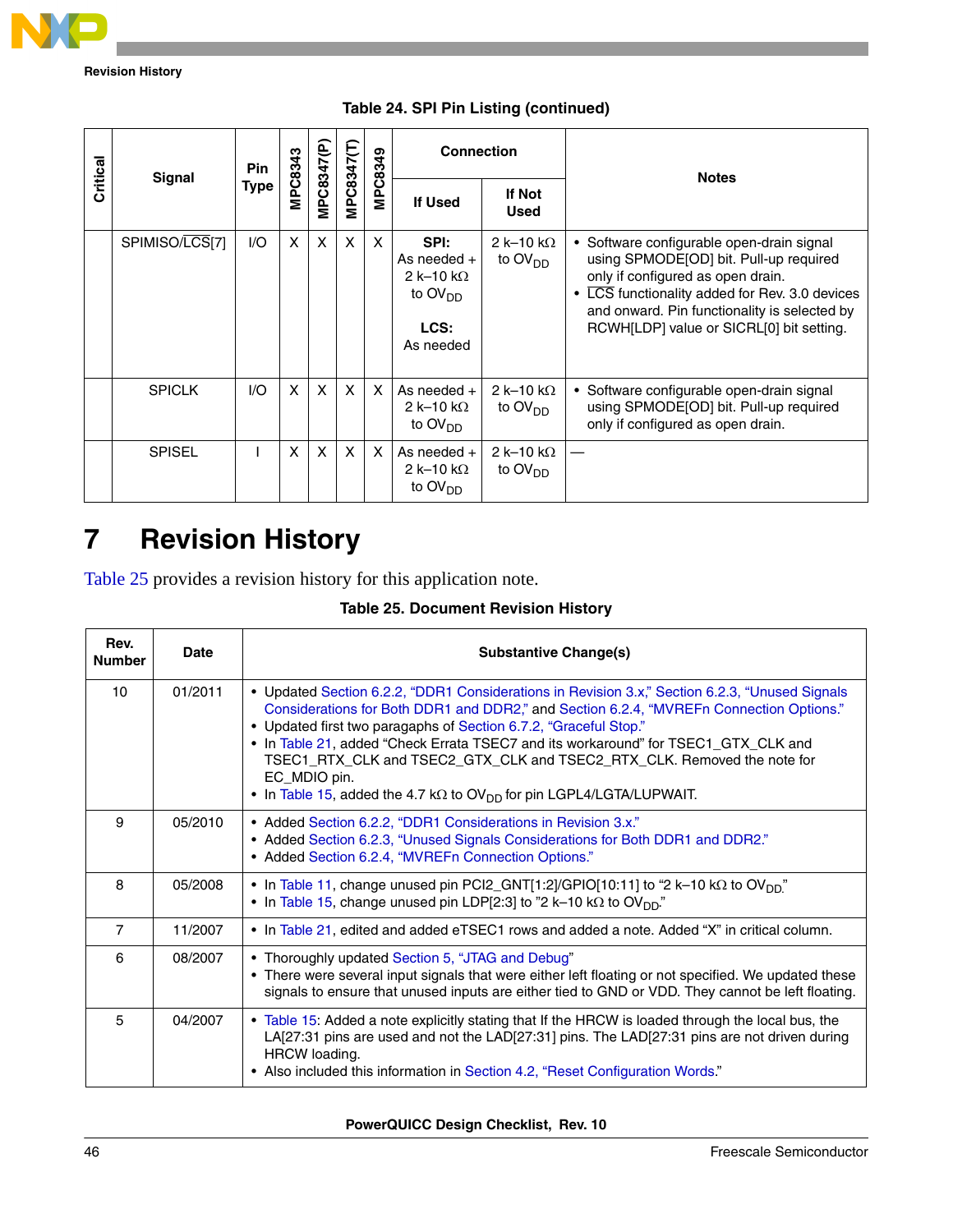

| Rev.<br><b>Number</b> | <b>Date</b> | <b>Substantive Change(s)</b>                                                                                                                                                                                                                                           |
|-----------------------|-------------|------------------------------------------------------------------------------------------------------------------------------------------------------------------------------------------------------------------------------------------------------------------------|
| 4                     | 01/2007     | • Table 4: Added footnote 1 to $AVDD3$ .                                                                                                                                                                                                                               |
| 3                     | 12/2006     | • Added Section 6.2.1, "SPARE1/MDIC1 and SPARE2/MDIC0."<br>Changed all Rev. 2 Silicon references to Rev. 3 Silicon.<br>$\bullet$<br>• Modified Figure 3.                                                                                                               |
| 2                     | 06/2006     | • Modified Figure 3.<br>• Section 2.3, added a sentence to the end of the first paragraph.<br>• Section 2.3, updated the note following the first paragraph.<br>• Table 11, modified PCI1_AD[31:0] and PCI2_AD[31:0] rows.                                             |
|                       | 01/2006     | • Section 2.1, added Note after Table 2.<br>• Table 10, modified THERM0 row.<br>• Table 11, modified PCI1_GNT2 and M66EN rows.<br>• Table 12, modified MECC[0:4], MECC[5], MECC[6:7], MDQS[0:3], MDQS[4:7], and MDQS[8]<br>rows.<br>• Table 14, modified LDP[2:3] row. |
| 0                     | 12/2005     | Initial release.                                                                                                                                                                                                                                                       |